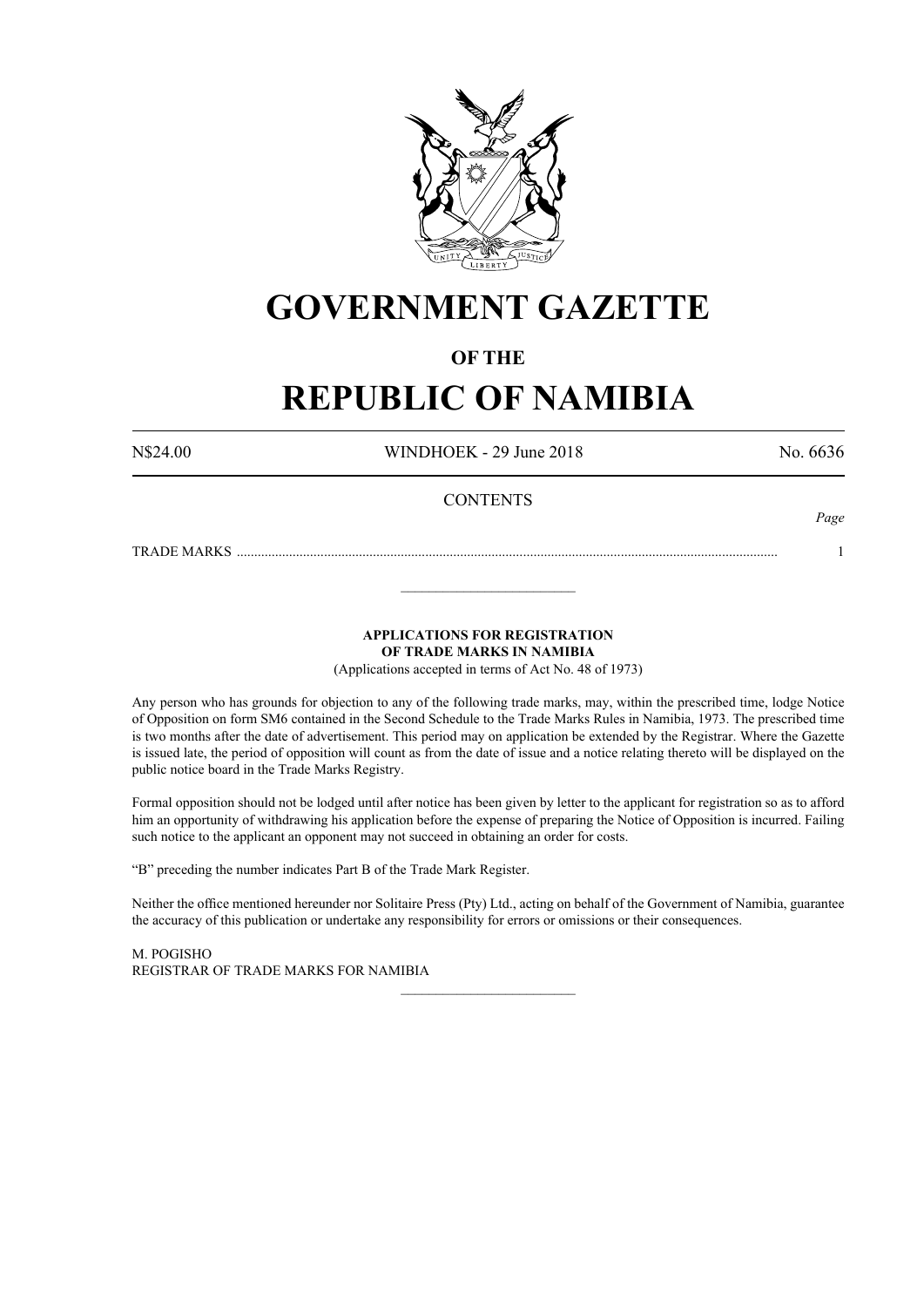2016/952 in class 32: Beers; mineral and aerated waters and other non-alcoholic drinks; fruit drinks and fruit juices; syrups and other preparations for making beverages; in the name of **SABMILLER INTERNATIONAL BRANDS LIMITED**, a private limited company registered and existing under the laws of England and Wales, of SABMiIIer House, Church Street West, Woking, Surrey, GU2I 6HS, United Kingdom. Address for Service: COWLEY INC, 7 Brandberg Street, Windhoek.



Filed: 18 July 2016

The colours "GOLD", "DARK GOLD", "RED", "MA**roon", "WHITE"** and **"BLACK"** are distinctive feature of the mark.

 $\frac{1}{2}$ 

Associated with: NA/T/2009/200

2017/942 in class 5: Pharmaceuticals; veterinary preparations; sanitary preparations for medical purposes; dietetic food preparations adapted for medical use dietetic food adapted for veterinary use; food for babies; dietary supplements for humans; dietary supplements for animals; plasters, materials for dressings; material for stopping teeth; dental wax; disinfectants; preparations for destroying vermin; fungicides; herbicides; in the name of **NAMIB BRAND INVESTMENTS (PTY) LTD** (Reg. No. 2014/0723), a Namibian company registered in accordance with the laws of the Republic of Namibia, of 9 Bevil Rudd Street, Olympia, Windhoek, Namibia.

Address for service: NAMIB BRAND INVESTMENTS (PTY) LTD, P.O. Box 80196, Windhoek.

FILED: 6 March 2017

# **VALPAROX**

2017/782 in class 3: Perfumery; essential oils; cosmetics; make-up; eye make-up; eyeliners; blushers; lipsticks; hair lotions; soaps; in the name of **RAFFLES INVESTMENTS (PTY) LTD** (Reg. No. 2014/0700), a Namibian company registered in - corda e with the laws of the Republic of Namibia, of 9 Bevil Rudd Street, Olympia, Windhoek, Namibia. Address for service: RAFFLES INVESTMENTS (PTY) LTD, P.O. Box 80196, Windhoek.

 $\frac{1}{2}$ 

FILED: 24 February 2017

# **Walter**

2017/157 in class 20: Divans; sofas; armchairs; beds; ottomans; tables; chairs; chaises longues; furniture; mirrors; picture frames; in the name of **RAFFLES INVESTMENTS (PTY) LTD** (Reg. No. 2014/0700 a Namibian company registered in accordance with the laws of the Republic of Namibia, of 9 Bevil Rudd Street, Olympia, Windhoek, Namibia. Address for service: RAFFLES INVESTMENTS (PTY) LTD, P.O. Box 80196, Windhoek.

 $\overline{\phantom{a}}$  , where  $\overline{\phantom{a}}$ 

Filed: 24 March 2017

# **Candice**

2117/1162 in class 20: Divans; sofas; armchairs; beds; ottomans; tables; chairs; chaises longues; furniture; mirrors; picture frames; in the name of **RAFFLES INVESTMENTS (PTY) LTD** (Reg. -W. 2014/0700), a Namibian company registered in accordance with the laws of the Republic of Namibia, of 9 Bevil Rudd Street, Olympia, Windhoek, Namibia. Address for service: RAFFLES INVESTMENTS (PTY) LTD, P.O. Box 80196, Windhoek.

 $\overline{\phantom{a}}$  , where  $\overline{\phantom{a}}$ 

Filed: 24 March 2017

# **Catalina**

2017/1167 in class 3: Perfumery; essential oils; cosmetics; make-up; eye make-up; eyeliners; blushers; lipsticks; hair lotions; soaps; in the name of **RAFFLES INVESTMENTS (PTY) LTD** (Reg. No. 2014/0700), a Namibian company registered in accordance with the laws of the Republic of Namibia, of Bevill Rudd Street, Olympia, Windhoek, Namibia. Address for service: RAFFLES INVESTMENTS (PTY) LTD, P.O. Box 80190, Windhoek.

 $\frac{1}{2}$ 

Filed: 24 March 2017

#### **Daisha**

2015/2689 in class 41: Production and distribution of television shows and movies; production of television programs; 'provision of non-downloadable films and television programmes via video-on-demand services. Services related to exhibitions, shows and fairs, organization and preparation in the field of fashion culture and entertainment. Music publishing services; in the name of **NAMIB BRAND INVESTMENTS (PTY) LIMITED** (Reg. No. 2014/0723), a Namibian company registered in accordance with laws of the Republic of Namibia, of 9 Bevil Rudd Street, Olympia, Windhoek, Namibia. Address for service: NAMIB BRAND INVESTMENTS (PTY) LTD, P.O. Box 80196, Windhoek.

FILED: 12 November 2015

#### **FASHHOLE**

2017/1206 in class 20: Divans; sofas; armchairs; beds; ottomans; tables; chairs; chaises longues; furniture; mirrors; picture frames; in the name of **RAFFLES INVESTMENTS (PTY) LTD** (Reg. No. 2014/0700), a Namibian company registered in accordance with the laws of the Republic of Namibia, of 9 Bevil Rudd Street, Olympia, Windhoek, Namibia. Address for service: RAFFLES INVESTMENTS (PTY) LTD, P.O. Box 80196, Windhoek.

 $\frac{1}{2}$ 

Filed: 24 March 2017

# **Fiona**

2017/1215 in class 3: Perfumery; essential oils; cosmetics; make-up; eye make-up; eyeliners; blushers; lipsticks; hair lotions; soaps; in the name of **RAFFLES INVESTMENTS**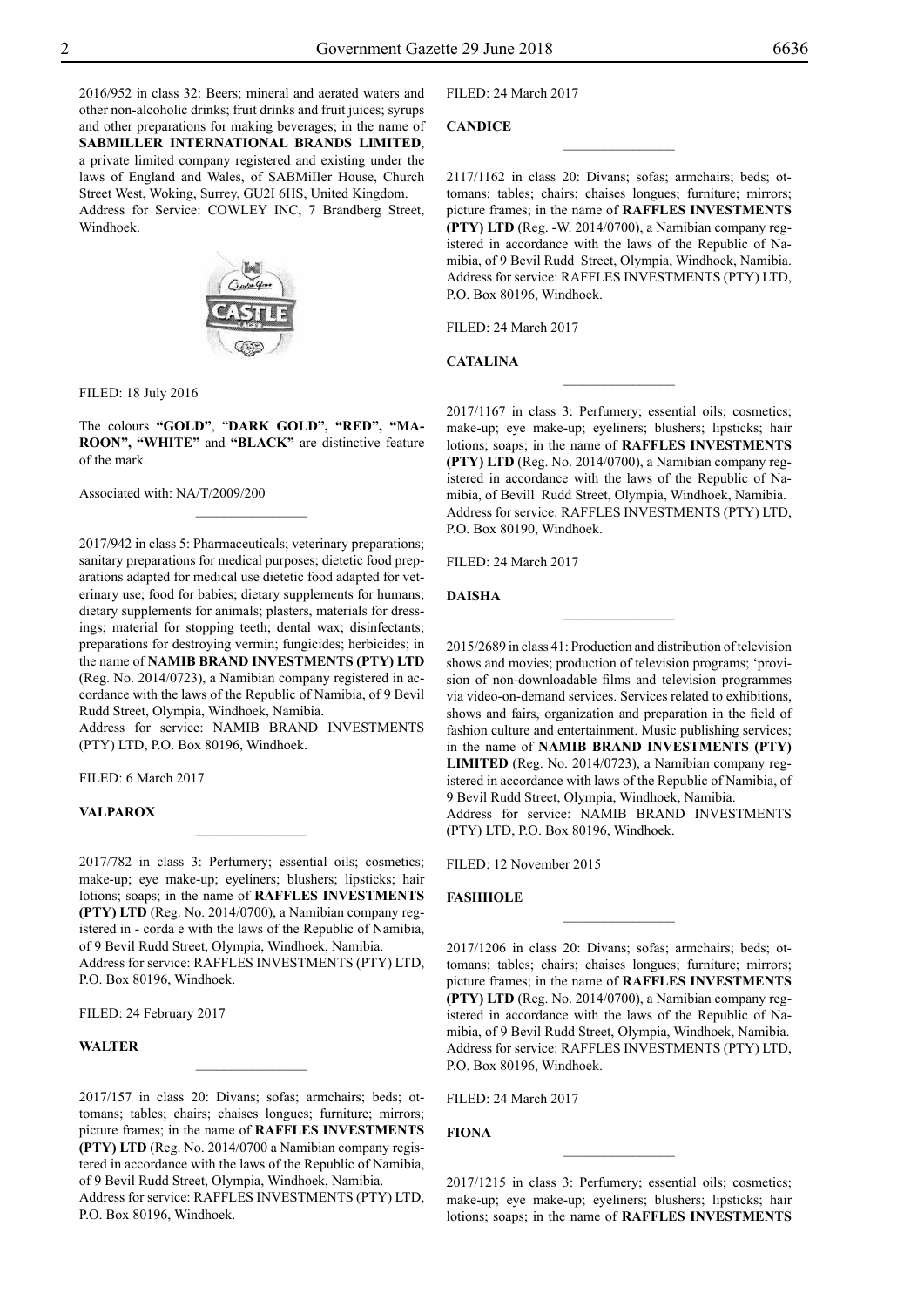**(PTY) LTD** (Reg. No. 2014/0700), a Namibian company registered in accordance with the laws of the Republic of Namibia, of 9 Bevil Rudd Street, Olympia, Windhoek, Namibia. Address for service: RAFFLES INVESTMENTS (PTY) LTD, P.O. Box 80196, Windhoek.

Filed: 24 March 2017

# **Maggie**

2017/1221 in class 18: Leather; trunks and suitcases; travelling cases; handbags; purses; wallets; umbrellas; parasols; walking st cks; whip- harness; saddlery; in the name of **RAF-FLES INVESTMENTS (PTY) LTD** (Reg. No. 2014/0700), a Namibian company registered in accordance with the laws of the Republic of Namibia, of 9 Bevil Rudd Street, Olympia, Windhoek, Namibia.

 $\overline{\phantom{a}}$  , where  $\overline{\phantom{a}}$ 

Address for service: RAFFLES INVESTMENTS (PTY) LTD, P. O. Box 80196, Windhoek.

Filed: 24 March 2017

#### **Maurice**

2017/1222 in class 3: Perfumery; essential oils; cosmetics; make-up; eye make; eyeliners; blushers; lipsticks; hair lotions; soaps; in the name of **RAFFLES INVESTMENTS (PTY) LTD** (Reg. No. 2014/0700), a Namibian company registered in accordance with the laws of the Republic of Namibia, of 9 Bevil Rudd Street, Olympia, Windhoek, Namibia.

 $\overline{\phantom{a}}$  , where  $\overline{\phantom{a}}$ 

Address for service: RAFFLES INVESTMENTS (PTY) LTD, P.O. Box 80196, Windhoek.

Filed: 24 March 2017

# **Maxine**

2017/1226 in class 20: Divans; sofas; armchairs; beds; ottomans; tables; chairs; chaises longues; furniture; mirrors; picture frames; in the name of **RAFFLES INVESTMENTS (PTY) LTD** (Reg. No. 2014/0700) a Namibian company registered accordance with the laws of the Republic of Namibia, of 9 Bevil Rudd Street, Olympia, Windhoek, Namibia. Address for Service: Raffles Investments (Pty) LTD, P.O. Box 80196, Windhoek.

 $\mathcal{L}=\mathcal{L}^{\mathcal{L}}$ 

Filed: 24 March 2017

#### **Pamela**

2015/2701 in class 9: Computer Hardware; Computer Software; Computer peripherals; Electronic data processing installations; computer network apparatus; parts and fittings for all aforesaid goods; in the name of **NAMIB BRAND INVEST-MENTS (PTY) LIMITED** (Reg. No. 2014/0723), a Namibian company registered in accordance with laws of the Republic of Namibia, of 9 Bevil Rudd Street, Olympia, Windhoek, Namibia.

 $\frac{1}{2}$ 

Address for service: NAMIB BRAND INVESTMENTS (PTY) LTD, P.O. Box 80196, Windhoek.

Filed: 12 November 2015

#### **Viva**

2008/1305 in class 45: Security services for the protection of property and individuals; consultancy services relating to health and safety; fire-fighting services; detective agency services; Advisory services relating to security, Advisory services relating to the security of business premises, Advisory service relating to the security of households, Advisory services relating to the security of premises, Aircraft security services, Airline passenger screening [security] services, Airport security services, Biological security services, Biometric security services, Computerised security services for business establishments, Computerised security services for domestic establishments, Consultancy services relating to security, Employment screening services [security checking], Passport control services [security], Provision of security alarm monitoring services, Public events security services, Security advisory services, Security agency services provided to corporations, Security guard services, Security services, Security services for buildings, Security services relating to computerised data, Investigation services; in the name of **PROTEA COIN GROUP (ASSETS IN TRANSIT AND ARMED REAC-TION) (PTY) LTD**, a South African company, of Coin Security House, 222 Witch-Hazel Avenue, Highveld Techno Park, Centurion, Republic of South Africa.

 $\overline{\phantom{a}}$  , where  $\overline{\phantom{a}}$ 

Address for service: ENSAFRICA NAMIBIA (Incorporated as LorentzAngula Inc), Unit 4, 3rd Floor, Ausspann Plaza, Dr Agostinho Neto Road, Ausspannplatz, Windhoek.

 $\overline{\phantom{a}}$  , where  $\overline{\phantom{a}}$ 

Filed: 29 August 2008

#### **PROTEA COIN**

2008/1306 in class 45: Security services for the protection of property and individuals; consultancy services relating to health and safety; fire-fighting services; detective agency services; Advisory services relating to security, Advisory services relating to the security of business premises, Advisory services relating to the security of households, Advisory services relating to the security of premises, Aircraft security services, Airline passenger screening [security] services, Airport security services, Biological security services, Biometric security services, Computerised security services for business establishments, Computerised security services for domestic establishments, Consultancy services relating to security, Employment screening services [security checking], Passport control services [security], Provision of security alarm monitoring services, Public events security services, Security advisory services, Security agency services provided to corporations, Security guard services, Security services, Security services for buildings, Security services relating to computerised data Investigation services; in the name of **PROTEA COIN GROUP (ASSETS IN TRANSIT AND ARMED REACTION) (PTY) LTD**, a South African company, of Coin SecurityHouse, 222 Witch-Hazel Avenue, Highveld Techno Park, Centurion, Republic of South Africa.

Address for service: ENSafrica Namibia (Incorporated as LorentzAngula Inc), Unit 4, 3rd Floor, Ausspann Plaza, Dr Agostinho Neto Road, Ausspannplatz, Windhoek.

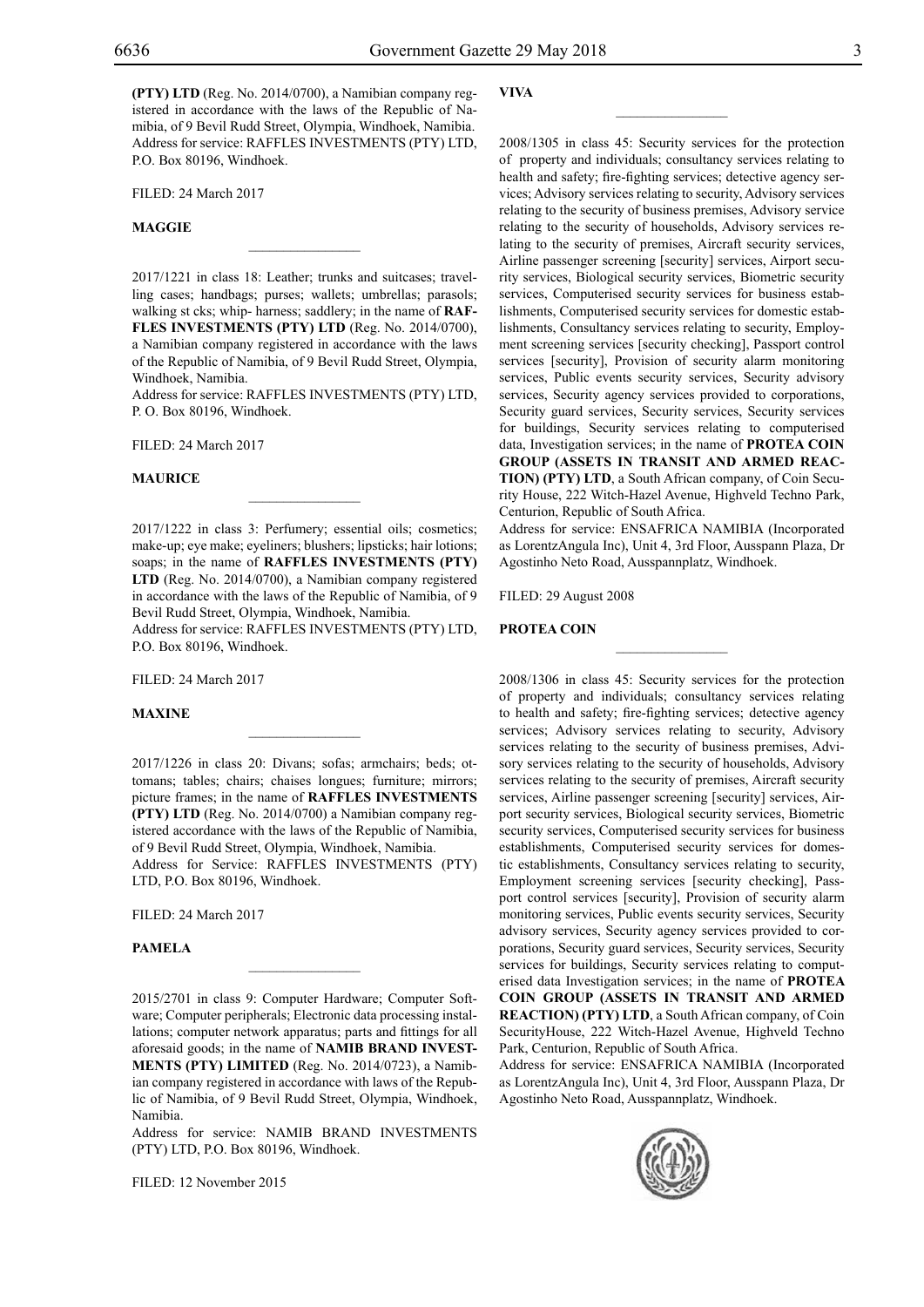2015/715 in class 29: Meat, fish, poultry and game; meat extracts; preserved, frozen, dried and cooked fruits and vegetables; jellies, jams, compotes; eggs; milk and milk products; edible oils and fats; prepared foodstuffs and ready-to-eat in-

cluded in the class; in the name of **ROCOMAMAS FRAN-CHISE COMPANY (PROPRIETARY) LIMITED**, a South African company, of 14 Edison Way, Century Gate Business Park, Century City, Cape Town 7441, Republic of South Africa.

 $\frac{1}{2}$ 

Address for service: SPOOR & FISHER c/o HD. BOSSAU & CO, 49 Feld Street, Windhoek.

#### **ROCOMAMAS**

FILED: 30 April 2015

Associated with: NA/T/2015/716

2015/715 in class 29: Meat, fish, poultry and game; meat extracts; preserved, frozen, dried and cooked fruits and vegetables; jellies, jams, compotes; eggs; milk and milk products; edible oils and fats; prepared foodstuffs and ready-to-eat meals included in the class; in the name of **ROCOMAMAS FRANCHISE COMPANY (PROPRIETARY) LIMITED**, a South African company, of 14 Edison Way, Century Gate Business Park, Century City, Cape Town 7441, Republic of South Africa.

 $\frac{1}{2}$ 

Address for service: SPOOR & FISHER c/o H.D. BOSSAU & Co; 49 Feld Street, Windhoek.

FILED: 30 April 2015

# **RocoMamas**

2016/458 in class 33: Alcoholic beverages (except beers); in the name of **KAHLUA AG**, a Swiss corporation, of Testatoris AG, Topferstrasse A, 6004 Lucerne, Switzerland.

 $\frac{1}{2}$ 

Address for service: SPOOR & FISHER c/o H.D. BOSSAU & CO, 49 Feld Street, Windhoek.



FILED: 14 April 2016

# **KAHLUA 2D Bottle**

The combination of the colours **"YELLOW", "RED", "GOLD"** and **"WHITE"**, as depicted in the representation accompanying the application, is an essential and distinctive feature of the mark.

Associated with: NA/T/2010/685

2016/681 in class 33: Alcoholic beverages. except beers: in the name of **CHAMPAGNE PERRIER-JOUET,** a French company of 28 Avenue de Champagne, 51200 Epernay, France.

 $\frac{1}{2}$ 

Address for service: SPOOR & FISHER c/o H.D. BOSSAU & CO, 49 Feld Street, Windhoek



FILED: 2 June 2016

The floral and leaf ornamentation appearing on the surface of the contained and having the appearance substantially as depicted in the representation affixed to the application is an essential and distinctive feature of the mark.

Applicants undertake that. in use. the blank space appearing in the mark will be occupied only by matter of descriptive or non-distinctive character, or by a trade mark registered in the name of the applicant in respect of the same goods. or by a trade mark which the applicant is a permitted user, in respect of the same goods, with the consent of the proprietor, or the blank space will be left vacant.

 $\overline{\phantom{a}}$  , where  $\overline{\phantom{a}}$ 

2017/290 in class 2: Paints; coatings; varnishes; lacquers; thin coloring matters all being additives for paints, varnishes or lacquers; preservatives against rust and against deterioration of wood; priming preparations (in the nature of paints); wood stains; in the name of **AKZO NOBEL COATINGS INTER-NATIONAL B.V.,** a Dutch company of Velperweg 76, 6824 BM Arnhem, The Netherlands.

Address for service: SPOOR &FISHER c/o H.D. BOSSAU & CO 49 Feld Street, Windhoek.



FILED: 27 January 2017

The applicant claims the colours **"GOLD"**, **"YELLOW"**, **"CREAM", "BROWN"**, **"BLACK"** and **"WHITE"** as depicted in the attached representations.

 $\frac{1}{2}$ 

2016/686 in class 33: Alcoholic beverages, except beers; in the name of **CHAMPAGNE PERRIER-JOUET,** a French company. of 28 Avenue de Champagne, 51200 Epemay, France. Address for service: SPOOR &FISHER c/o HD. BOSSAU & COÑ 49 Feld Street, Windhoek.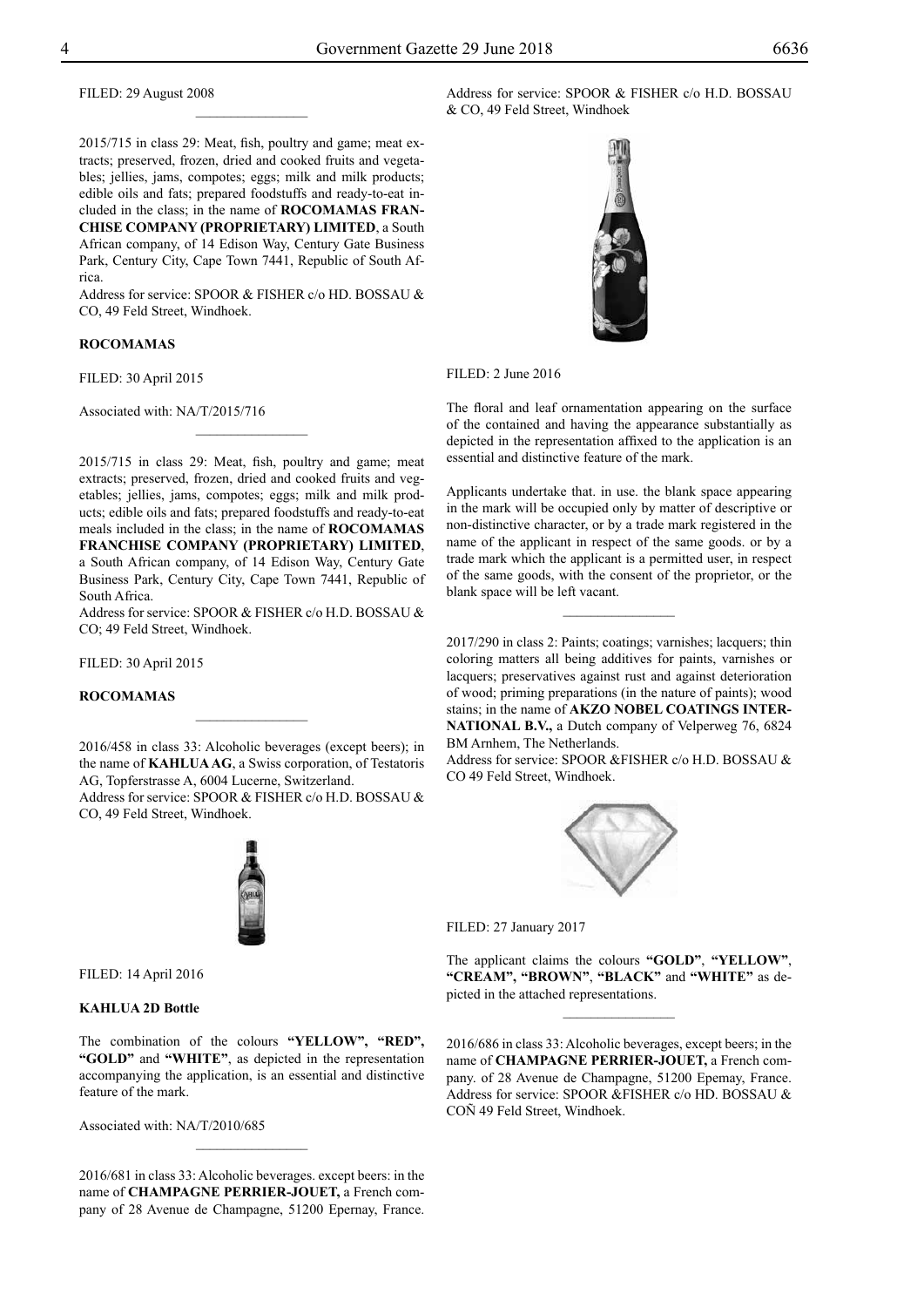

FILED: 2 June 2016

Associated with: NA/T/2016/685

2009/354 in class 16: Paper, cardboard and made therefrom or therewith; printed matter of all kinds; bookbinding material; photographs; published matter, magazines, newspapers and newsletters of all kinds; stationery; adhesives for stationery; artists' materials; typewriters and office requisites; calendars; instructional and teaching material; plastic materials for packaging; printers' type; printing blocks; where applicable to the aforegoing, parts, components, accessories; in the name of **MEDIA24 INTELPROP HOLDINGS LIMITED**, a corporation duly organised and "sting under the laws of Mauritius, of IFS Court Twenty-Eight Cyrbercity, Mauritius.

 $\mathcal{L}=\mathcal{L}^{\mathcal{L}}$ 

Address for service: SPOOR &FISHER c o RD. BOSSAU & CO 49 Feld Street Windhooek.

# FILED: 23 April 2009

# **DAILY SUN**

Registration of this trademark shall give no right to the exclusive use of the word **"SUN"** separately and apart from the mark

 $\mathcal{L}=\mathcal{L}^{\mathcal{L}}$ 

Associated with: NA/T/2009/355

2011/1476 in class 30 Coffee, tea, cocoa, sugar, rice, tapioca, sago. coffee substitutes; flour and preparations made from cereals, bread, biscults, cakes, pastry and confectionery, ices; honey, treacle; yeast, baking-powder, salt, mustard;pepper, vinegar, sauces, spices; ice; in the name of **WILMAR CON-TINENTAL EDIBLE OILS AND FATS (PROPRIETARY) LIMITED**, a South African company, of 144 Main Reef Road, Randfonteln, 1760, Gauteng, Republic of South Africa. Address for service: ADAMS & ADAMS, 12 Love Street, Windhoek.



Filed: 4 November 2011

Associated with: NA/T/2011/1477

Applicant undertakes that the mark will not used as a varietal name.

2011/1477 in class 31: Agricultural, horticultural and forestry products and grains not included in other classes; live animals; fresh fruits and vegetables; seeds, live plants and flowers; foodstuffs for animals, malt; in the name of **WILMAR CON-** **TINENTAL EDIBLE OILS AND FATS (PROPRIETARY) LIMITED**, a South African company, of 144 Main Reef Road, Randfontein, 1760, Gauteng, Republic of South Africa. Address for service: ADAMS & ADAMS, 12 Love Street, Windhoek.



Filed: 4 November 2011

Applicant undertakes that the mark will not used as a varietal name.

 $\frac{1}{2}$ 

Associated with: NA/T/2004/587

2016/1466 in class 17: Rubber, gutta-percha., gum, asbestos, mica and goods made from these materials and not included in other classes; plastics in extruded form for use in manufacture; packing, stopping and insulating materials; flexible pipes, not of metal; in the name of **PAILPAC (PROPRIETARY) LIM-ITED**, a South African company, of 4 Lanner Road, Falcon Park, New Germany, KwaZulu/Natal, Republic of South Africa.

Address for service: ADAMS & ADAMS, 12 Love Street, Windhoek.



FILED: 19 September 2016

Associated with: NA/T/2016/1467

2016/1467 Class 20: Furniture, mirrors, picture frames; goods (not included in other classes) of wood, cork, reed, cane, wicker, horn, bone, ivory, whalebone, shell, amber, motherof-pearl, meerschaum and substitutes for all these materials, or ofplastics.; in the name of **PAILPAC (PROPRIETARY) LIMITED**, a South African company of 4 Lanner Road, Falcon Park, New Germany, KwaZulu / Natal.

 $\frac{1}{2}$ 

Address for service: ADAMS & ADAMS, c/o 12 Love Street, Windhoek, Namibia.



FILED: 19 September 2016

Associated with No. 2016/1468

2016/1468 in class 21: Household or kitchen utensils and containers; combs and sponges; brushes (except paint brushes); brush-making materials; articles for cleaning purposes; steelwool; unworked or semi-workedglass (except glass used in

 $\frac{1}{2}$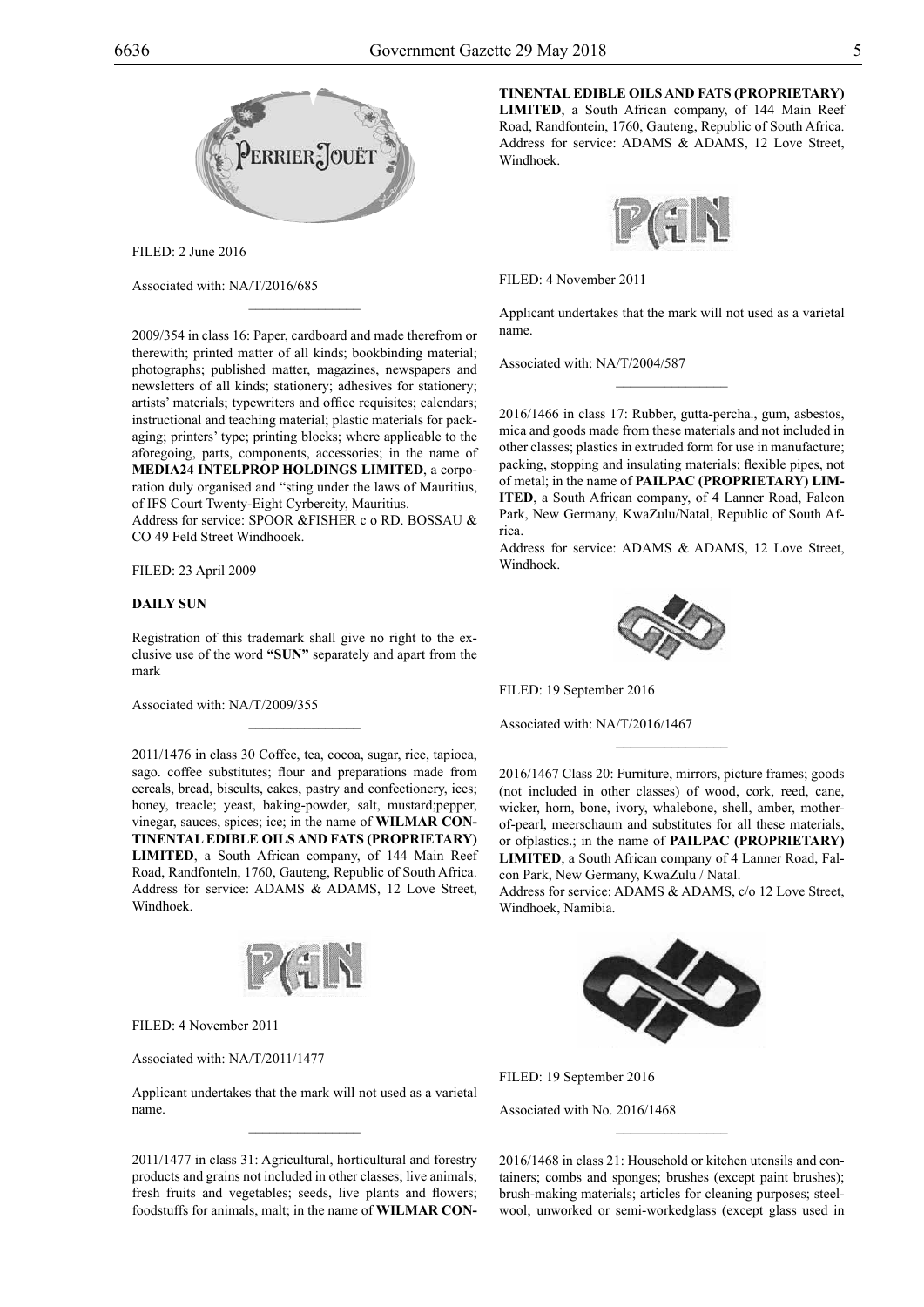building); glassware, porcelain and earthenware not included in other classes.; in the name of **PAILPAC (PROPRI-ETARY) LIMITED**, a South African company of 4 Lanner Road, Falcon Park, New Germany, KwaZulu / Natal.

Address for service: ADAMS & ADAMS, c/o 12 Love Street, Windhoek, Namibia.



FILED: 19 September 2016

Associated with no. 2016/1469.

2016/1469 in class 35: Advertising; business management; business administration; office functions; offering for sale and the sale of goods in the retail and wholesale-trade; in the name of **PAILPAC (PROPRIETARY) LIMITED**, a South African company, of 4 Lanner Road, Falcon Park, New Germany, Kwazulu/Natal, Republic of South Africa.

 $\frac{1}{2}$ 

Address for service: ADAMS & ADAMS, 12 Love Street, Windhoek.



FILED: 19 September 2016

Associated with: NA/T/2016/1466

2016/849 in class 3: Skin care products, namely wash cream, wash mousse, perineal wash cream and mousse; conditioner, cleansing cream, soaps, perfumery, essential oils and gels, moisturizers, lotions; disposable pre-moistened washcloths impregnated with cleansing preparations or compounds for personal use (non medical); in the name of **SCA HYGIENE PRODUCTS AB**, a Swedish company, of SE-405 03 Goteborg, Sweden.

 $\overline{\phantom{a}}$  , where  $\overline{\phantom{a}}$ 

Address for service: ADAMS & ADAMS, 12 Love Street, Windhoek.

Filed: 24 June 2016

# **LIBRESSE**

Associated with: NA/T/2016/850 and NA/T/1997/185

2016/850 in class 5: Absorbent sanitary preparations, sanitary napkins, tampons, towels, slips for use as menstruation or incontinence protection; sanitary pads; sanitary towels; preparations for use in vaginal hygiene (medical); panty liners; wet wipes (medical); in the name of **SCA HYGIENE PRODUCTS AB**, a Swedish company, of SE-405 03 Goteborg, Sweden.

 $\frac{1}{2}$ 

Address for service: ADAMS & ADAMS, 12 Love Street, Windhoek,

Filed: 24 June 2016

# **LIBRESSE**

Associated with: NA/T/2016/849

2016/124 in class 33: Alcholic beverages (except beers); in the name of **TAITTINGER COMPAGNIE COMMERCIALE ET VITICOLE CHAMPENOISE**, a French company, of 9 Place Saint-Nicalse, 51100 Reims, France. Address for service: ADAMS & ADAMS, c/o 12 Love Street, Windhoek, Namibia.

 $\frac{1}{2}$ 

FILED: 11 February 2016

# **TAITTINGER**

2013/749 in class 30: Flour and preparations made from cereals, bread, pastry and confectionery; cakes, biscuits and cookies; in the name of **CLOVER S.A. (PROPRIETARY) LIMITED**, a South African company, of Clover Park, 200 Constantia Driver, Constantia Kloof, Roodepoort, Gauteng, Republic of South Africa.

 $\frac{1}{2}$ 

Address for service: ADAMS & ADAMS, c/o 12 Love Street, Windhoek, Namibia.

Filed: 14 June 2013

**LIL' CAKES**

Associated with: NA/T/2013/748

2016/508 in class 3: Bleaching preparations and other substances for laundry use; cleaning, polishing, scouring and abrasive preparations; soaps; perfumery, essential oils, cosmetics, hair lotions; dentifrices; in the name of **AMKA PRODUCTS PROPRIETARY LIMITED**, a South African company, of 14 Ellman Street, Sunderland Ridge, Gauteng, Republic of South Africa.

 $\frac{1}{2}$ 

Address for service: ADAMS & ADAMS, 12 Love Street, Windhoek.

 $\frac{1}{2}$ 

Filed: 27 April 2016

#### **ORCHARD**

2015/2818 in class 5: Gases and gas mixtures for medical purposes; gases and gas mixtures for analgesic purposes including gases containing nitrous oxide; anesthetic gases and oxygen and mixtures thereof for medical, dental and veterinary use; in the name of **AFRICAN OXYGEN LIMITED**, a South African company No. 1927/0089/06, of Afrox House, 23 Webber Street, Selby, Johannesburg, 2000, Republic: of South Africa. Address for service: ADAMS & ADAMS, 12 Love Street, Windhoek.

Filed; 30 November 2015

# **ENTONOX**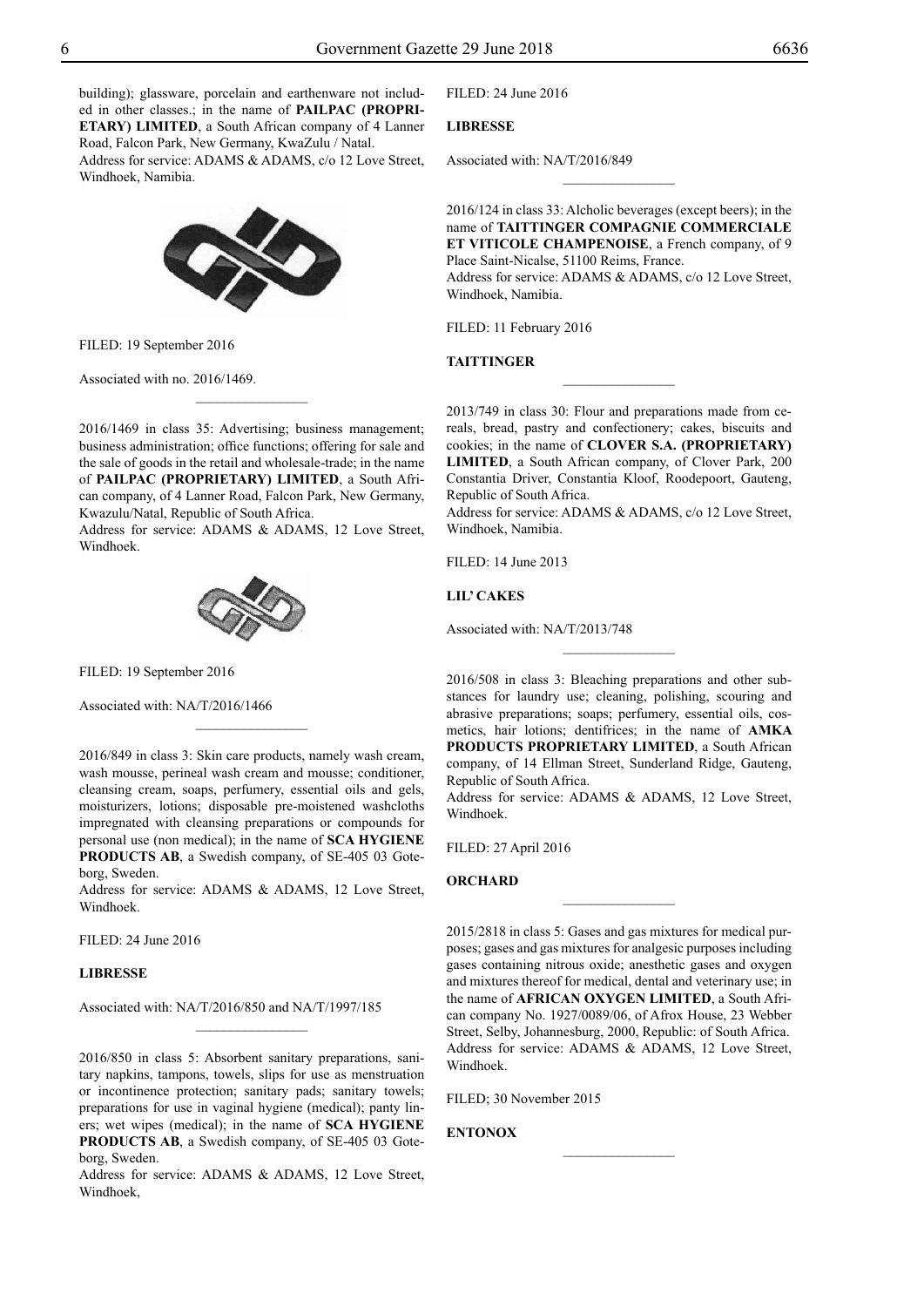2015/2507 in class 43: Temporary accommodation, camp, lodge and resort services, including reservation services; the provision of food and drink; restaurant, pub, tavern and catering services; information services relating to the aforegoing; services ancillary and related to the aforegoing; in the name of **CASH BAZAAR HOLDINGS (PTY) LIMITED**, a Botswana company, of Plot 20573-4, Airport Circle, Botswana. Address for service: ADAMS & ADAMS, 12 Love Street, Windhoek.

FILED: 30 October 2015

# **INDABA LODGE**

Associated with: NA/T/2015/2508

2007/1049 in class 41, Education, instruction, teaching, cultural and entertainment services; publication; production; organization of events; the aforegoing including those in relation to spiritual development; services ancillary and related to the aforegoing in class 41: in the name of **AMYN DAHYA AND KARIMA DAHYA**, Canadian Citizens, of No. 3 Stevens Field, Wavendon Gate, Milton Keynes, MK77SH, United Kingdom.

 $\mathcal{L}=\mathcal{L}^{\mathcal{L}}$ 

Address for service: DR WEDER, KAUTA & HOVEKA INC, WKH House, Ausspannplatz, Jan Jonker Road, Windhoek.

Filed: 28 May 2007

#### **THOUGHT BANKING**

Associated with: NA/T/2007/1050

2007/1050 in class 44: Healing, salon, spa, medical, wellbeing, psychologist and counselling services; services ancillary and related to the aforegoing in class 44; in the name of **AMYN DAHYA AND KARIMA DAHYA**, Canadian Citizens, of No. 3 Stevens Field, Wavendon Gate, Milton Keynes, MK77SH, United Kingdom.

 $\mathcal{L}=\mathcal{L}^{\mathcal{L}}$ 

Address for service: DR WEDER, KAUTA & HOVEKA INC, WKH House, Ausspannplatz, Jan Jonker Road, Windhoek.

Filed: 28 May 2007

# **THOUGHT BANKING**

Associated with NA/T/2007/1051

2007/1051 in class 45: Personal and social services rendered to meet the needs of individuals; organization of spiritual meetings; counselling relating to spiritual direction and life style; spiritual mentoring, advice, development and guidance; services ancillary and related to the aforegoing in class 45: in the name of **AMYN DAHYA AND KARIMA DAHYA**, Canadian Citizens, of No. 3 Stevens Field, Wavendon Gate, Milton Keynes, MK77SH, United Kingdom.

 $\mathcal{L}=\mathcal{L}^{\mathcal{L}}$ 

Address for service: DR WEDER, KAUTA & HOVEKA INC, WKH House, Ausspannplatz, Jan Jonker Road, Windhoek.

 $\mathcal{L}=\mathcal{L}^{\mathcal{L}}$ 

Filed: 28 May 2007

# **THOUGHT BANKING**

Associated with: NA/T/2007/1049

2015/72 in class 21: Household or kitchen utensils and containers; combs and sponges; brushes (except paint brushes); brush-making materials; articles for cleaning purposes; steelwool; unworked or semi-worked glass (except glass used in building); glassware, porcelain and earthenware not included in other classes; dental floss; tooth brushes, inclusive of those which are manual, electric and battery operated; in the name of **CLICKS RETAILERS PROPRIETARY LIMITED**, a South African company, of Cnr Searle & Pontac Streets, Cape Town, Western Cape, Republic of South Africa.

Address for service: ADAMS & ADAMS, 12 Love Street, Windhoek.



FILED: 23 January 2015

Registration of this trade mark shall give no right to the exclusive use of the word **"EXPERT"**, other than trade mark, and separately and apart from the mark.

The applicant undertakes that the cross device appearing in the mark will not be used in red on a white or silver background or white or silver on a red background.

The trade mark contains the colours "BLUE (PANTONE **661C)"** and **"grey (Foil)"**.

 $\frac{1}{2}$ 

Associated with: NA/T/2015/71

2015/71 in class 5: Pharmaceutical and veterinary preparations; sanitary preparations for medical purposes; dietetic substances adapted for medical use, food for babies; plasters, materials for dressings; material for stopping teeth, dental wax; disinfectants; preparations for destroying vermin; fungicides, herbicides; in the name of **CLICKS RETAILERS PROPRI-ETARY LIMITED**, a South African company, of Cnr Searle & Pontac Streets, Cape Town, Western Cape, Republic of South Africa.

Address for service: ADAMS & ADAMS, 12 Love Street, Windhoek.



FILED: 23 January 2015

Registration of this trade mark shall give no right to the exclusive use of the word **"EXPERT"**, other than trade mark, and separately and apart from the mark.

The applicant undertakes that the cross device appearing in the mark will not be used in red on a white or silver background or white or silver on a red background.

The trade mark contains the colours "BLUE (PANTONE **661C)"** and **"grey (Foil)"**.

 $\overline{\phantom{a}}$  , where  $\overline{\phantom{a}}$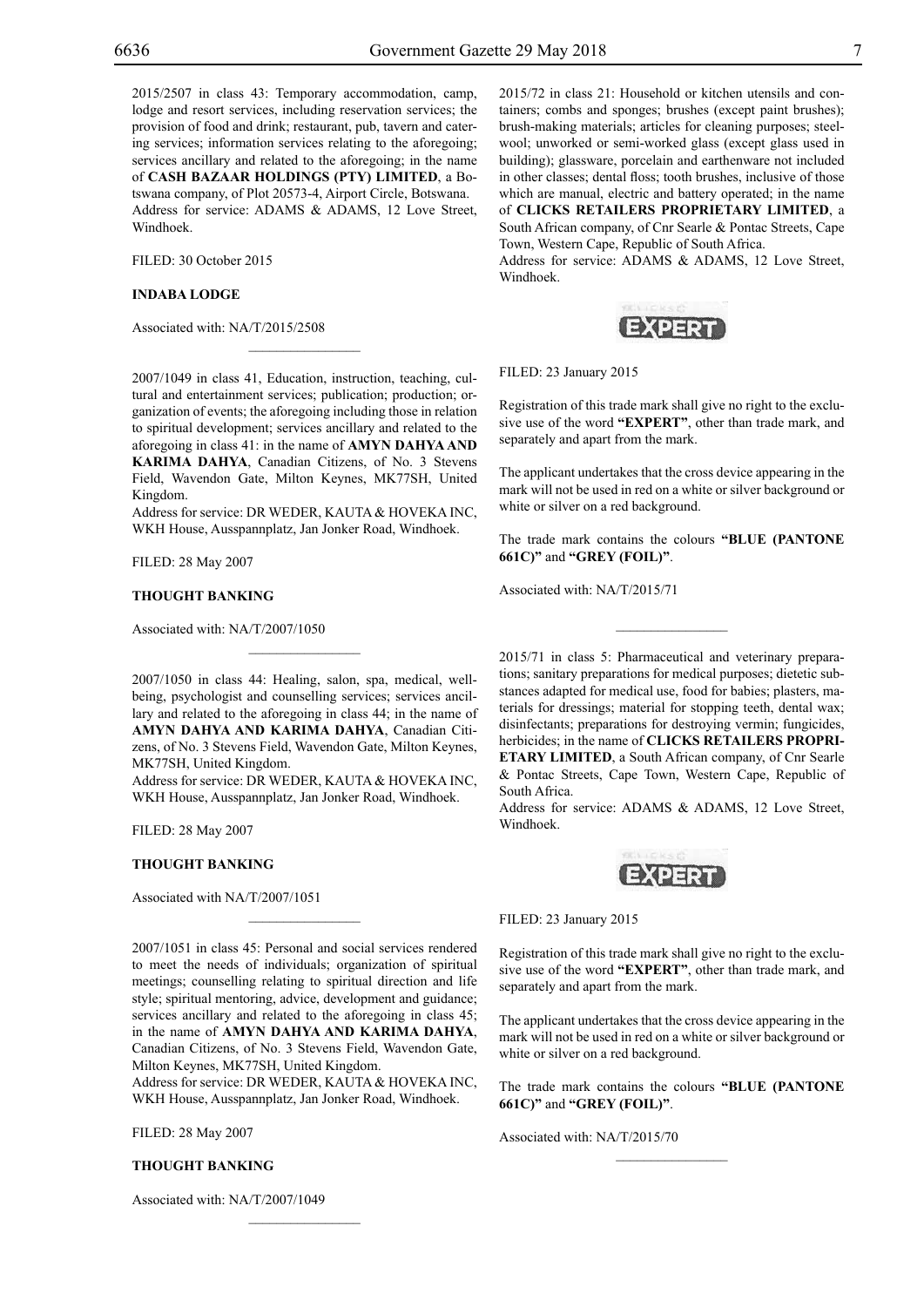2015/70 in class 3: Bleaching preparations and other substances for laundry use; cleaning, polishing, scouring and abrasive preparations; soaps; perfumery, essential: oils, cosmetics, hair lotions; dentifrices; body cleaning and beauty care preparations; skin care preparations; toiletries; in the name of **CLICKS RETAILERS PROPRIETARY LIMITED**, a South African company, of Cnr Searle & Pontac Streets, Cape Town, Western Cape, Republic of South Africa.

Address for Service: ADAMS & ADAMS, 12 Love Street, Windhoek.



FILED: 23 January 2015

Registration of this trade mark shall give no right to the exclusive use of the word **"EXPERT"**, other than trade mark, and separately and apart from the mark.

The applicant undertakes that the cross device appearing in the mark will not be used in red on a white or silver background or white or silver on a red background.

The trade mark contains the colours "BLUE (PANTONE **661C)"** and **"grey (Foil)"**.

Associated with: NA/T/2015/71

2016/1330 in class 20: Mattresses, mattress foundations and pillows; in the name of **SERTA, INC.**, a Delaware corporation, of 2600 Forbs Avenue, Hoffman Estates, Illinois 60192, United States of America.

Address for service: ADAMS & ADAMS, 12 Love Street, Windhoek.

Filed: 2 September 2016

# **ALWAYS COMFORTABLE**

Registration of this trade mark shall give no right to the exclusive use of the word **"COMFORTABLE"** separately and apart from the mark.

 $\frac{1}{2}$ 

2016/237 in class 7: Dispensing systems for lubricants and various other fluids and parts and accessories thereof; pressurized fluid spraying systems for spraying paints, Mastic materials and cleaning solutions; and parts and accessories thereof; fluid pumping systems and parts and accessories thereof; service reels assemblies for lubricants and various other fluids; air powered pumps; air compressors agitator units for mixings fluids; and spray guns and parts thereof; in the name of **GRACO MINNESOTA INC.**, a Minnesota coporation of 88 11th Avenue, NEE. Minneapolis, MN 55413, United States of America.

Address for service: ADAMS & ADAMS, 12 Love Street, Windhoek.



FILED: 29 February 2016

2015/2519 in class 7: Machines and machine tools; motors and engines (except for land vehicles); machine coupling and transmission components (except for vehicles); agricultural implements other than hand-operated; incubators for eggs: in the name of **ROVIC INTERNATIONAL (PROPRIETARY) LIMITED**, a South African company No. 2002/009450/07, of Saxonburg Road, Blackheath, 7580, Western Cape Provinces, Republic of South Africa.

 $\frac{1}{2}$ 

Address for service' ADAMS & ADAMS, 12 Love Street, Windhoek.

Rovic

#### FILED: 30 November 2015

The combination of the colour **"RED"** and **"GREY"** is a distinctive feature of the trade mark.

Associated with: NA/T/1998/1264

2016/367 in class 5: Pharmaceutical preparations; sanitary preparations for medical purposes; dietetic food and substances adapted for medical use, food for babies; dietary supplements for humans and animals; plasters, materials for dressings; material for stopping teeth, dental wax, disinfectants: nappies and diapers for babies; in the name of **CLICKS RETAILERS PROPRIETARY LIMITED**, a South African company, of Cnr Searle & Pontac Streets, Cape Town, Western Cape, Republic of South Africa,

Address for service: ENGLING, STRITTER & PARTNERS, 12 Love Street, Windhoek.

 $FII$  FD $\cdot$  18 March 2016

# **DRY PROTECT**

Registration of this trade mark shall give no right to the exclusive use of the word **"DRY"** or of the word **"PROJECT"**, each separately and apart from the mark.

 $\frac{1}{2}$ 

2016/808 in class 25: Clothing, footwear, headgear; in the name of **PEPKOR IP (PROPRIETARY) LIMITED**, a South African company, of 36 Stellenberg Road, Parow Industria, Western Cape, Republic of South Africa.

Address for service: ADAMS & ADAMS, 12 Love Street, Windhoek.



Filed: 16 June 2016

2016/809 in class 31: Foodstuffs for animals; in the name of **AFGRI OPERATIONS (PTY) LIMITED**, a South African company, of 12 ByIs Bridge Boulevard, Highveld Extension 73, Centurion, Gauteng, Republic of South Africa. Address for service: ADAMS & ADAMS, 12 Love Street, Windhoek.

 $\frac{1}{2}$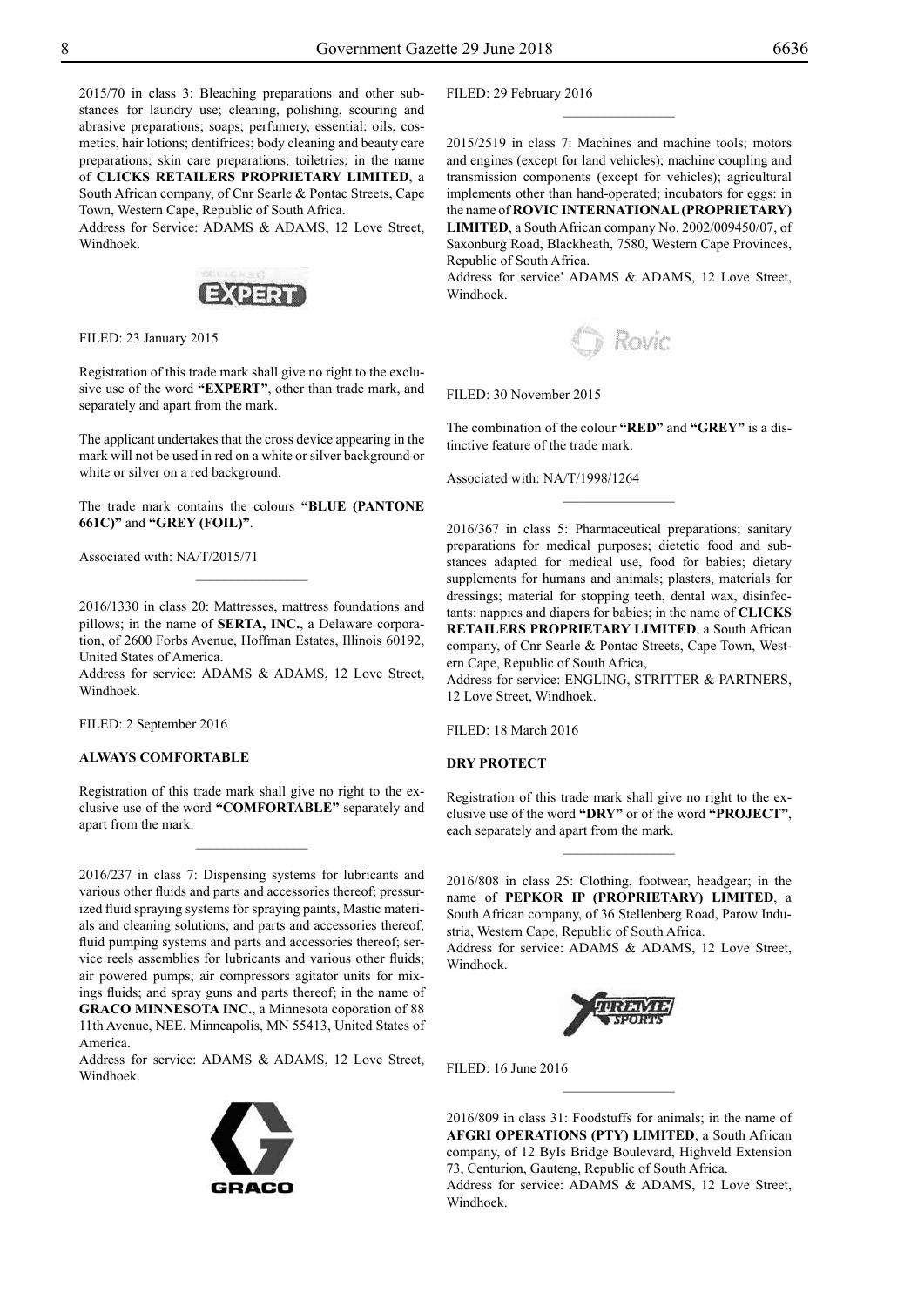# Filed: 16 June 2016

# **JOCK MULTISTAGES**

Associated with: NA/T/2016/740

2016/1777 in class 3: Soaps; perfumery, essential oils, cosmetics; in the name of **UNION-SWISS (PROPRIETARY) LIMITED**, a South African company, of 9th Floor Park on Long, 66 Long Street, Cape Town, Western Cape, Republic of South Africa.

 $\mathcal{L}=\mathcal{L}^{\mathcal{L}}$ 

Address for service: ADAMS & ADAMS, 12 Love Street, Windhoek.

FILED: 4 November 2016

#### **BIO-OIL**

Associated with: NA/T/2004/217

2016/1546 in class 13: Explosives, including emulsion explosives used in underground mining: in the name of **AEL MINING SERVICES LIMITED**, a South African company, of AECI Place, 24 The Woodlands, Woodlands Drive, Woodmead, Sandton, Gauteng, Republic of South Africa. Address for. Service: ADAMS & ADAMS, 12 Love Street, Windhoek.

 $\mathcal{L}=\mathcal{L}^{\mathcal{L}}$ 

FILED: 3 October 2016

#### **UG100**

Registration of this trade mark shall give no right to the exclusive use of the numeral **"1"** or the numeral **"0"** separately and apart from the mark.

2016/1544 in class 13: Explosives including emulsion used in surface mining; in the name of **AEL MINING SERVICES LIMITED**, a South African company, of AECI Place, 24 The Woodlands, Woodlands Drive, Woodmead, Sandton, Gauteng, Republic of South Africa.

Address for service: ADAMS & ADAMS, 12 Love Street, Windhoek.

FILED: 3 October 2016

#### **S300**

Registration of this trade mark shall give no right to the exclusive use of the numeral **"3"** or the numeral **"0"**, separately and apart from the mark.

 $\mathcal{L}=\mathcal{L}^{\mathcal{L}}$ 

2016/1540 in class 13: Explosives, including emulsion used in surface mining; in the name of **AEL MINING SERVICES LIMITED**, a South African company, of AECI Place, 24 The Woodlands, Woodlands Drive, Woodmead, Sandton, Gauteng, Republic of South Africa.

Address for service: ADAMS & ADAMS, 12 Love Street, Windhoek.

FILED: 3 October 2016

# **s100**

Registration of this trade mark shall give no right to the exclusive use of the numemral **"1"** or the numeral **"0"**, separately and apart from the mark.

 $\frac{1}{2}$ 

2016/1545 in class 13: Explosives, including emulsion used in underground mining; in the name of **AEL MINING SER-VICES LIMITED**, a South African company, of AECI Place, 24 The Woodlands, Woodlands Drive, Woodmead, Sandton, Gauteng, Republic of South Africa.

Address for service: ADAMS & ADAMS, 12 Love Street, Windhoek.

FILED: 3 October 2016

#### **S300 Eco**

Registration of this trade mark shall give no right to the exclusive use of the word **"ECO"**, or the numerals **"3"** and **"0"**  separately and apart from the mark,

Associated with: NA/T/2016/1544

2016/1547 in class 13: Explosives, including emulsion explosive used in underground mining; in the name of **AEL MINING ERVICES LIMITED**, a South African company, of AECI Place, 24 The Woodlands, Woodlands Drive, Woodmead, Sandton, Gauteng, Republic of South Africa. Address for service: ADAMS & ADAMS, 12 Love Street, Windhoek.

FILED: 3 October 2016

#### **UG200**

Registration of this trade mark shall give no right to the exclusive use of the the numerals **"2"** and **"0"**, separately and apart from the mark.

 $\overline{\phantom{a}}$  , where  $\overline{\phantom{a}}$ 

Associated with: NA/T/2016/1546

2016/1655 in class 31: Alcoholic beverages (except beers): wines; in the name of **DGB (PROPRIETARY) LIMITED**, a South African company No. 05/21311/07, of 724 16th Road, Randjiespark, Midrand, Gauteng, Republic of South Africa. Address for service: ADAMS & ADAMS, 12 Love Street, Windhoek.

Filed: 21 October 2016

# **FRANSCHHOEK CELLARS**

Registration of this trade mark shall give no right to the exclusive use of the word **"FRANSCHOEK"** in it's geographical connotation, or the word **"CELLARS"** each separately and apart from th mark.

 $\frac{1}{2}$ 

2016/1543 in class 13: Exposives, including emulsion explosives used in surface mining; in the name of **AEL MINING SERVICES LIMITED**, a South African company, of AECI Place, 24 The Woodlands, Woodlands Drive, Woodmead, Sandton, Gauteng, Republic of South Africa.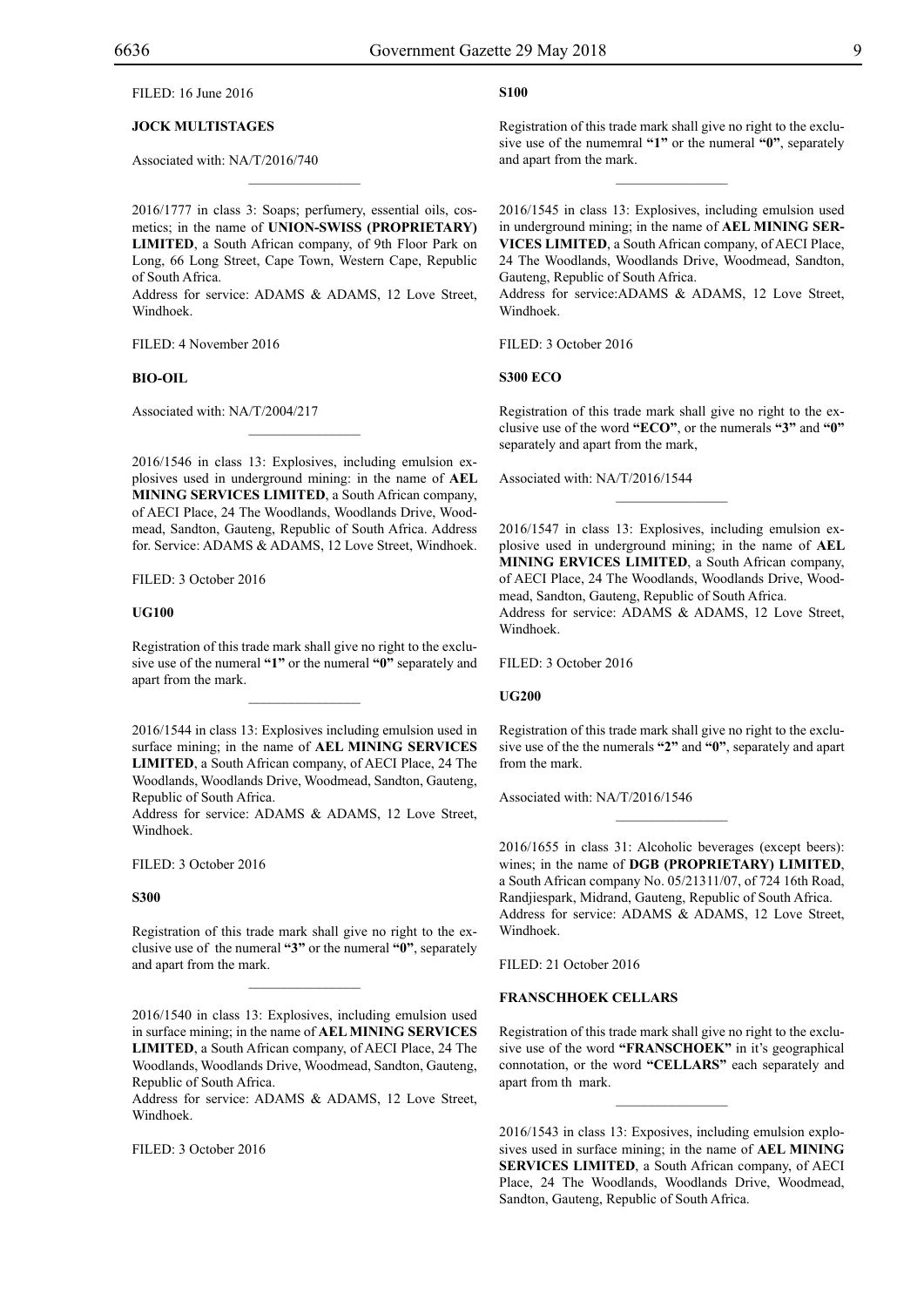Address for service: ADAMS & ADAMS, 12 Love Street, Windhoek.

FILED: 3 October 2016

# **S200 Plus**

Registration of this trade mark shall give no right to the exclusive use of the word **"PLUS"**, or the numerals **"2"** and **"0"**, separately and apart from the mark.

 $\frac{1}{2}$ 

Associated with: NA/T/2016/1542

2016/1574 in class 42: Advisory, consultancy and technical support services to the mining and excavation industry and to users of explosives; design, implementation, assesment, monitoring and recording of blasting applications including supply of explosives and explosives accessories; explosives design; conducting and analysing blast site surveys; project mangement; risk analysis; all of the aforementioned services provided personally or by means of Information distribution medium and all of the aforementioned services provided to the mining and excavation industry and to users of explosives; in the name of **AEL MINING SERVICES LIMITED**, a South African company, of AECI Place, 24 The Woodlands, Woodlands Drive, Woodmead, Sandton, Gauteng, Republic of South Africa.

Address for service: ADAMS & ADAMS, 12 Love Street, Windhoek.

FILED: 10 October 2016

BLAST CONSULT

Registration of this trade mark shah give no right to the exclusive use of the word **"CONSULT"**, separately and apart from the mark.

 $\overline{\phantom{a}}$  , where  $\overline{\phantom{a}}$ 

Associated with: NA/T/1989/1810

2015/2717 in class 35: Retail services connected with the sale of footwear and clothing, including the sale of all such goods on-line; in the name of **CROCS, INC.**, of 7477 East Dry Creek Parkway, NIWOT, CO 80503, United States of America. Address for service: ADAMS & ADAMS, 12 Love Street, Windhoek.



Filed: 17 November 2015

Associated with: NA/T/2015/2716

2015/2716 in class 25: Footwear, clothing, namely, t-shirts, socks, excluding fashion clothing or collegiate line clothing; hats; lightweight slip-resistant footwear; in the name of **CROCS, INC.**, a Delaware corporation, of 7477 Eeast Dry CreekParkway, NIWOT, CO 80503, United States of America.

 $\frac{1}{2}$ 

Address for service: ADAMS & ADAMS, 12 Love Street, Windhoek.



Filed: 17 November 2015

Associated with: NA/T2015/2717

2016/1542 in class 13: Explosives, including emulsion used in surface mining; in the name of **AEL MINING SERVICES LIMITED**, a South African company, of AECI Place, 24 The Woodlands, Woodlands Drive, Woodmead, Sandton, Gauteng, Republic of South Africa.

 $\frac{1}{2}$ 

Address for service: ADAMS & ADAMS, 12 Love Street, Windhoek.

Filed: 3 October 2016

# **SH200 Eco**

Registration of this trade mark shall give no right to the exclusive use of the word **"ECO"**, or the numerals **"2"** and **"0"**, separately and apart from the mark.

Associated with: NA/T/2016/1541

2016/1541 in class 13: Explosives, including emulsion used in surface mining name of **AEL MINING SERVICES LIM-ITED**, a outh African company, of AECI Place, 24 The Woodlands, Woodlands Drive, Woodmead, Sandton, Gauteng, Republic of South Africa.

 $\frac{1}{2}$ 

Address for service: ADAMS & ADAMS, 12 Love Street Windhoek.

FILED: 3 October 2016

# **S200 Eco**

Registration of this trade mark shall give no tight to the exclusive use of the numeral **"2"** or the numeral **"0"**, or of the word **"ECO"**, separately and apart from the mark.

 $\frac{1}{2}$ 

2015/2234 in class 41: Education: providing of training; entertainment; sporting and cultural activities; in the name of **ECONET MEDIA LIMITED**, a Mauritian company, of c/o DTOS Limited, 10th Floor, Raffles Tower, 19 Cybercity, Ebene, Mauritius.

Address for service: ADAMS & ADAMS, 12 Love Street, Windhoek.

 $\frac{1}{2}$ 

FILED: October 9 2015

# **KWESÉ**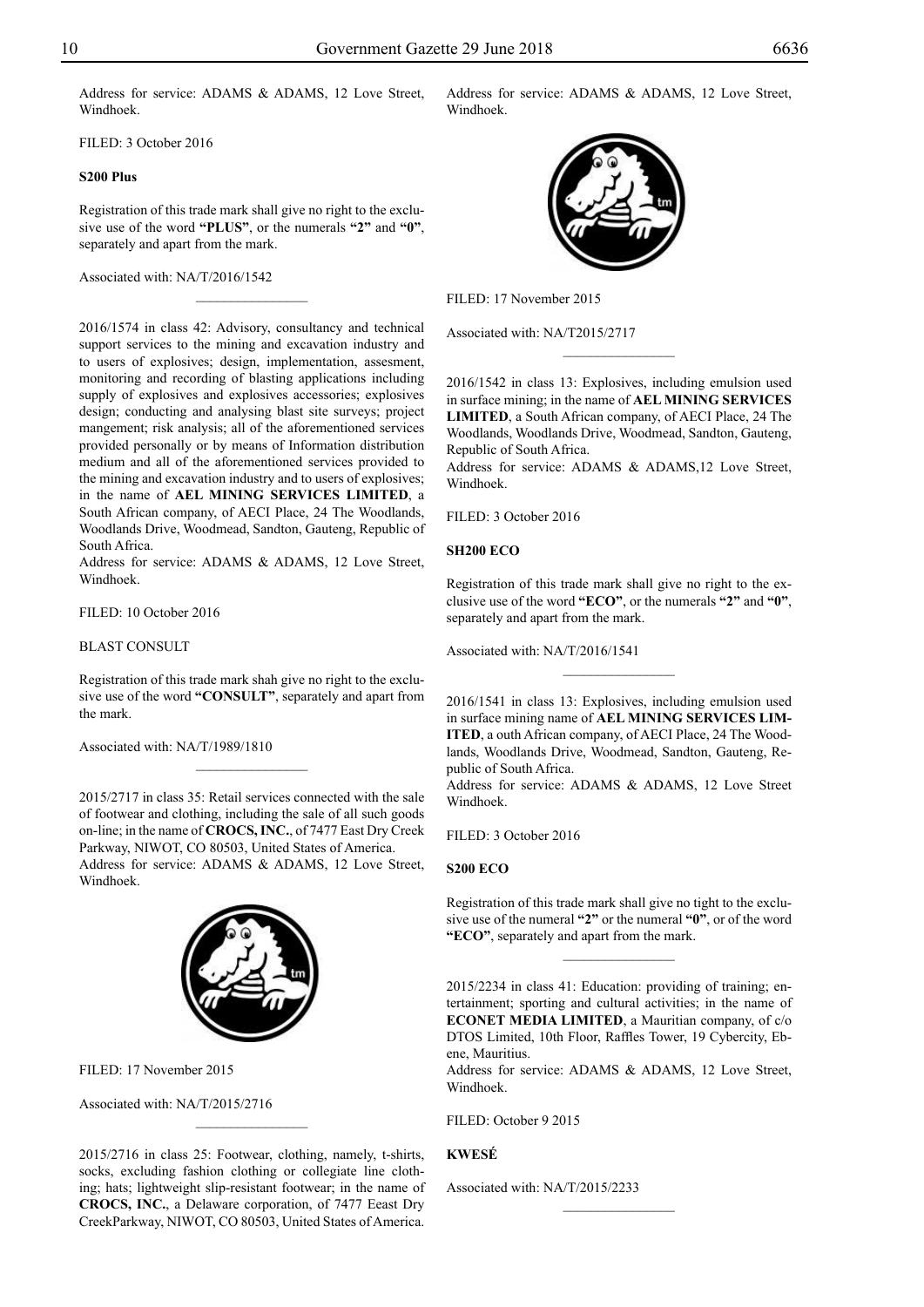2015/2233 in class 38: Telecommunications; in the name of **ECONET MEDIA LIMITED**, a Mauritian company, of c/o DTOS Limited, 10th Floor, Raffles Tower, 19 Cybercity, Ebene, Mauritius.

Address for service: ADAMS & ADAMS, 12 Love Street, Windhoek,

 $\frac{1}{2}$ 

Filed: 9 October 2015

# **KWESÉ**

Associated with: NA/T/2015/2234

2015/2232 in class 9: Scientific, nautical, surveying, photographic, cinematographic, optical, weighing, measuring, signalling, checking (supervision), life-saving and teaching apparatus and instruments; apparatus and instruments for conducting, switching, transforming, accumulating, regulating or controlling electricity; apparatus for recording, transmission or reproduction of sound or images; magnetic data carriers, recording discs; compact discs, DVDs and other digital recording media; mechanisms for coin- operated apparatus; cash registers, calculating machines, data processing equipment, computers; computer software; fire- extinguishing apparatus; in the name of **ECONET MEDIA LIMITED**, a Mauritian company, of c/o DTOS Limited, 10th Floor, Raffles Tower, 19 Cybercity, Ebene, MauritiusE

Address for service: ADAMS & ADAMS, 12 Love Street, Windhoek

FILED: 9 October 2015

#### **KWESÉ**

Associated with: NA/T/2015/2233

2015/138 in class 7: Ignition coils for automobiles and motorcycles; in the name of **DELPHI TECHNOLOGIES,** INC., a Delaware corporation, of 5725 Delphi Drive, Troy, MI 48098, United States of America.

Address for service: ADAMS & ADAMS, 12 Love Street, Windhoek.

FILED: 5 February 2015

# **VOICE**

2015/2719 in class 35: Retail services connected with the sale of footwear and clothing, including the sale of all such goods h in the name of **CROCS, INC.**, a Delaware corporation, of 7477 East Dry Creek Parkway, NIWOT, CO 80503, United States of America.

 $\frac{1}{2}$ 

Address for service: ADAMS & ADAMS, 12 Love Street, Windhoek.

Filed: 17 November 2015

# **CROCS**

Associated with: NA/T/2015/2718

2046/2718 in class 25: Footwear, clothing, namely, t-shirts, socks, excluding fashion and children's clothing; hats; lightweight slip-resistant footwear, in the name of **CROCS, INC.**, a Delaware corporation, of 7477 East Dry Creek Parkway, NI-WOT, CO 80503, United States of America. Address for service: ADAMS & ADAMS, 12 Love Street, Windhoek.

Filed: 17 November 2015

# **CROCS**

Associated with: NA/T/2015/2719

2012/1226 in class 42: Scientific and technological services and research and design relating thereto; industrial analysis and research services design and development of computer hardware and software; forensic and financial investigation services; authentication, validation and verification services; administration research; control and investigation relating to monetary and or fiscal affairs; in the name of **SOUTH AF-RICAN RESERVE BANK**, the South African Reserve Bank established in terms of Section 9 of the Currency and Banking Act, No. of 1920 and governed by the South African Bank Act, 90 of 1989, of 370 Church Street, Pretoria, Gauteng, Republic of South Africa.

 $\frac{1}{2}$ 

Address for Service: ADAMS & ADAMS, 12 Love Street, Windhoek.



Filed: 23 August 2012

Registration of this trademark shall give no right to the exclusive use of the word(s) **"SOUTH AFRICAN"** and word **"SUID AFRIKAANSE"** and the numeral **"50"** each, separately and apart from the mark.

The combination of the various shades of red, orange, yellow, blue and purple reflected on the bank note, is an essential and distinctive feature of the mark. The trade mark consists of a configuration of the various elements appearing in the front and the reverse side of the bank note

This trade mark is shown in two languages, the wording represented thereon having equivalent meaning. In use, both forms of the trade mark will be used either separately, but when used together they will not necessarily be in close proximity to the other.

Associated with: NA/T/2012/1222

2012/1225 in class 41: Education services; services relating to the training services sporting and cultural activities; in the name of **SOUTH AFRICA RESERVE BANK**, the South African Reserve Bank established in terms of Section 9 of the Currency and Banking Act No. 20 and governed by The South African Bank Act, 90 of 1989, of 370 Church Street, Pretoria, Gauteng, Republic of South Africa.

Address for service: ADAMS & ADAMS, 12 Love Street, Windhoek.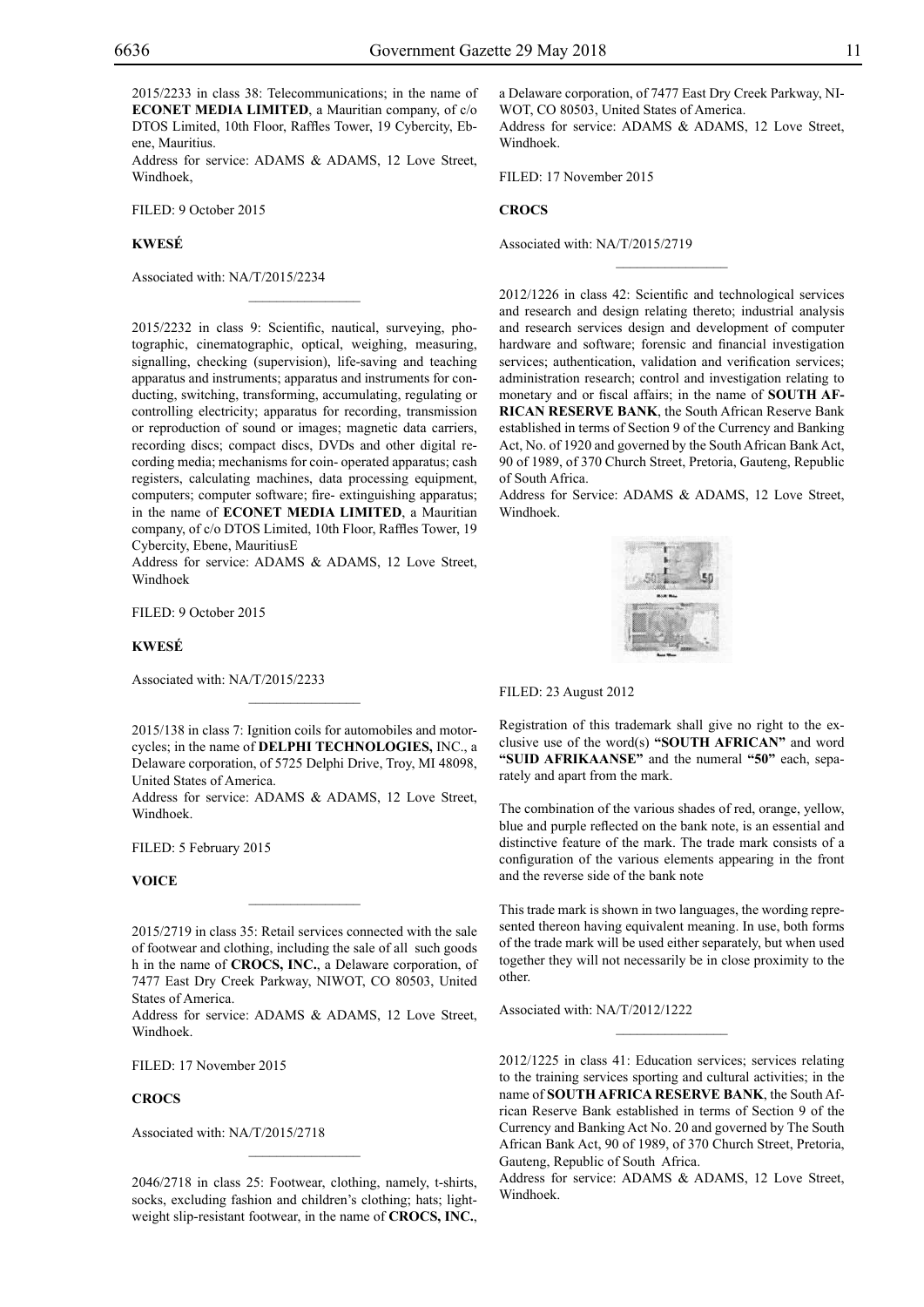

#### Filed: 23 August 2012

Registration of this trademark shall give no right to the exclusive use of the word(s) **"SOUTH AFRICAN"** and word **"SUID AFRIKAANSE"** and the numeral **"50"** each, separately and apart from the mark.

The combination of the various shades of red, orange, yellow, blue and purple reflected on the bank note, is an essential and distinctive feature of the mark. The trade mark consists of a configuration of the various elements appearing in the front and the reverse side of the bank note

This trade mark is shown in two languages, the wording represented thereon having equivalent meaning. In use, both forms of the trade mark will be used either separately, but when used together they will not necessarily be in close proximity to the other.

Associated with: NA/T/2012/1226

2012/1224 in class 36: Insurance services; financial and monetary affairs; banking services real estate affairs; in the name of **SOUTH AFRICAN RESERVE BANK**, the South African Reserve Bank established in terms of Section 9 of the Currency and Banking Act, No. of 1920 and governed by The South African Bank Act, 90 of 1989, of 370 Church Street, Pretoria, Gauteng, Republic of South Africa.

 $\overline{\phantom{a}}$  , where  $\overline{\phantom{a}}$ 

Address for service: ADAMS & ADAMS, 12 Love Street, Windhoek.

Filed: 23 August 2012

Registration of this trademark shall give no right to the exclusive use of the word(s) **"SOUTH AFRICAN"** and word **"SUID AFRIKAANSE"** and the numeral **"50"** each, separately and apart from the mark.

The combination of the various shades of red, orange, yellow, blue and purple reflected on the bank note, is an essential and distinctive feature of the mark. The trade mark consists of a configuration of the various elements appearing in the front and the reverse side of the bank note

This trade mark is shown in two languages, the wording represented thereon having equivalent meaning. In use, both forms of the trade mark will be used either separately, but when used together they will not necessarily be in close proximity to the other.

Associated with: NA/T/2012/1225

2012/1223 in class 16: Paper, cardboard and goods made from these materials, not Included in other classes; printed matter; bookbinding material; photographs; stationery; adhesives for stationery or household purposes; artists' materials; paint

 $\overline{\phantom{a}}$  , where  $\overline{\phantom{a}}$ 

brushes; typewriters and office requisites (except furniture); instructional and teaching material (except apparatus); plastic materials for packaging (not included in other classes); playing cards, printers' type; printing blocks; in the name of **SOUTH AFRICAN RESERVE BANK**, the South African Reserve Bank established in terms of Section 9 of the Currency and Banking Act, No. of 1920 and governed by The South African Bank Act, 90 of 1989, of 370 Church Street, Pretoria, Gauteng, Republic of South Africa.

Address for service: ADAMS & ADAMS, 12 Love Street, Windhoek



Filed: 23 August 2012

Registration of this trademark shall give no right to the exclusive use of the word(s) **"SOUTH AFRICAN"** and word **"SUID AFRIKAANSE"** and the numeral **"50"** each, separately and apart from the mark.

The combination of the various shades of red, orange, yellow, blue and purple reflected on the bank note, is an essential and distinctive feature of the mark. The trade mark consists of a configuration of the various elements appearing in the front and the reverse side of the bank note

This trade mark is shown in two languages, the wording represented thereon having equivalent meaning. In use, both forms of the trade mark will be used either separately, but when used together they will not necessarily be in close proximity to the other.

 $\frac{1}{2}$ 

Associated with: NA/T/2012/1224

2012/1222 in class 14: Precious metals and their alloys and goods in precious metals or coated therewith, not included in other classes; Jewellery, precious stones; horological and chronometric instruments; in the name of **SOUTH AFRI-CAN RESERVE BANK**, the South African Reserve Bank established in terms of Section 9 of the Currency and Banking Act, No. of 1920 and governed by The South African Bank Act, 90 of 1989, of 370 Church Street, Pretoria, Gauteng, Republic of South Africa.

Address for service: ADAMS & ADAMS, 12 Love Street, Windhoek.

Filed: 23 August 2012

Registration of this trademark shall give no right to the exclusive use of the word(s) **"SOUTH AFRICAN"** and word **"SUID AFRIKAANSE"** and the numeral **"50"** each, separately and apart from the mark.

The combination of the various shades of red, orange, yellow, blue and purple reflected on the bank note, is an essential and distinctive feature of the mark. The trade mark consists of a configuration of the various elements appearing in the front and the reverse side of the bank note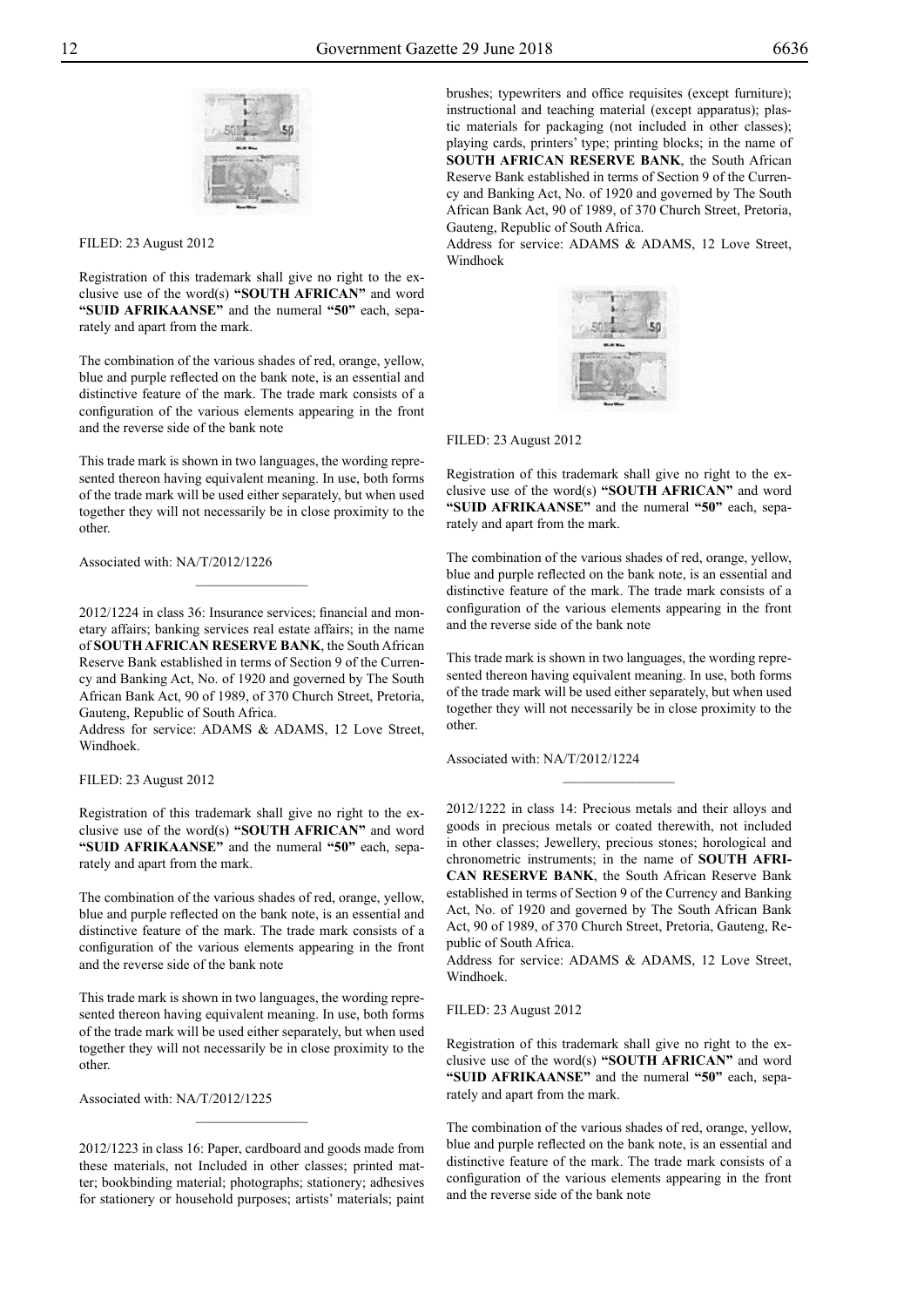This trade mark is shown in two languages, the wording represented thereon having equivalent meaning. In use, both forms of the trade mark will be used either separately, but when used together they will not necessarily be in close proximity to the other.

Associated with: NA/T/2012/1221 and Associated with: NA/T/2012/1223  $\overline{\phantom{a}}$  , where  $\overline{\phantom{a}}$ 

2014/215 in class 38: Telecommunications services; communications & services; telephone; mobile telephone; facsimile, telex, message collection and transmission, radio paging call diversion; answerphone, directory enquiries and electronic mail services; transmission, delivery and reception of sound, images, music and information; electronic message delivery services; on-line information services relating to telecommunications; data interchange service; transfer of data by telecommunication; transmission of digital files; satellite communication services; broadcasting services; broadcasting or transmission of radio or television programmes, films and interactive game videotext; teletext and viewdata services; broadcasting, transmission and delivery of multimedia content and electronic games over electronic communications networks; video messaging services; video conferencing services; video telephone services; telecommunication of information (including web pages), computer programs and any other data; rental of access, time to a database server; provision of telecommunications connections for telephone hotlines and call centres; telephone communications services provided for hotlines and call centres; providing user access to the Internet; providing telecommunications connections or links to the Internet or databases; providing user access to the Internet (service providers); provision and operation of electronic conferencing, discussion groups and chat rooms; providing access to digital music websites on the Internet; providing access to MP3 websites on the Internet; delivery of digital music by telecommunications; providing access to telecommunications infrastructures and networks for other operators and third parties; rental of telecommunications infrastructure and networks to other operators and third parties; operating and providing search engines; telecommunication access services; computer aided transmission of messages and images; communication by computer; transmission and distribution of data or audio visual images via a global computer network or the Internet; providing access to the Internet on a temporary basis for third parties; providing electronic transmission of electronic payment data via a global computer network; news agency services; transmission of news and current affairs information; hire, leasing or rental of apparatus, instruments, installations or components for use in the provision of the aforementioned services; advisory, information and consultancy services relating to all the aforementioned; in the name of **ORANGE BRAND SERVICES LIMITED**, a UK company organised and existing under the laws of England and Wales, of 3 More London Riverside, London, SE1 2AQ, United Kingdom. Address for service: ADAMS & ADAMS, 12 Love Street,

Windhoek.

FILED: 6 March 2014

# **ORANGE**

Associated with: NA/T/2014/543 and Associated with: NA/T/20051574  $\mathcal{L}=\mathcal{L}^{\mathcal{L}}$ 

2013/757 in class 8: Razors and razor blades; dispensers, cassettes, holders, and cartridges, all specifically designed for and containing razor blades; parts and fittings for all the aforesaid goods.; in the name of **THE GILLETTE COMPANY**, a Delaware corporation (whose legal address is One Gillette Park, Boston, Massachusetts 02127, UNITED STATES OF AMERICA.)

Address for Service: ADAMS & ADAMS, 12 Love Street, Windhoek.

Filed: 14 June 2013

#### **QUENCH**

2016/1053 in class 24: Textiles and textile goods, not included in other classes; knitted fabrics, silk fabrics, cotton fabrics and fabrics for textile use; handkerchiefs of textile; household linen and mattress covers; bed and table covers, pillowcases, curtains and shower curtains; covers for furniture; in the name of **LA GROUP (PTY) LIMITED**, a South African company, of 10 Protea Road, Claremont, Cape Town, 7708, Western Cape, Republic of South Africa.

 $\overline{\phantom{a}}$  , where  $\overline{\phantom{a}}$ 

Address for service: ADAMS & ADAMS, 12 Love StreetÑ Windhoek.



 $\frac{1}{2}$ 

Filed: 28 July 2016

2016/1052 in class 9: Scientific apparatus and instruments; computer hardware, software; applications; electronic products photographic and cinematographic apparatus and instruments; optical apparatus and instruments; binoculars; opera-glasses, field-glasses, eye pieces, glasses, spectacles, sun-glasses, sunvisas, sunshades, eye-shades; protective clothing; products, apparatus, instruments and equipment for use connection with aquatic activities; water sport equipment; parts, accessories, fittings and components for the aforementioned all in class 9; in the name of **LA GROUP (PTY) LIMITED**, a South African company, of 10 Protea Road, Claremont, Cape Town, 7708, Western Cape, Republic of South Africa.

Address for service: ADAMS & ADAMS, 12 Love Street, Windhoek.



Filed: 28 July 2016

Associated with: NA/T/2013/333 and Associated with: NA/T/2016/1053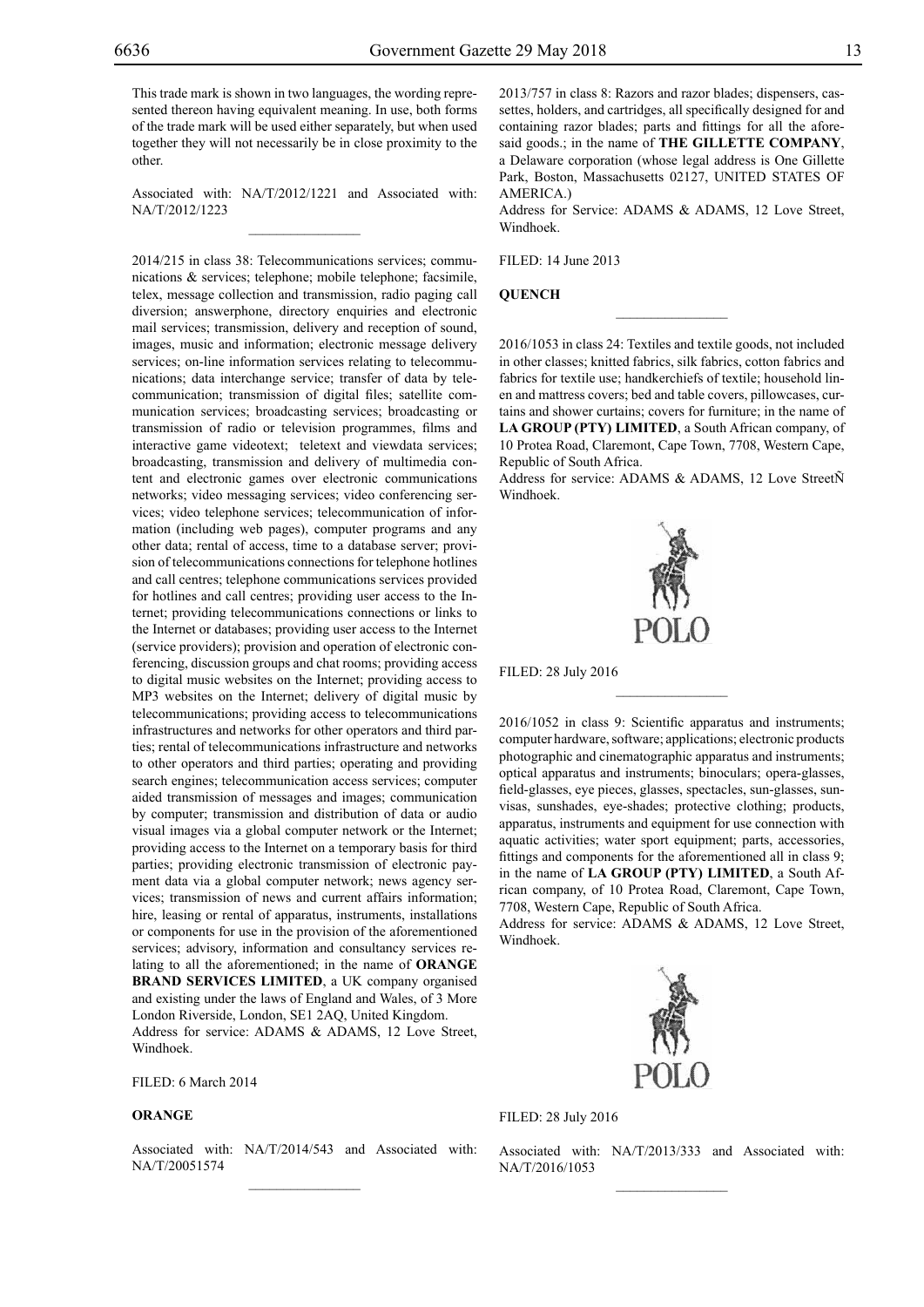2009/801 in class 33: Alcoholic beverages (except beers): in the name of **SABMILLER INTERNATIONAL BRANDS LIMITED**, a private limited company registered and existing under the laws of England and Wales, of SABMiller House, Church Street West, Woking, Surrey, GU21 6HS, United Kingdom.

Address for service: COWLEY INC, 7 Brandberg Street, Windhoek.

Filed: 30 July 2009

# **BERRYLUSCIOUS**

Applicant has agreed to restrict the goods with products containing a **"BERRY"** flavor.

 $\frac{1}{2}$ 

Associated with: NA/T/2009/800

2009/800 in class 32: Beers; malt-based alcoholic beverages flavoured with fruit mineral and aerated waters and other non-alcoholic drinks; fruit drinks and fruit juices; syrups and other preparations for making beverages; in the name of **SAB-MILLER INTERNATIONAL BRANDS LIMITED**, a private limited company registered and existing under the laws of England and Wales, of SABMiller House, Church Street West,

Woking, Surrey, GU21 6HS, United Kingdom. Address for service: COWLEY INC., 7 Brandberg Street, Windhoek.

Filed: 30 July 2009

#### **BERRYLUSCIOUS**

Applicant has agreed to restrict the goods with products containing a **"BERRY"** flavor.

 $\frac{1}{2}$ 

Associated with: NA/T/2009/801

2016/2021 in class 5: Veterinary pharmaceutical preparations for small animals for the treatment of internal and external rasites; in the name of **ZOETIS SERVICES LLC**, a USA limited liability company, of 10 Sylvan Way, Parsippany, New Jersey 07054, United States of America.

Address for service: ADAMS & ADAMS, 12 Love Street, Windhoek.

Filed: 16 December 2016

# **REVOLUTION**

2016/2020 in class 5: Veterinary anti-inflammatory preparation; in the name of **ZOETIS SERVICES LLC**, a USA limited lability company, or 10 Sylvan Way, Parsippany, New Jersey 07054, United States of America.

 $\overline{\phantom{a}}$  , where  $\overline{\phantom{a}}$ 

Address for service: ADAMS & ADAMS, 12 Love Street, Windhoek.

Filed: 16 December 2016

# **RIMADYL**

2016/2022 in class 5: Veterinary preparations and substances, namely, antibiotic, for small animals; in the name of **ZOETIS SERVICES LLC**, a USA limited liability company, of 10 Sylvan Way, Parsippany, New Jersey 07054, United States of America.

Address for service: ADAMS & ADAMS, 12 Love Street, Windhoek.

Filed: 16 December 2016

**ZENIQUIN**

2016/2018 in class 5: Veterinary preparations and substances, namely, and antibiotic for canines and felines; in the name of **ZOETIS SERVICES LLC**, a USA limited liability company, of 0 Sylvan Way, Parsippany, New Jersey 07054, United States of America.

 $\overline{\phantom{a}}$  , where  $\overline{\phantom{a}}$ 

Address for service: ADAMS & ADAMS. 12 Love Street, Windhoek.

FILED: 16 December 2016

**CONVENIA**

2016//810 in class 33: Alcoholic beverages (except beers); in the name of **BONTEBERG TRUST,** a South African Trust represented by its Trustees for the time being, of Caledon Street, Darling, Western Cape, Republic of South Africa. Address for service: ADAMS & ADAMS, 12 Love Street, Windhoek.

 $\frac{1}{2}$ 

Filed: 16 June 2016

# **ORMONDE**

2008/2062 in class 32: Non-alcoholic beverages including flavored and unflavored waters; vitamin enhanced waters; mineral enhanced waters; energy drinks; waters with fruit essences; table waters and table water flavorings; fruit drinks, fruit juices and fruit nectars; syrups, concentrates and bases for making beverages; bottled waters; drinking waters; waters infused with vitamins and nutrients; bottled waters containing added fruit juices, vitamins, minerals, nutrients, or electrolytes; distilled waters and aerated waters; and isotonic beverages in the name of **ENERGY BRANDS INC**. of 17-20 Whitestone Expressway, Whitestone, New York 11357, United States of America.

 $\frac{1}{2}$ 

Address for service: ADAMS & ADAMS, c/o 12 Love Street, Windhoek, Namibia.

 $\frac{1}{2}$ 

FILED: 27 November 2008

# **VITAMINWATER**

2008/2064 in class 32: Non-alcoholic beverages including flavored and unflavored waters; vitamin enhanced waters; mineral enhanced waters; energy drinks; waters with fruit essences; table waters and table water flavorings; fruit drinks, fruit juices and fruit nectars; syrups, concentrates and bases for making beverages; bottled waters; drinking waters; waters infused with vitamins and nutrients; bottled waters containing added fruit juices, vitamins, minerals, nutrients, or electrolytes; distilled waters and aerated waters; and isotonic beverages in the name of **ENERGY BRANDS INC**. of 17-20 Whitestone Expressway, Whitestone, New York 11357, United States of America.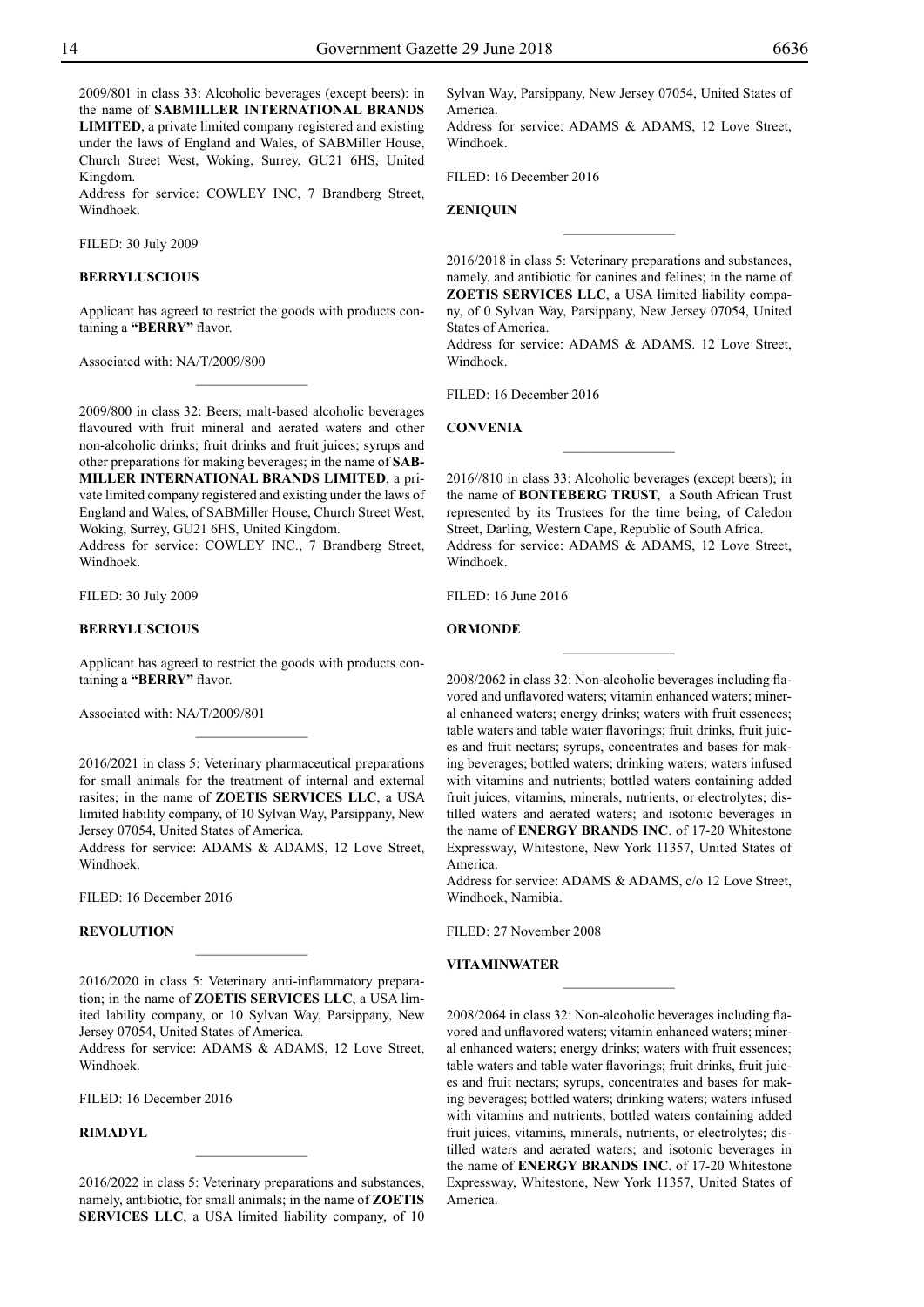Address for service: ADAMS & ADAMS, c/o 12 Love Street, Windhoek, Namibia.

 $\mathcal{L}=\mathcal{L}^{\text{max}}$ 

FILED: 27 November 2008

# **VITAMINENERGY**

2008/2065 in class 32: Non-alcoholic beverages including flavored and unflavored waters; vitamin enhanced waters; mineral enhanced waters; energy drinks; waters with fruit essences; table waters and table water flavorings; fruit drinks, fruit juices and fruit nectars; syrups, concentrates and bases for making beverages; bottled waters; drinking waters; waters infused with vitamins and nutrients; bottled waters containing added fruit juices, vitamins, minerals, nutrients, or electrolytes; distilled waters and aerated waters; and isotonic beverages in the name of **ENERGY BRANDS INC**. of "17-20 Whitestone Expressway, Whitestone, New York 11357, United States of America.

Address for service: ADAMS & ADAMS, do 12 Love Street, Windhoek, Namibia.

FILED: 27 November 2008

#### **FRUITWATER**

2016/465 in class 33: Alcoholic beverages (except beers); in the name of **LIQUOR CITY - THE LIQUOR BOYS CC**, a South African Close Corporation, of 21 Scribante Street, Libradene, BOKSBURG, Gauteng, Republic of South Africa. Address for service: ADAMS & ADAMS, 12 Love Street, Windhoek.

Filed: 15 April 2016

#### **HASHTAG ENERGY**

Registration of this trademark shall give no right to the exclusive use of the word **"ENERGY"** separately and apart from the mark.

 $\mathcal{L}=\mathcal{L}^{\text{max}}$ 

Associated with: NA/T/2016/388

2016/440 in class 33: Alcoholic beverages (except beers).; in the name of **LIQUOR CITY - THE LIQUOR BOYS CC**, a South African Close Corporation, of 21 Scribante Street, Libradene, BOKSBURG, Gauteng, Republic of South Africa. Address for service: ADAMS & ADAMS, 12 Love Street, Windhoek,

Filed: 8 April 2016

# **#ENERGY**

Associated with NA/T/2016/338

2015/2624 in class 12: Tires; retreaded tires; tread rubber for retreading tires; adhesive rubber patches for repairing tubes or tires; in the name of **BRIDGESTONE CORPORATION**, a Japanese Joint stock company, of 14, Kyobashi 3- chome, Chuo-ku, Tokyo, Japan.

Address for service: ADAMS & ADAMS, 12 Love Street, Windhoek.

#### FILED: 5 November 2015

**V-STEEL**

Registration of this trademark shall give no right to the exclusive use of the word **"STEEL"** separately and apart from the mark.

 $\frac{1}{2}$ 

2013/980 in class 25: Clothing, footwear, headgear, in the name of **EDCON LIMITED**, a South African company, of Edgardale, 1 Press Avenue, Crown Mines, Johannesburg, Gauteng, Republic of South Africa.

Address for service: ADAMS & ADAMS, 12 Love Street, Windhoek.



 $\frac{1}{2}$ 

Filed: 25 July 2013

2012/1701 in class 42: On-line trading services, namely, operating on-line marketplaces for sellers and buyers of goods and services; online trading services in which sellers post products or services to be offered for sale and purchasing or bidding is done via the Internet in order to facilitate the sale of goods and services by others via a computer network; in the name of **EBAY INC**., a Delaware corporation, of 2145 Hamilton Ave., San Jose, CA 95125, United States of America.

Address for service: ADAMS & ADAMS, 12 Love Street, Windhoek,



Filed: 23 November 2012

The mark is limited to the colours red, blue, yellow and green substantially as shown on the representation affixed to the form of application.

 $\frac{1}{2}$ 

Associated with NA/T/2012/1700

2012/1700 in class 35: Providing evaluative feedback and rating of sellers' goods and services the value and price of sellers' goods and service, buyers and sellers' performance, delivery and overall trading experience in connection therewith providing a searchable online evaluation database for buyers, and sellers; advertising and advertisement services; business services, namely providing a website that give users the ability to create customized web customized pages featuring userdefined information in the field of intellectual property rights and intellectual property enforcement policies, in order to assist program participants with inquiries and requests regarding use of intellectual property by others in an online marketplace; in the name of **EBAY INC.**, a Delaware corporation, of 2145 Hamilton Ave., San Jose, CA 95125, United States of America. Address for service: ADAMS & ADAMS, 12 Love Street, Windhoek.

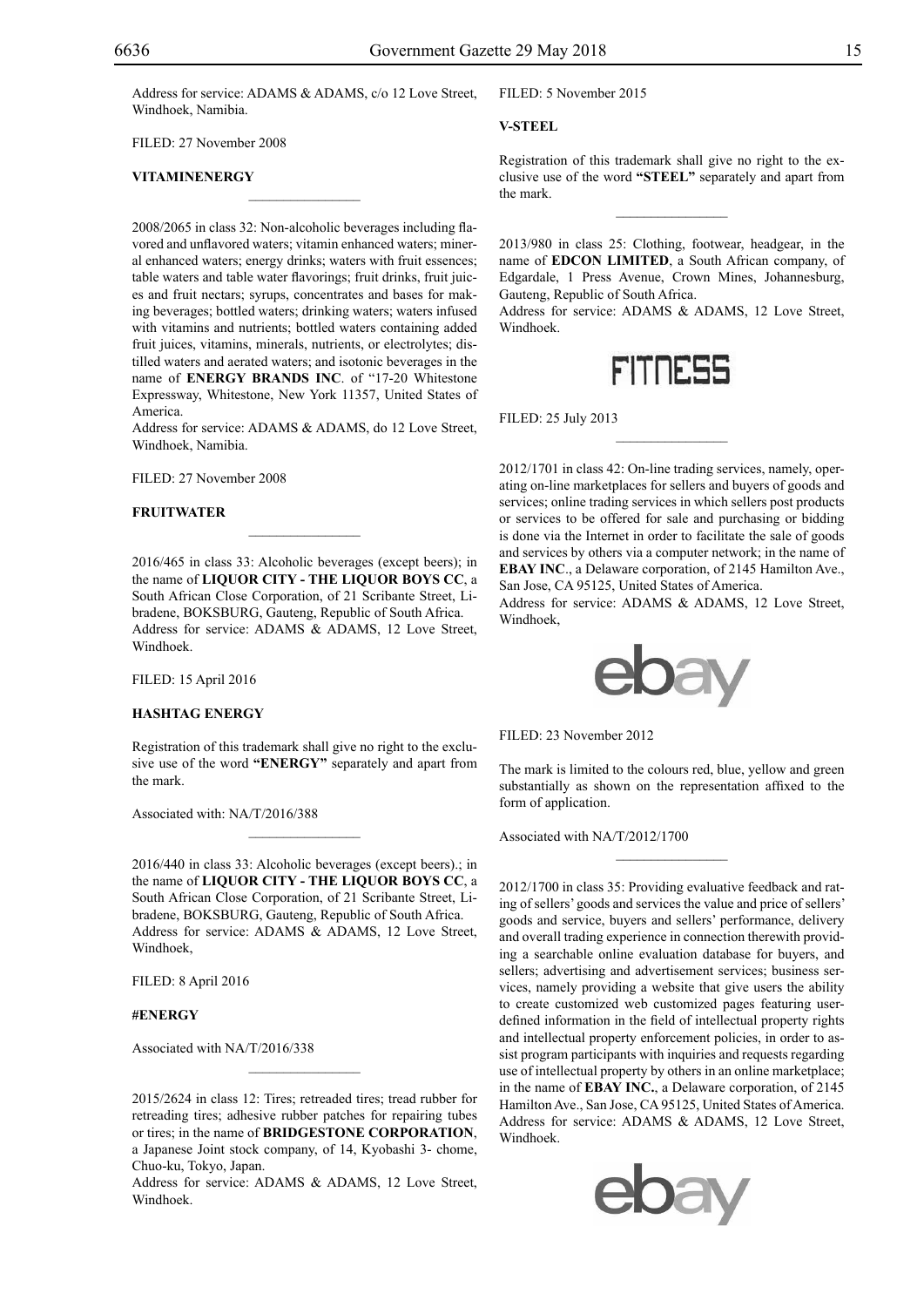Filed: 23 November 2012

The mark is limited to the colours red, blue, yellow and green substantially as shown on the representation affixed to the form of application.

Associated with: NA/T/2012/1701 and Associated with: NA/T/2010/667  $\overline{\phantom{a}}$  , where  $\overline{\phantom{a}}$ 

22010/1811 in class 25: Clothing, footwear, headgear in the name of **EDCON LIMITED**, a South African company, of Edgardale, 1 Press Avenue, Crown Mines, Johannesburg, Gauteng, Republic of South Africa.

Address for service: ADAMS & ADAMS, 12 Love Street, Windhoek.

 $\frac{1}{2}$ 

Filed: 8 November 2010

**SIZEUP**

2010/1167 in class 2: Paints, varnishes, lacquers; preservatives against rust and against deterioration of wood; colorants; mordants; raw natural resins; metals in foil and powder form for painters, decorators, printers and artists; in the name of **KANSAI PLASCON (PROPRIETARY) LIMITED**, A South African company, of Balvenie Building, Kildrummy Office Park, Umhlanga Drive, Paulshof, Gauteng, Republic of South Africa.

Address for service: ADAMS & ADAMS, 12 Love Street, Windhoek.



FILED: 23 September 2010

Registration of this trademark shall give no right to the exclusive use of the word **"COMPLETE"**, or the numerals **"1", "2"** or **"3"**, each separately and apart from the mark.

Applicant undertakes that the mark will only be used in relation to metal products.  $\frac{1}{2}$ 

2010/1028 in class 25: Clothing, footwear, headgear; in the name of **EDCON LIMITED**, a South African company, of Edgardale, 1 Press Avenue, Crown Mines, Johannesburg, Gauteng, Republic of South Africa.

Address for service: ADAMS & ADAMS, 12 Love Street, Windhoek.



 $\frac{1}{2}$ 

FILED: 16 September 2010

Associated with: NA/T/2002/892

2010/905 in class 25: Clothing, footwear, headgear; in the name of **EDCON LIMITED**, a South African company, of Edgardale, 1 Press Avenue, Crown Mines, Johannesburg 2029, Gauteng, Republic of South Africa.

Address for service: ADAMS & ADAMS, 12 Love Street Windhoek.



Filed: 30 August 2010

Registration of this trademark shall give no right to the exclusive use of the letter **"A** or of the letter **"B"**, each separately and apart from the mark.

 $\frac{1}{2}$ 

2010/0539 in class 30: Flour and preparations made from cereals, biscuits; cookies; bread; cakes; candy for food; confectionery; baking powder; edible ices; cereal preparations; pastry; noodles; pasta; chocolate; cocoa; cocoa-based beverages; coffee; coffee-based beverages; tea; sugar; rice; sago; starch products for food; honey; yeast; leaven; salt; mustard; vinegar; condiments; dressing for salad; sauces [condiments]; seasonings; spices; essences for foodstuffs [except etheric essences and essential oils]; flavourings, other than essential oils; ices; tapioca; artificial coffee; treacle; yeast, in the name of **WILMAR INTERNATIONAL LIMITED**, a Singapore Company of 56 Neil Road, Singapore 088830.

Address for service: ADAMS & ADAMS, 12 Love Street, Windhoek

 $\frac{1}{2}$ 

Filed: 27 May 2010

**KING'S**

Associated with: NA/T 2010/538

2010/0538 in class 29: Edible oils; edible fats; margarine; shortening; vegetable ghee (edible fats) vanaspati (edible fats); hydrogenated vegetable oils; nuts, prepared; cashew kernels, processed; peanuts, processed; peanut butter; fruit, preserved; raisins; fruits, tinned; salads; potato chips; preserved garden herbs (other than seasonings); mushrooms, preserved; tofu; beans, preserved; albumen for food; eggs; milk; milk beverages (milk predominating); milk products; cheese; yogurt; crustaceans (not live); shellfish (not live); food products made from fish; Meat, fish poultry and game; meat extracts; soups; fruit jellies; jams; cranberry sauce (compote); jellies for food; potato chips, preserved, dried and cooked fruits and vegetables; onions (preserved); sardines; caviar and tomato puree, in the name of **WILMAR INTERNATIONAL LIMITED**, a Singapore company of 56 Neil Road, Singapore 088830. Address for service: ADAMS & ADAMS, 12 Love Street, Windhoek

Filed: 27 May 2010

**KING'S**

Associated with: NA/T 2010/539

2016/1609 in class 25: Clothing, footwear, headgear; in he name of **POWER WORKWEAR CC,** a South African Close Corporation, of 1st Floor, 116 Williams Road, CONGELLA, Durban, KwaZulu/Natal, Republic of South Africa.

 $\frac{1}{2}$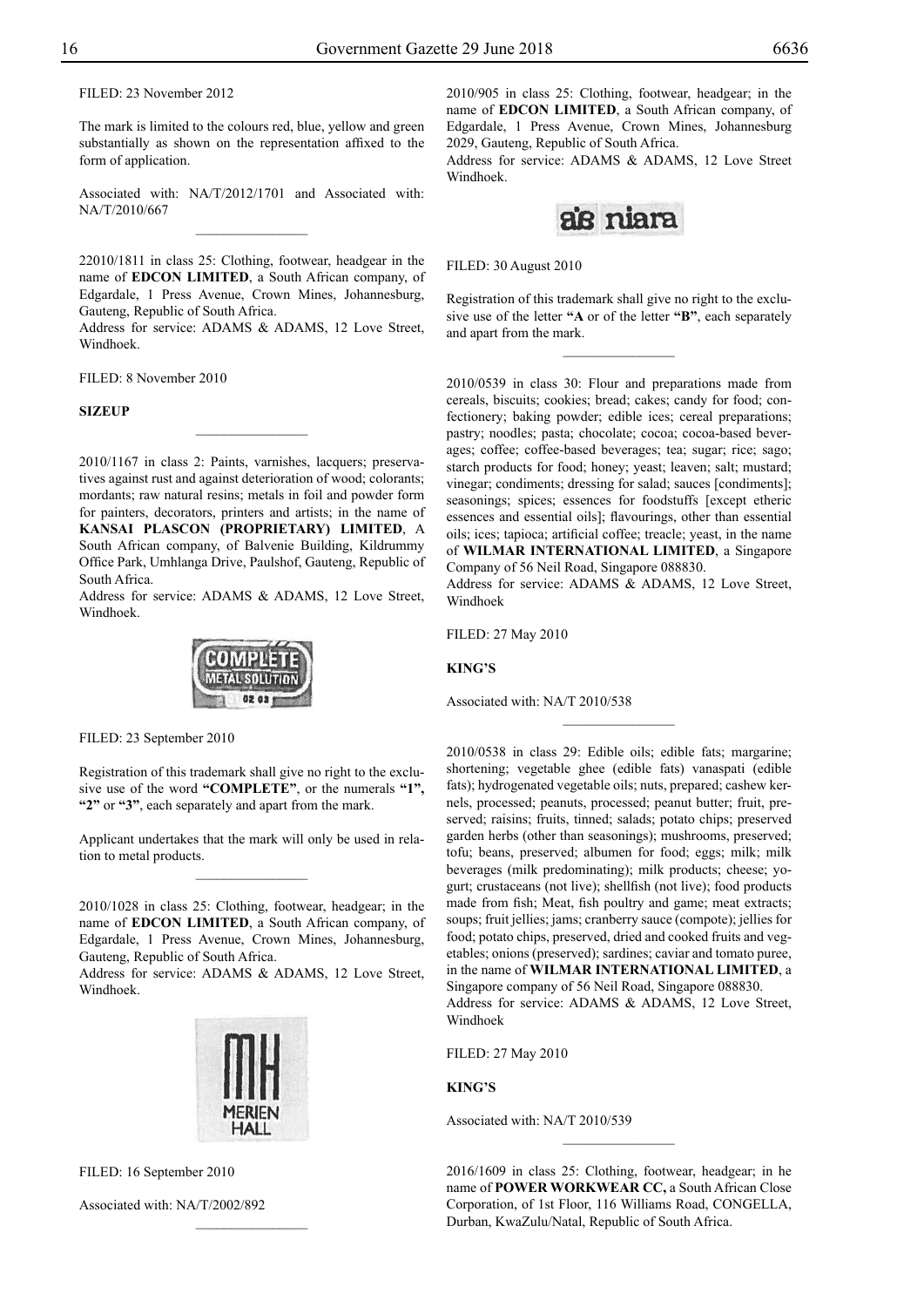Address for Service: ADAMS & ADAMS, 12 Love Street, Windhoek.

 $\mathcal{L}=\mathcal{L}^{\text{max}}$ 

FILED: 14 October 2016

#### **MAXDEN**

2017/286 in class 2: Paints; varnishes; lacquers; preservatives against rust and against deterioration of wood; colorants; mordants; raw natural resins; metals in foil and powder form for painters, decorators, printers and artists; in the name of **KANSAI PLASCON PROPRIETARY LIMITED**, a South African company, of 10 Frederick Cooper Drive, Factoria, Krugersdorp, 1739, Gauteng, Republic of South Africa. Address for service.: ADAMS & ADAMS, 12 Love Street, Windhoek.

Filed: 27 January 2017

#### **EASY LIVING**

2011/1477 in class 31: Agricultural, horticultural and forestry products and grains not included in other classes; live animals; fresh fruits and vegetables; seeds, live plants and flowers; foodstuffs for animals, malt; in the name of **WILMAR CON-TINENTAL EDIBLE OILS AND FATS (PROPRIETARY) LIMITED**, a South African company, of 144 Main Reef Road, Randfontein, 1760, Gauteng, Republic of South Africa. Address for service: ADAMS & ADAMS, 12 Love Street, Windhoek.

 $\mathcal{L}=\mathcal{L}^{\text{max}}$ 



Filed: 4 November 2011

Applicant undertakes that the mark will not used as a varietal name.

 $\overline{\phantom{a}}$  , where  $\overline{\phantom{a}}$ 

Associated with: NA/T/2004/587

2016/248 in class 36: Insurance services, financial and monetary affairs; banking services; real estate affairs; in the name of **FIRSTRAND BANK LIMITED**, a South African public company, of 1st Floor, 4 Merchant Place, Corner Fredman Drive & Rivonla Road, Sandton, Gauteng, Republic of South Africa.

Address for service: ADAMS & ADAMS, 12 Love Street, Windhoek.



Filed: 29 February 2016

Registration of this trade mark shall give no right to the exclusive use of the letter **"E"** and **"B"**, each separately and apart from the mark.

Associated with: NA/T/2000/1527

2010/355 in class 2: Paints, varnishes, lacquers; preservatives against rust and against deterioration of wood; colouring matters, dyestuffs; mordants; natural resins; metals in foil and powder form for painters and decorators; in the name of **KANSAI PLASCON PROPRIETARY LIMITED**, a South African company, of Balvenie Building, Kildrummy Office Park, Umhlanga Drive, Paulshof, Gauteng, Republic of South Africa.

 $\frac{1}{2}$ 

Address for service: ADAMS & ADAMS, 12 Love Street, Windhoek,

Filed: 25 March 2010

**MIDAS**

2016/268 in class 5: Pharmaceutical preparations; sanitary preparations for medical purposes; plasters, materials for dressings; disinfectants; products concerned with or relating to feet, foot care preparations; in the name of **ANDRE HERMANUS BARNARD AND CERKIA BARNARD**, South African citizens trading in partnership, of Unit 12, Holwood Park, Canegate Road, La Lucia Ridge, Kwazulu-Natal, Republic of South Africa.

 $\frac{1}{2}$ 

Address for service: ADAMS & ADAMS, 12 Love Street, Windhoek.

FILED: 4 March 2016

#### **DR SOLE**

Associated with: NA/T/2016/267

2016/267 in class 3: Cleaning, polishing, scouring and abrasive preparations: soaps; perfumery essential oils, cosmetics; products concerned with or relating to feet, foot care preparations; in the name of **ANDRE HERMANUS BARNARD AND CERKIA BARNARD**, South African citizens trading in partnership, of Unit 12, Holwood Park, Canegate Road, La Lucia Ridge, Kwazulu-Natal, Republic of South Africa. Address for service: ADAMS & ADAMS, 12 Love Street, Windhoek.

 $\overline{\phantom{a}}$  , we can also the set of  $\overline{\phantom{a}}$ 

Filed: 4 March 2016

#### **DR SOLE**

Associated with: NA/T/2016/268

2014/592 in class 21: Small domestic utensils and containers (not of precious metal or coated therewith); combs and sponges; brushes (other than paint brushes); brush-making materials; instruments and material for cleaning purposes; steel wool; unworked or semi-worked glass (excluding glass used in building); glassware, porcelain and earthenware, not included in other classes; in the name of **WSM OPERATIONS HOLDING COMPANY LIMITED**, a Nevis, Leeward Islands company, of Canada Court Upland Road, St. Peter Port, Guernsey, Channel Islands, Canada.

 $\frac{1}{2}$ 

Address for service: ADAMS & ADAMS, 12 Love Street, Windhoek.

Filed: 12 June 2014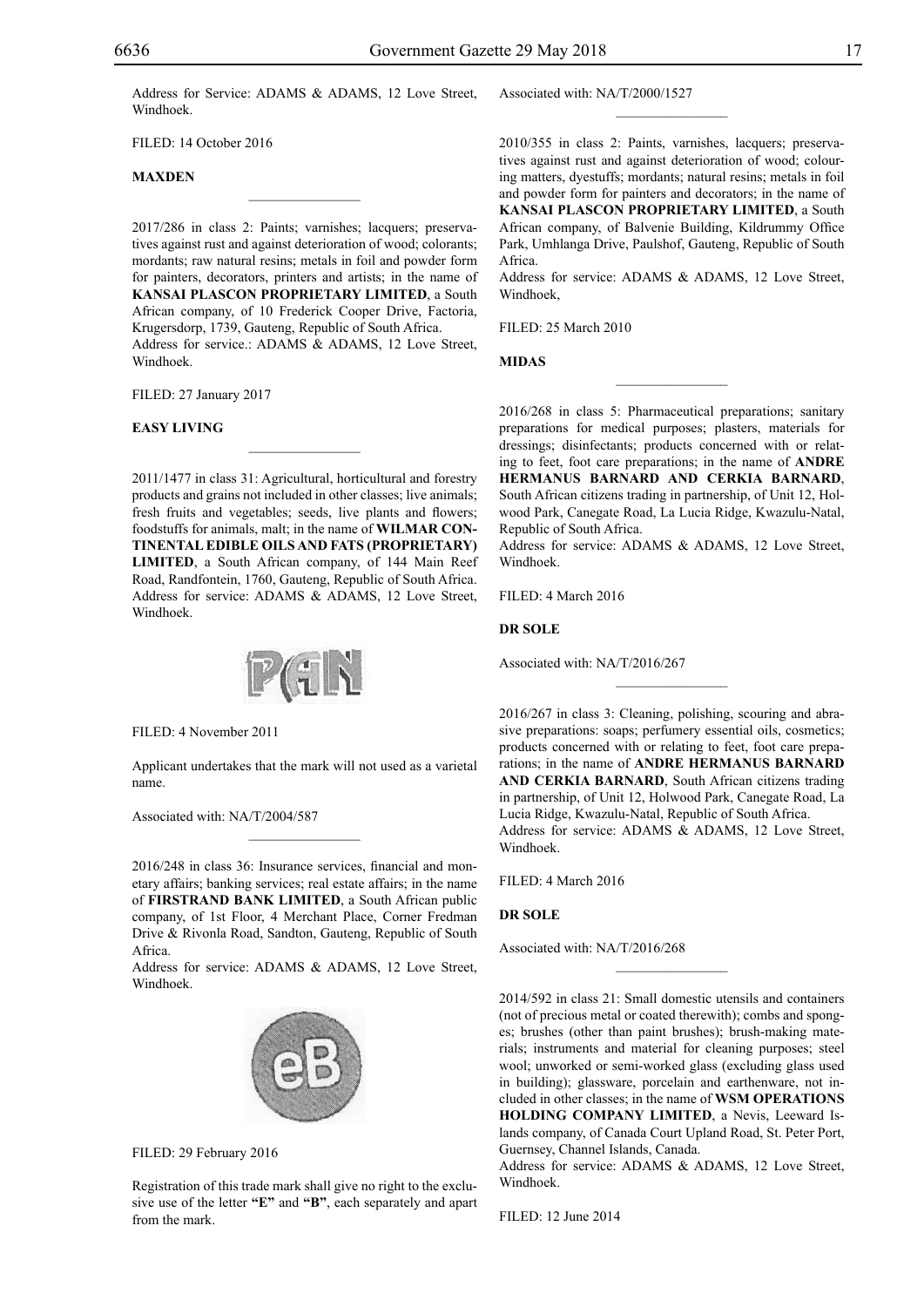# **studio.w**

Registration of this trade mark shall give no right to the exclusive use of the letter **"W"** separately and apart from the mark.

 $\overline{\phantom{a}}$  , where  $\overline{\phantom{a}}$ 

Associated with: NA/T/2014/593

2016/1570 in class 34: Tobbacco, whether manufactured or unmanufactured; smoking tobacco, pipe tobacco, hand rolling tobacco, chewing tobacco, snus tobacco; cigarettes, electronic cigarettes, cigars, cigarillos; snuff; smokers' articles included in Class 34; cigarette papers, cigarette tubes and matches; in the name of **JAPAN TOBACCO INC**., a Japanese company, of 2-2-1Toranomon, Minato-Ku, Tokyo, Japan.

Address for service: ADAMS & ADAMS, 12 Love Street, Windhoek.



FILED: October 10, 2016

The colours blue, black, grey and white are distinctive features of the mark.

The applicant undertakes that the blank spaces appearing in the mark will, in use, be occupied only by matter of descriptive or nondistinctive character, or by a trade mark registered in the name of applicant in respect of the same goods, or by trade mark of which they are a registered user in respect of the same goods with the consent of the proprietor of such trade mark, or the blank spaces will be left vacant.

 $\frac{1}{2}$ 

Associated with: NA/T/2016/1223

2015/1549 in class 35: Providing incentive award programs for customers through issuance and processing of loyalty points for purchases of accommodation, food, beverages, and entertainment and related goods and services; providing incentive award programs for customers through issuance and processing of loyalty points for casinos; providing incentive award programs to promote the sale of casino, hotel, food and beverage and related services; membership club services, namely, providing information to members in the field of business development; vacation club services, namely, conducting and administering a program for participating resorts featuring discounts on health club memberships for guests of participating resorts, providing incentive award programs for customers through issuance and processing of loyalty points for purchase of vacation-related lodging; vacation points club, namely, membership club services providing discounts on transportation tickets, accommodation, food, beverage, entertainment and activities based on the accumulation of points, providing incentive award programs for customers through issuance and processing of loyalty points for purchases of spa services: business management of hotels, casinos and related activities; none of aforementioned services to include arranging subscriptions for connections to a communication network, in the name of **MHG IP HOLDING (SINGAPORE) PTE. LTD**.,

a company Incorporated in Singapore of 2 Alexandra Road, #05-02 (Pt) Delta House, Singapore (159919). Address for service: ADAMS & ADAMS, 12 Love Street, Windhoek



 $\overline{\phantom{a}}$  , where  $\overline{\phantom{a}}$ 

FILED: 3 October 2013

2016/246 in class 29: Meat, fish, poultry and game; food products of all descriptions included in the class made from or containing meat, fish, poultry and game; preserved, dried, pickled, cooked, bottled, frozen and canned fruits, vegetables and agricultural products; jellies, jams; eggs, milk, cheese, butter, yohurt and other dairy products; edible oils and fats; olive oil and preserved olives; salad dressings; preserves; in the name of **KENTUCKY FRIED CHICKEN INTERNATIONAL HOLDINGS LLC**, a comany duly organized and existing under the Laws of the State of Delaware, of 1441 Gardiner lane, Louisville, Kentucky, 40113, United States of America. Address for service: ADAMS & ADAMS, 12 Love Street, Windhoek.

FILED: 29 February 2016

# **ZINGER STRIPS**

Registration of this trade mark shall give no right to the exclusive of the word **"ZINGER"**, apart from the mark.

 $\frac{1}{2}$ 

Associated with: NA/T/1996/1053

2016/1669 in class 32: Mineral and aerated waters and other non-alcoholic beverages; fruit beverages and fruit juices; syrups and other preparations for making beverages; in the name **CLOVER S.A. (PROPRIETARY) LIMITED**, a South African company, of Clover Park, 200 Constantia Drive, Constantia Kloof, Roodepoort, Gauteng, Republic of South Africa. Address for service: ADAMS & ADAMS, 12, Love Street, Windhoek.

**AQUARTZ** 

Filed: 10 October 2016

Associated with: NA/T/2007/1280

2016/1672 in class 32: Beers; mineral and aerated waters and other non-alcoholic beverages; fruit beverages and fruit juices; syrups and other preparations for making beverages; including beverages comprising a mixture of milk and fruit juices; in the name of **CLOVERS S.A. (PROPRIETARY) LIMITED**, a South African company, of Clover Park, 200 Constantia Drlve, Constantia Kloof, Roodepoort, Gauteng, Republic of South Africa.

 $\frac{1}{2}$ 

Address for service: ADAMS & ADAMS, 12 Love Street, Windhoek.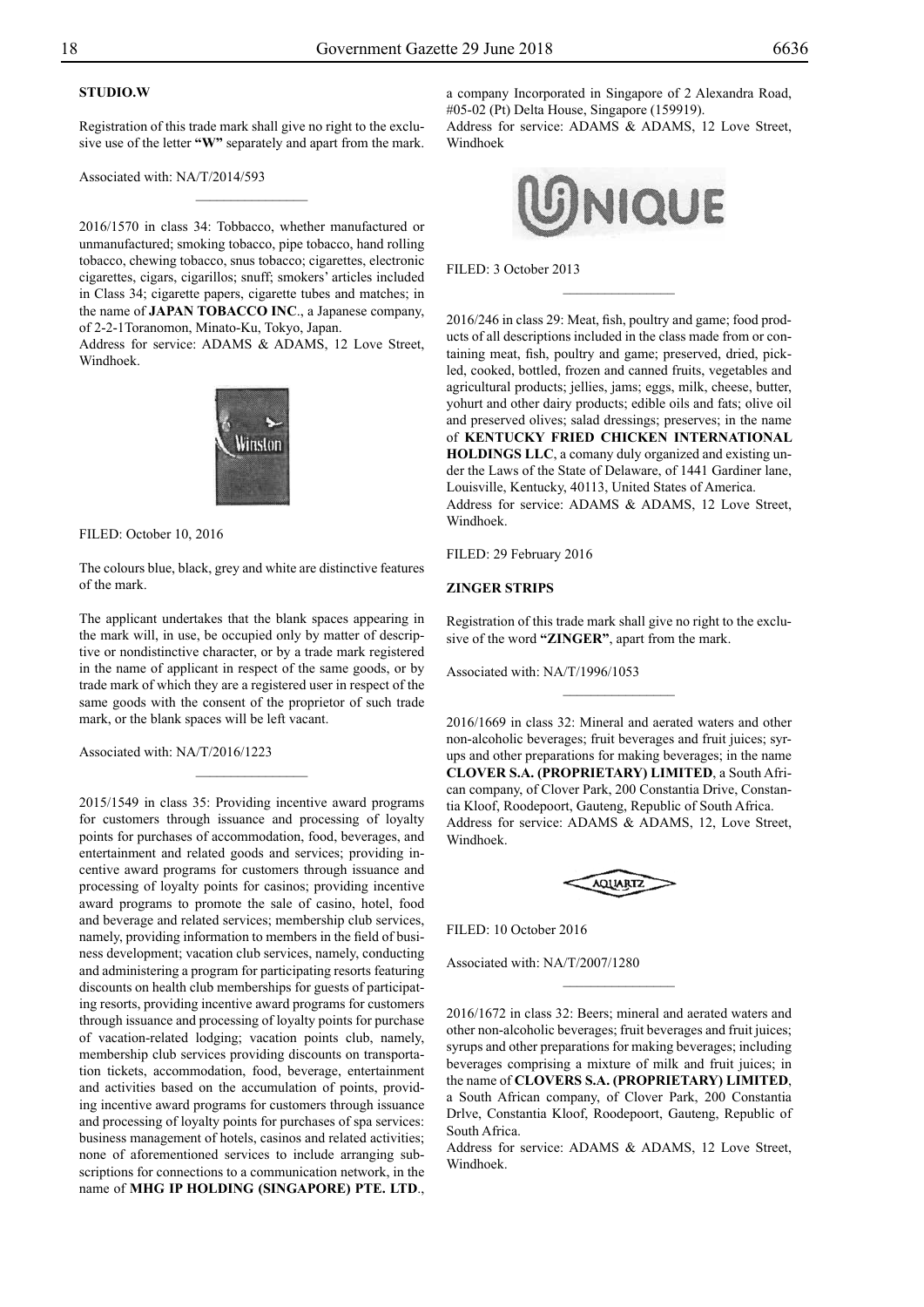



Filed: 21 October 2016

Associated with: NA/T/2016/1670

2016/1671 in class 30: Coffee, tea, cocoa and artificial coffee; rice; tapioca and sago; flour and preparations made from cereals; bread, pastry and confectionery; ices; sugar, honey, treacle; yeast. baking-powder; salt; mustard; vinegar, sauces (condiments); spices; ice; including ice cream, sorbet and frozen confections; in the name of **CLOVERS S.A. (PROPRI-ETARY) LIMITED**, a South African company, of Clover Park, 200 Constantia Drive, Constantia Kloof, Roodepoort, Gauteng, Republic of South Africa.

 $\mathcal{L}=\mathcal{L}^{\text{max}}$ 

Address for service: ADAMS & ADAMS; 12 Love Street, Windhoek.



FILED: 21 October 2016

Associated with: NA/T/2016/1672

2016/1670 in class 29: Meat, fish, poultry and game; meat extracts; preserved, frozen, dried and cooked fruits and vegetables; jellies, jams, compotes; eggs; milk and milk products; edible oils and fats; including beverages comprising a mixture of milk and fruit juice; in the name of **CLOVERS S.A. (PROPRIETARY) LIMITED**, a South African company, of Clover Park, 200 Constantia Drive, Constantia Kloof, Roodepoort, Gauteng, Republic of South Africa.

 $\mathcal{L}=\mathcal{L}^{\mathcal{L}}$ 

Address for service: ADAMS & ADAMS, 12 Love Street, Windhoek.



FILED: 21 October 2016

Associated with: NA/T/2016/1671 and NA/T/1987/517

2016/1610 in class 30: Tea; iced tea and goods included in this class made from or containing tea or having tea flavour; in the name of **CLOVER S.A. (PROPRIETARY) LIMITED**, a South African company of Clover Park, 200 Constantia Drive, Constantia Kloof, Roodepoort, Gauteng, Republic of South Africa.

 $\mathcal{L}=\mathcal{L}^{\mathcal{L}}$ 

Address for service: ADAMS & ADAMS, 12 Love Street, Windhoek.

| ۲ |  |
|---|--|
|   |  |
|   |  |
|   |  |
|   |  |
|   |  |

FILED: 14 October 2016

The mark consists of a container for goods having the appearance substantially as depicted in the representation affixed to the application. The appearance of the container comprises its shape, design and the pattern and ornamentation applied to its surface.

Associated with: NA/T/2014/276 and Associated with: NA/T/2010/449  $\overline{\phantom{a}}$  , we can also the set of  $\overline{\phantom{a}}$ 

2016/1613 in class 32: Mineral and aerated waters and other non-alcoholic beverages; fruit beverages and juices; syrups and other preparations for making beverages; in the name of **CLOVER. S.A. (PROPRIETARY) LIMITED**, a South African company, of Clover Park, 200 Constantin Drive, Constantia, Klook, Repoort, Gauteng, Republic of South Africa. Address for service: ADAMS & ADAMS, 12 Love Street/ Windhoek.

FILED: 14 October 2016

# **DRINKING YOUR WAY 2 BETTER HYDRATION**

Registration of this trade mark shall give no right to the exclusive use of word **"BETTER"**, or of the word **"HYDRA-TION"**, or of the numeral **"2"**, each separately and apart from the mark.

 $\frac{1}{2}$ 

2016/1611 in class 32: Mineral and aerated waters and other non-alcoholic beverages; fruit beverages and fruit juices; syrups and other preparations for making beverages; in the name of **CLOVER S.A. (PROPRIETARY) LIMITED**, a South African company, of Clover Park, 200 Constantia Drive, Constantia Kloof, Roodepoort, Gauteng, Republic of South Africa. Address for service: ADAMS & ADAMS, 12 Love Street, Windhoek.



FILED: 14 October 2016

Associated with: NA/T/2016/1569

It is a condition of registration of this trade mark that, in use, the blank spaces appearing in the mark, if occupied at all, shall be occupied only by matter of a wholly descriptive or nondistinctive character, or by a trade mark registered in the name of the applicant in respect of the same goods, or by a trade mark of which the applicant is a registered user or licensee in respect of the same goods with the consent of the proprietor of such mark.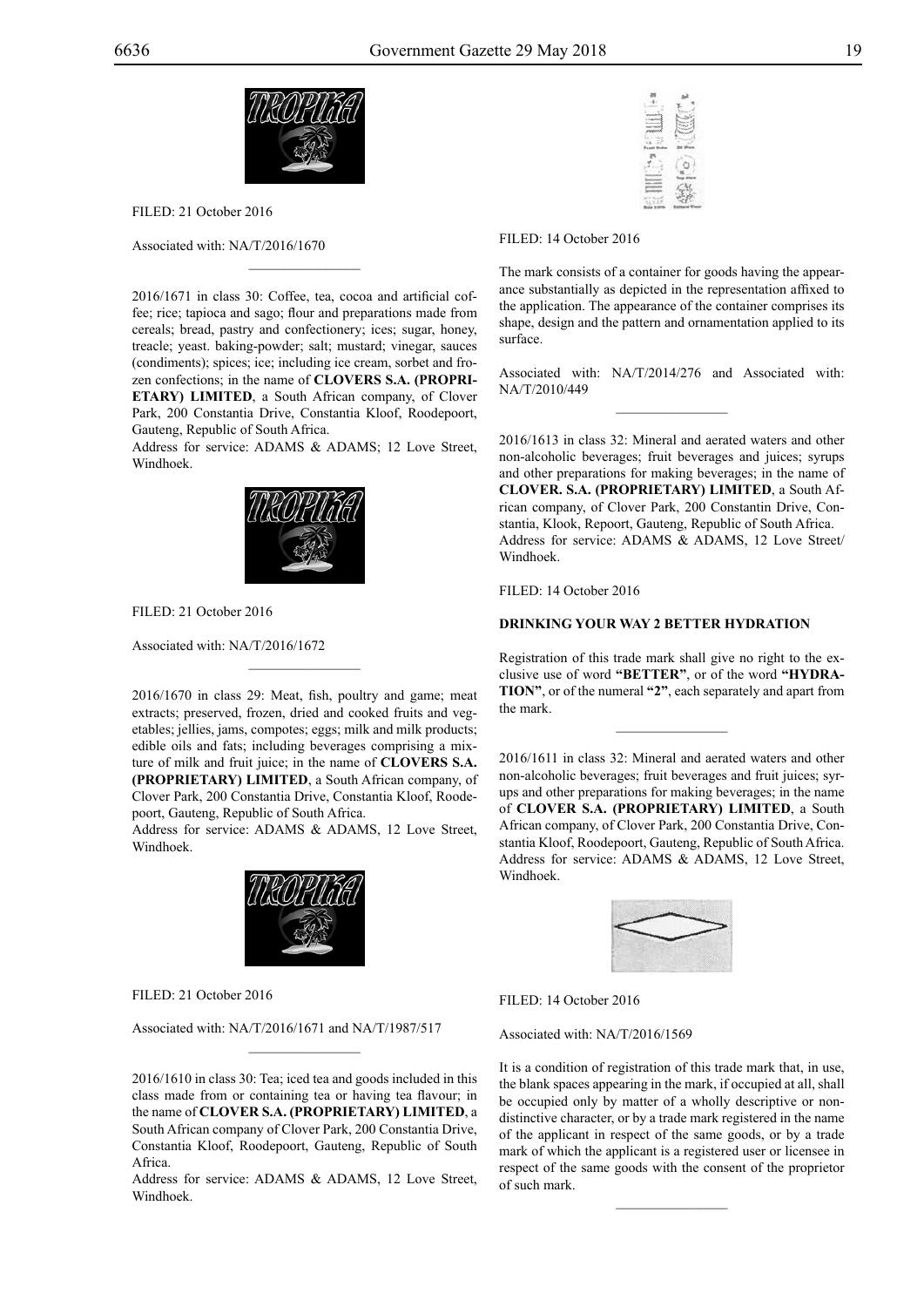2009/421 in class 32: Purified water; in the name of **QUEST WATER SOLUTIONS, INC**., a Nevada corporatlon, of 7770 Regents Rd, No. 410, San Diego, California 92122, United States of America.

Address for service: ADAMS & ADAMS, 12 Love Street, Windhoek.

Filed: 14 May 2009

# **AGUILO**

The word translates to **"SKY".**

2016/505 in class 2: Beers; in the name of **SABMILLER INTERNATIONAL BRANDS LIMITED**, a private limited company registered and existing under the laws of England and Wales, of SABMiller House, Church Street West, Woking, Surrey, GU21 6HS, United Kingdom.

 $\frac{1}{2}$ 

Address for service: COWLEY INC, 7 Brandberg Street, Windhoek.



Registration of this trademark shall give no right to the exclusive use of the words **"BLUE"** and **"LABEL",** separately and apart from the mark.

 $\frac{1}{2}$ 

Associated with: NA/T/2015/1943

2016/1866 in class 30: Confectionery of all kinds including sweets, mints and chocolates; baked confections; Ices; in the name of **PREMIER FMCG (PTY) LTD**, a South African company, of Building 5, Maxwell Office Park, Magwa Crescent West, Waterfail City,' Midrand, 2090, Gauteng, Republic of South Africa.

Address for service: ADAMS & ADAMS, 12 Love Street, Windhoek.



FILED: 25 November 2016

2009/658 in class 41: Education; providing of training; entertainment; sporting and cultural activities; television entertainment; organising and conducting of competitions; publication of printed matter; in the name of **THE STANDARD BANK OF SOUTH AFRICA LIMITED**, incorporated in South Africa, of 5 Simmonds Street, Johannesburg, Gauteng, Republic of South Africa.

Address for service: DR. WEDER, KAUTA & HOVEKA Inc, WKH House, Ausspannplatz, Jan Jonker Road, Windhoek.

Filed: 22 June 2009

# **MOVING FORWARD**

Associated with: NA/T/2009/654

2009/657 in class 36: Insurance; financial affairs; monetary affairs, real estate affairs; services ancillary or related to the aforementioned all in class 36; in the name of **THE STAN-DARD BANK of SOUTH AFRICA LIMITED**, incorporated in South Africa, of 5 Simmonds Street, Johannesburg, Gauteng, Republic of South Africa.

 $\overline{\phantom{a}}$  , where  $\overline{\phantom{a}}$ 

Address for service: DR. WEDER, KAUTA & HOVEKA Inc, WKH House, Ausspannplatz, Jan Jonker Road. Windhoek.

Filed: 22 June 2009

#### **MOVING FORWARD**

Associated with: NA/T/2009/658

2009/656 in class 35: Advertising; business management; business administration; office functions; business advice and information; business planning; business appraisals; business management assistance; business support; accounting; economic forecasting and analysis for business purposes; profit and cash flow forecasting, analysis and planning, all being economic forecasting services; personnel management and employment consultancy; computer database management, data processing, data verification and file management; computerised business information storage and retrieval; credit card registration services; procurement of goods and services on behalf of businesses; purchasing of goods and services for other businesses; business administration services for the processing of sales and transactions made on a global computer network or the Internet; the bringing together, for the benefit of others, of a variety of goods including but not limited to, business equipment, enabling customers to conveniently view and purchase those goods from a computer network website or an Internet website; business advice and information, provided by telephone or provided on-line from a computer database, computer network, global computer network or the Internet; customer care services; advisory, consultancy, information and helpline services relating to all of the aforesaid services, services ancillary or related to the aforementioned all in class 35; in the name of **THE STANDARD BANK OF SOUTH AFRICA LIMITED**, incorporated in South Africa, of 5 Simmonds Street, Johannesburg, Gauteng, Republic of South Africa.

Address for service DR. WEDER, KAUTA & HOVEKA INC, WKH House Ausspannplatz, Jan Jonker Road, Windhoek.

 $\frac{1}{2}$ 

Filed: 22 June 2009

#### **MOVING FORWARD**

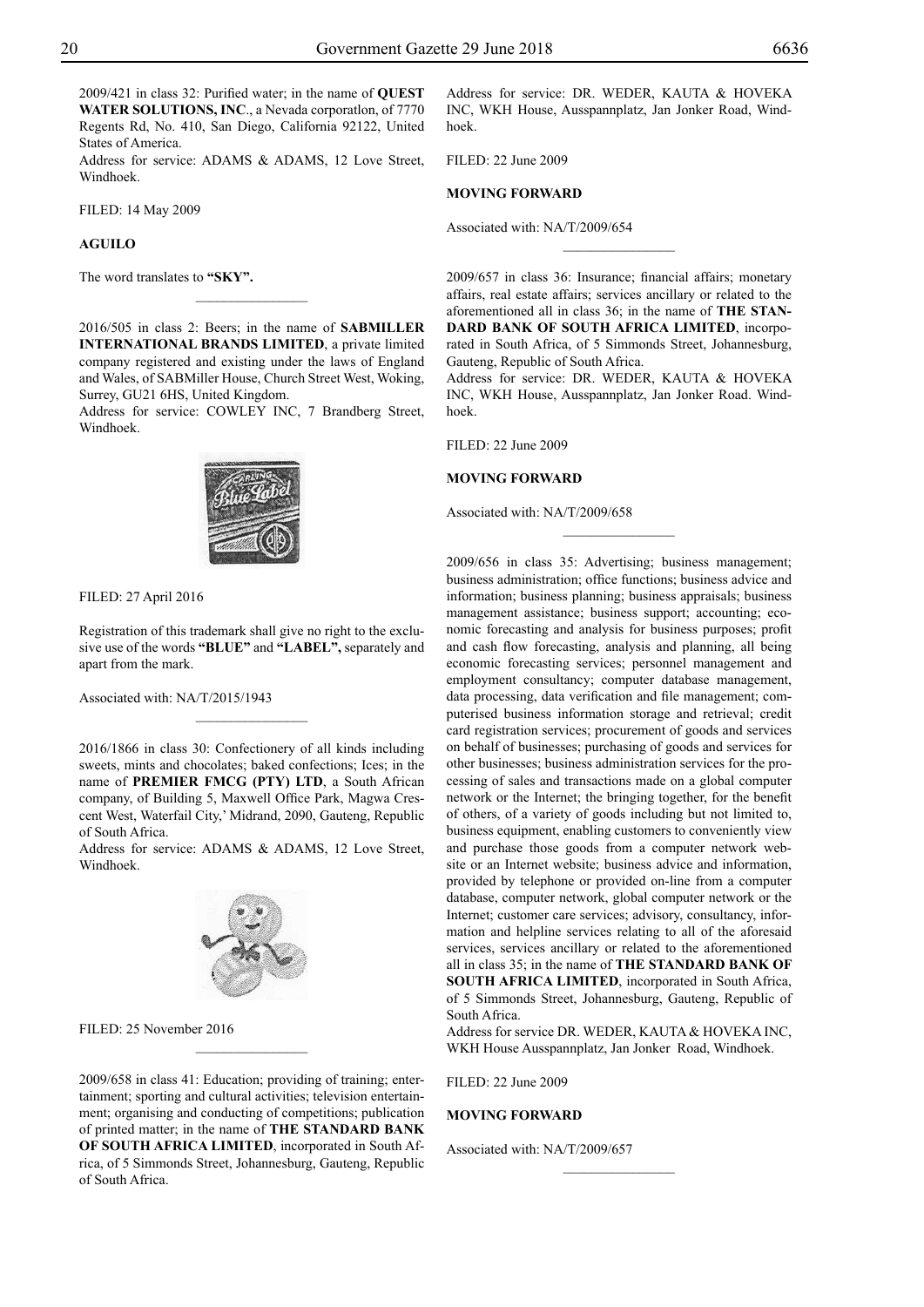2009/655 in class 16: Paper, cardboard and goods made from these materials, not included in other classes; printed matter; bookbinding material; photographs; stationery; adhesives for stationery or household purposes; artists' materials; paint brushes; typewriters, office requisites; instructional and teaching materials; wrapping and packaging materials; plastic materials for packaging; printers' type; printing blocks; printed publications; newsletters" reviews and publications; documentation relating to financial, banking, insurance and investment services or transactions; advertising materials; brochures, vouchers, cheques, cheque books; cheque. book holders; paying-in books; bank cards, cash cards, cheque cards, debit cards, credit cards, charge cards, all being other than encoded or magnetic cards; in the name of **THE STAN-DARD BANK OF SOUTH AFRICA LIMITED**, incorporated in South Africa, of 5 Simmonds Street, Johannesburg, Gauteng, Republic of South Africa.

Address for service; DR. WEDER, KAUTA & HOVEKA Inc, WKH House, Ausspannplatz, Jan Jonker Road, Windhoek.

Filed: 22 June 2009

#### **MOVING FORWARD**

Associated with: NA/T/2009/656

2009/654 in class 9: Electric and electronic apparatus and equipment for the storage and transmission of data and information for use in relation to banking and financial services including data processing equipment and software for use in relation to banking and financial services including data processing equipment and software; apparatus and equipment for the electronic transfer of financial data; telecommunication equipment; automated teller machines; card and bar code scanners; magnetic and magnetically encoded cards; programmable cards; smart cards; cards bearing coded data in magnetic form; cards bearing data for use in computers; cards bearing coded data in punched-out form; cards bearing data for use in data processing apparatus; cards bearing data for use in data storage apparatus; cards bearing electronicaliy recorded data cards bearing integrated circuits; cards bearing magnetic or encoded data for input cards bearing micro-chips and computer cards containing chips; credit, charge, debit and/or cash cards; prepayment cards [encoded]; part's and fittings for the aforementioned goods; in the name of **THE STANDARD BANK OF SOUTH AFRICA LIMITED**, incorporated in South Africa, of 5 Simmonds Street, Johannesburg Gauteng, Republic of South Africa.

Address for service; DR. WEDER, KAUTA & HOVEKA Inc, WKH House, Ausspannplatz, Jan Jonker Road, Windhoek.

Filed: 22 June 2009

# **MOVING FORWARD**

Associated with: NA/T/2009/655

1998/1288 in class 30: Chocolate, chocolates, confectionery sweets, candies; chewing gum; ice cream and preparations for making ice cream; frozen confections; fully prepared readyto-eat cereals; in the name of **SOCIETE DES PRODUITS NESTLE S.A.** a Swiss company of Vevey. Switzerland. Address for service: ADAMS & ADAMS, 12 Love Street,

 $\mathcal{L}=\mathcal{L}^{\mathcal{L}}$ 

Windhoek.

Filed: 24 September 1998

**LION**

2008/1107 in class 36: Insurance; financial affairs; monetary affairs, services ancillary or related to the aforementioned all in class 36; in the name of **THE STANDARD BANK OF SOUTH AFRiCA LIMITED**, incorporated in South Africa, of 5 Simmonds Street, Johannesburg, Gauteng, Republic of South Africa.

 $\overline{\phantom{a}}$  , we can also the set of  $\overline{\phantom{a}}$ 

Address for service; DR. WEDER, KAUTA & HOVEKA Inc, WKH House, Ausspannplatz, Jan Jonker Road, Windhoek.



Filed: 4 August 2008

Associated with: NA/T/2006/1908

2009/662 in class 36: Insurance; financial affairs; monetary affairs, real estate affairs; services ancillary or related to the aforementioned all in class 36; in the name of **THE STAN-DARD BANK OF SOUTH AFRICA LIMITED**, incorporated in South Africa, of 5 Simmonds Street, Johannesburg Gauteng, Republic of South Africa.

 $\overline{\phantom{a}}$  , we can also the set of  $\overline{\phantom{a}}$ 

Address for service; DR. WEDER, KAUTA & HOVEKA Inc, WKH House, Ausspannplatz, Jan Jonker Road, Windhoek.

Filed: 22 June 2009

**VOLUIT VORENTOE**

The word **"VOLUIT VORENTOE"** means **"MOVING FORWARD"** in English.

 $\frac{1}{2}$ 

Associated with: NA/T/2009/661

2009/661 in class 35: Advertising; business management; business administration; office functions; business advice and formation; business planning; business appraisals; business management assistance; business support; accounting; economic forecasting and analysis for business purposes; profit and cash flow forecasting, analysis and planning, all being economic forecasting services; personnel management and employment consultancy; computer database management, data processing, data verification and file management; computerised business information storage and retrieval; credit card registration services; procurement of goods and services on behalf of businesses; purchasing of goods and services for other businesses; business administration services for the processing of sales and transactions made on a global computer network or the Internet, the bringing together, for the benefit of others, a variety of goods including but not limited to business equipment, enabling customers to conveniently view and purchase those goods from a computer network website or an Internet website; business advice and information, provided by telephone or provided on-line from a computer database, computer network, global computer network or the Internet; customer care services; advisory, consultancy, information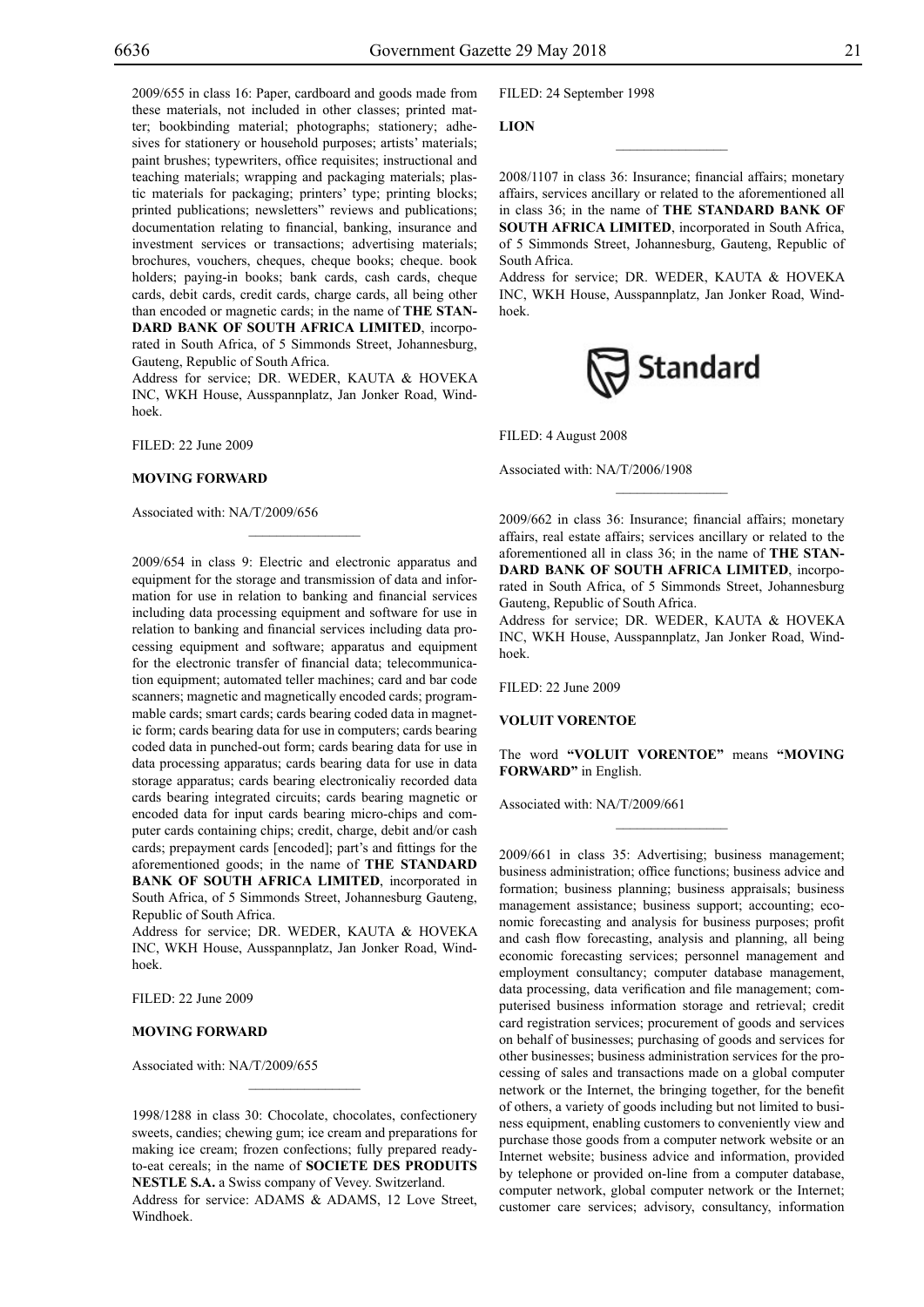and helpline services relating to all of the aforesaid services; services ancillary or related to the aforementioned all in class 35: in the name of **THE STANDARD BANK OF SOUTH AFRICA LIMITED**, Incorporated In South Africa, of 5 Simmonds Street, Johannesburg, Gauteng, Republic of South Africa.

Address for service: DR. WEDER, KAUTA & HOVEKA Inc, WKH House, Ausspannplatz, Jan Jonker Road, Windhoek.

Filed: 22 June 2009

# **VOLUIT VORENTOE**

The word **"VOLUIT VORENTOE"** means **"MOVING FORWARD"** in English,

Associated with: NA/T/2009/660 and Associated with: NA/T/2009/662  $\overline{\phantom{a}}$  , where  $\overline{\phantom{a}}$ 

2017/62 in class 5: Pharmaceutical products, vaccines; in the name of **SANOFI PASTEUR LIMITED/SANOFI PAS-TEUR LIMITEE** an Ontario company, of 1755 Steeles Avenue West, Toronto, Ontario, M2R 3T4, Canada.

Address for service: ADAMS & ADAMS, 12 Love Street, Windhoek.

Filed: 13 January 2017

#### **ADACEL**

2015/2618 in class 4: Industrial oils and greases.; lubricants, dust absorbing, suppression, wetting and binding compositions, fuels (including motor spirit) and illuminants; candles and wicks for lighting; in the name of **DUST-A-SIDE IN-TERNATIONAL (PROPRIETARY) LIMITED**, a South African company No. 2004/007702/07, of 160 Witch Hazel Avenue, Hazel Court, Techno Park, Centurion, 0157, Pretoria, Gauteng, Republic of South Africa.

Address for service: ADAMS & ADAMS, 12 Love Street, Windhoek.

FILED: 5 November 2015

# **DAS PRODUCT**

Registration of this trade mark shall give no right to the exclusive use of the word **"PRODUCT"** separately and apart from the mark.

 $\overline{\phantom{a}}$  , where  $\overline{\phantom{a}}$ 

2016/498 in class 36: Insurance; financial affairs: monetary affairs, real estate affairs; in the name of **ABSA BANK LIM-ITED**, a South African company, of 7th Floor, Barclays Towers West, Troye Street, Johannesburg, Gauteng, Republic of South Africa.

Address for service: ADAMS & ADAMS, 12 Love Street, Windhoek.

Filed: 22 October 2015

# **IGNITION ACCOUNT**

Registration of this trade mark shall give no right to the exclusive use of the word **"ACCOUNT"** separately and apart from the mark.

2015/802 in class 41: Education; providing of training; entertainment; sporting and cultural activities; arranging, conducting and hosting of seminars, trade fairs, expositions and exhibitions; in the name of **VERMONT SALES (PROPRIE-TARY) LIMITED**, a South African company, of 8 Suni Crescent, Corporate Park South, Randjiespark, Midrand, Gauteng, Republic of South Africa.

Address for service: ADAMS & ADAMS, 12 Love Street, Windhoek.

Filed: 22 May 2015

# **WORKING WITH WOOD**

Associated with: NA/T/2015/801

2015/801 in class 35: Advertising; business management; business administration, office functions; offering for sale and the sale of goods in the retail and wholesale trade; arranging, conducting and hosting of seminars, trade fairs, expositions and exhibitions for commercial or advertising purposes; in the name of **VERMONT SALES (PROPRIETARY) LIM-ITED**, a South African company, of 8 Suni Crescent, Corporate Park South, Randjiespark, Midrand, Gauteng, Republic of South Africa.

 $\frac{1}{2}$ 

Address for service: ADAMS & ADAMS 12 Love Street, Windhoek

Filed: 22 May 2015

#### **WORKING WITH WOOD**

Associated with: NA/T/2015/802

2016/738 in class 31: Foodstuffs for animals; in the name of **AFGRI OPERATIONS (PTY) LIMITED**, a South African company, of 12 Byls Bridge Boulevard, Highveld Extension 73, Centurion, Republic of South Africa. Address for service: ADAMS & ADAMS, 12 Love Street

 $\frac{1}{2}$ 

Windhoek.

Filed: 9 June 2016

# **JOCK JUNIOR**

Registration of this trade mark shall give no right to the exclusive use of the word **"JUNIOR"**, separately and apart from the mark.

 $\frac{1}{2}$ 

Associated with: NA/T/2016/737

2016/739 in class 31: Foodstuffs for animals; in the name of **AFGRI OPERATIONS (PTY) LIMITED**, a South African company, of 12 Byls Bridge Boulevard, Highveld Extension 73, Centurion, Republic of South Africa.

Address for service: ADAMS & ADAMS, 12 Love Street, Windhoek.

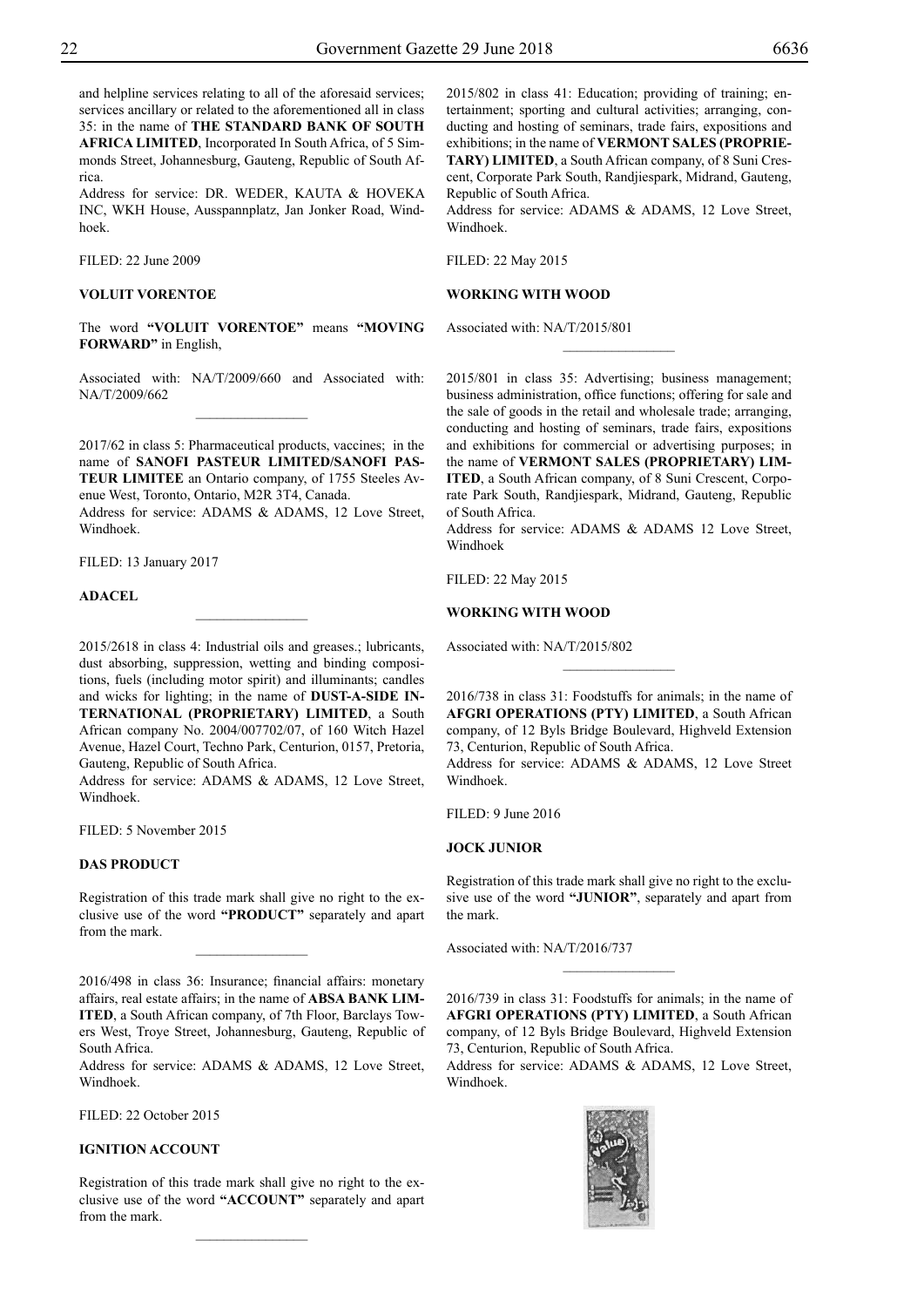FILED: 9 June 2016

Registration of this trade mark shall give no right to the exclusive use of the word **"VALUE",** separately and apart from the mark.

Associated with: NA/T/2016/738

2016/737 in class 31: Foodstuffs for animals: in the name of **AFGRI OPERATIONS (PTY) LIMITED**, a South African company, of 12 Byls Bridge Boulevard, Highveld Extension 73, Centurion, Republic of South Africa.

 $\mathcal{L}=\mathcal{L}^{\mathcal{L}}$ 

Address for service: ADAMS & ADAMS, 12 Love Street, Windhoek.

Filed: 9 June 2016

#### **JOCK VALUE**

Registration of this trade mark shall give no right to the exclusive use of the word **"VALUE"**, separately and apart from the mark.t

 $\mathcal{L}=\mathcal{L}^{\mathcal{L}}$ 

2016/740 in class 31: Foodstuffs for animals; in the name of **AFGRI OPERATIONS (PTY) LIMITED**, a South African company, of 12 Byls Bridge Boulevard, Highveld Extension 73, Centurion, Republic of South Africa.

Address for service: ADAMS & ADAMS, 12 Love Street, Windhoek.



FILED: 9 June 2016

Registration of this trade mark shall give no right to the exclusive use of the word **"MULTI"**, or of the word **"STAGES"**, each separately and apart from the mark.

Associated with: NA/T/2016/739

2016/239 in class 12: Automobiles, motorcycles, all terrain vehicles, and the parts and fittings thereof; in the name of **SU-ZUKI MOTOR CORPORATION OF JAPAN**, a Japanese corporation of 300, Takatsuka-Cho, Minami-ku, Hamamatsushi, Shizuoka-ken, Japan.

 $\mathcal{L}=\mathcal{L}^{\mathcal{L}}$ 

Address for service: ADAMS & ADAMS, 12 Love Street, Windhoek.



FILED: 29 February 2016

Associated with: NA/T/2012/1590

2016/1965 in class 35: Advertising; business management; business administration; office functions; offering for sale and the sale of goods in the retail and wholesale-trade; in the name

 $\overline{\phantom{a}}$  , where  $\overline{\phantom{a}}$ 

of **FRUIT & VEG CITY HOLDINGS (PROPRIETARY) LIMITED**, a South African company, of London Circle,

Brackengate Business Park, Brackenfell, Western Cape, Republic of South Africa.

Address for service: ADAMS & ADAMS, 12 Love Street, Windhoek.



FILED: 9 December 2016

2016/486 in class 25: Clothing; footwear; headgear; clothing, namely, suits, bathing drawers, swimsuits, bath robes, bikinis, belts made of leather, clothing for children, ballet suits, coveralls, pantsuits, pants, denims, denim jeans, neckerchiefs, garters, gloves, jackets, shorts, skirts, sportswear, underwear, dresses, cardigans, short-sleeve shirts, shifts, hooded jumpers, maternity clothing, nightwear, overalls, pocket squares, polo neck jumpers, pullovers, rainwear, scarves, shirts, ties, beachwear, tanktops, tights, stockings, sweaters, t-shirts, masquerade costumes, waistcoats, tunics, underclothing, mitts; outerclothing, namely, coats; footwear, namely, shoes boots, booties, sandals, slippers, running shoes, ballet slippers; headgear, namely, hats; caps, toques, visors, headbands; in the name of **H & M HENNES & MAURITZ AB**, a Swedish company, of SE-106 38, Stockholm, Sweden.

Address for service: ADAMS & ADAMS, 12 Love Street, Windhoek.



 $\overline{\phantom{a}}$  , where  $\overline{\phantom{a}}$ 

Filed: 22 April 2016

Associated with: NA/T/2016/487

2016/487 in class 35: Advertising, marketing and promotional services; business analysis, research and information services; commercial trading and consumer information services; business management; retail services related to lamps, lights, candles, curtain rails, hooks, window shades, bleaching preparations and other substances for laundry use, cleaning, polishing, scouring and abrasive preparations, soap, perfumes, ethereal oils, cosmetics, hair care preparations, tooth-powder, toothpaste, dentifrices, essential oils for aromatherapy, toiletries, after-shave preparations, facial masks, face creams, antiperspirant deodorants, facial washes [cosmetic], anti-aging creams, baby oils, bath gel, bath salts, bath preparations, namely, bath additives, bath grains, bath oil, anti-bacteria soap, hair balm, bleaching preparations for the hair, cosmetic cotton balls, cotton sticks for cosmetic purposes, lacquer-removing prepations, perfume, shower soap, eyebrow pencils, hair dyes, adhesives for affixing artificial fingernails, adhesives for affixing false eyelashes, false nails, premoistened cosmetic wipes, styling gels for the hair, hair styling waxes, hand creams, hair removal and shaving preparations, hair styling lotions, hair creams, shampoo, hair waving preparations, skin care preparations, mouth washes, not for medical purposes, non-medicated mouth sprays, make-up, creams for cellulite reduction, body creams [cosmetics], body scrub, body butter, lip pomades non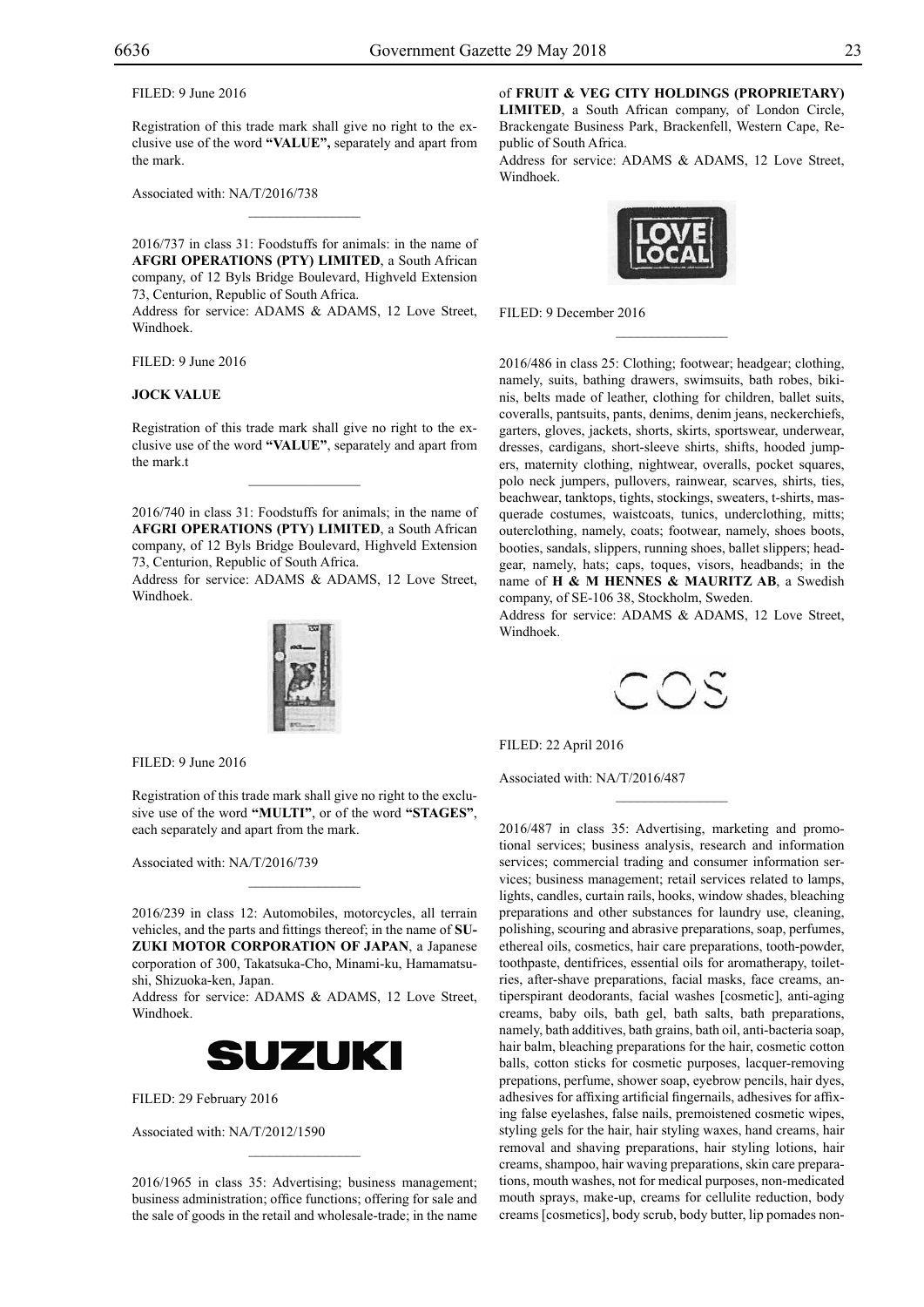medicated lip balm, lip gloss, lip liners, lipstick, adhesives for affixing false hair, false eyelashes, mascara, mousses [toiletries] for use in styling the hair, nail polish, eyelid shadow, scented body spray, oral hygiene preparations, namely, toothpaste, toothbrushes, dental gel, dental floss, body cleaning and beauty care preparations, namely, body care soap, body cleansers, body gels, body glitter, body lotion, body mist, body moisturizer, body powders, body scrubs, body wash, leather and shoe cleaning and polishing preparations, hair care preparations and treatments, talcum powder, rouges, tailors' and cobblers' wax, sun blocking lipsticks [cosmetics], sunscreen preparations, make up foundations, soaps, namely, bar soap, bath soap, deodorant soap, hand soap, shaving soap, skin soap and gels, namely, bath gel, shower gel, skin moisturizing gel, computer carrying cases, electronic publications, downloadable, downloadable mobile applications, cases adapted for mobile phones, frames for glasses, pince-nez chains, pince-nez cords, headphones, ski goggles, swim goggles, cases for sunglasses, sunglasses, spectacles [optics], glasses cases, precious metals and their alloys and goods in precious metals or coated therewith, jewellery, precious stones, watches, chronometric instruments, gemstones, pearls and precious metals, and imitations thereof, charms [jewellery] of common metals, paste jewellery, ornamental pins, diadems, rings [jewellery], ankle bracelets, necklaces, pendants, chains [jewellery], tie pins, clocks and watches, cufflinks, key rings [trinkets or fobs], earrings, Jewellery, jewellery boxes and watch boxes, packaging materials made of cardboard, posters, face towels of paper, books, decorative paper centerpieces, table napkins of paper, decoration and art materials and media, party stationery, figures made of paper, disposable paper products, graphic representations in paper, works of art and figurines of paper and cardboard, and architectural models, charts, cardboard boxes, handkerchiefs of paper, mail order catalogues, paper and plastic bags for packaging, paper, cardboard and plastic for wrapping and storage, pens [office requisites], periodicals, printed publications, namely, books, magazines, brochures, newsletters, leather and imitations of leather, umbrellas and parasols, walking sticks, luggage, bags, wallets, evening handbags, work bags, shoulder bags, canvas bags, luggage, cases for toiletries, hand bags, tote bags, animal carriers and animal cages, card wallets, cosmetic purses, courier bags, laces (Leather -), fanny packs, briefcases, rucksacks, athletics bags, furniture, mirrors (looking glasses), picture frames, goods of wood, cork, reed, cane, wicker, horn, bone, ivory, whalebone, shell, amber, mother-of-pearl, meerschaum or of plastics, furniture, namely cabinets, stools, beds, cribs, cots, tables, chairs, settees, clothes hangers, clothes hooks, knobs for furniture, pillows, mattresses, household or kitchen utensils and containers, combs, brushes (except paint brushes), brush-making materials, articles for cleaning purposes, steelwool, glass, unworked or semi-worked (except building glass), glassware, porcelain and earthenware, cooking utensils and food and beverage containers, hair combs and all-purpose scouring sponges, hair and toothbrushes, cleaning articles, namely, steel wool, dinnerware, tableware, statues, figurines, plaques and works of art, made of porcelain, terra-cotta or glass, toilet cases, dishwashing brushes, dish cloths, trays, toothbrushes, gardening articles, namely, garden claws, gardening gloves; laundry bins; candlesticks; liquid soap holders; cookie cutters, textiles and textile goods, bed clothes, table cloths of textile, blankets, sheets, pillow cases, duvet covers, bed covers, throws, bed skirts, bed blankets, place mats, tablecloths, oilcloth for use as tablecloths, runners, table napkins of textile, linens, bath towels and hand towels, tea cloths, curtains for showers, curtains, coverings of plastic for furniture, furniture coverings of textile, pillow shams, woven blankets, quilts filled with stuff-

ing materials, clothing, footwear, headgear, clothing, namely, suits, bathing drawers, swimsuits, bath robes, bikinis, belts made of leather, clothing for children, ballet suits, coveralls, pantsuits, pants, denims, denim jeans, neckerchiefs, garters, gloves, jackets, shorts, skirts, sportswear, underwear, dresses, cardigans, short-sleeve shirts, shifts, hooded jumpers, maternity clothing, nightwear, overalls, pocket squares, polo neck jumpers, pullovers, rainwear, scarves, shirts, ties, beachwear, tanktops, tights, stockings, sweaters, t-shirts, masquerade costumes, waistcoats, tunics, underclothing, mitts, outerclothing, namely, coats, footwear, namely, shoes, boots, booties, sandals, slippers, running shoes, ballet slippers, headgear, namely, hats, caps, toques, visors, headbands, false hair, hair curlers (other than hand implements), accessories for apparel, sewing articles and decorative textile articles; hair bands, slides [hair grips] not of precious metal, hair nets, barrettes [hair-slides], artificial flowers, badges for wear, not of precious metal, embroidery, lace, novelty buttons, ornamental novelty pins (not of precious metal); tassels, marketing services, namely, marketing analysis and marketing research; promotional marketing, promoting the sale of wares and services through promotional contests and the distribution-of related printed material; charitable advertising, namely, fundraising services; in the name of **H&M HENNES & MAURITZ AB**, a Swedish company, of SE-106 38, Stockholm, Sweden.

Address for service: ADAMS & ADAMS, 12 Love Street, Windhoek.



Filed: 22 April 2016

Associated with: NA/T/2016/486

2016/1843 in class 5: Ophthalmic preparations; in the name of **NOVARTIS AG**, a Swiss company, of CH-4002 Basel, Switzerland.

 $\frac{1}{2}$ 

Address for service: ADAMS & ADAMS, 12 Love Street, Windhoek.

Filed: 22 November 2016

#### **SIMBRINZA**

2010/1730 in class 43: Restaurants, snack bars, cafes, cafeterias, steak houses, road houses, fast food outlets and all other retail, wholesale or other services included in the class concerned with the preparation and provision of food beverages for human consumption; in the name of **RETSO INTERNA-TIONAL**, of 3rd Floor Harbour Front Building, President John Kennedy Street, Port Louis, Mauritius.

 $\frac{1}{2}$ 

Address for service: ETHAN NATHAN SONNENBERGS, c/o H.D. BOSSAU & CO, 49 Feld Street, Windhoek.

FILED: 15 October 2010

# **CORNER BAKERY**

Registration of this trademark shall give no right to the exclusive use of the word **"BAKERY"**, separately and apart from the mark.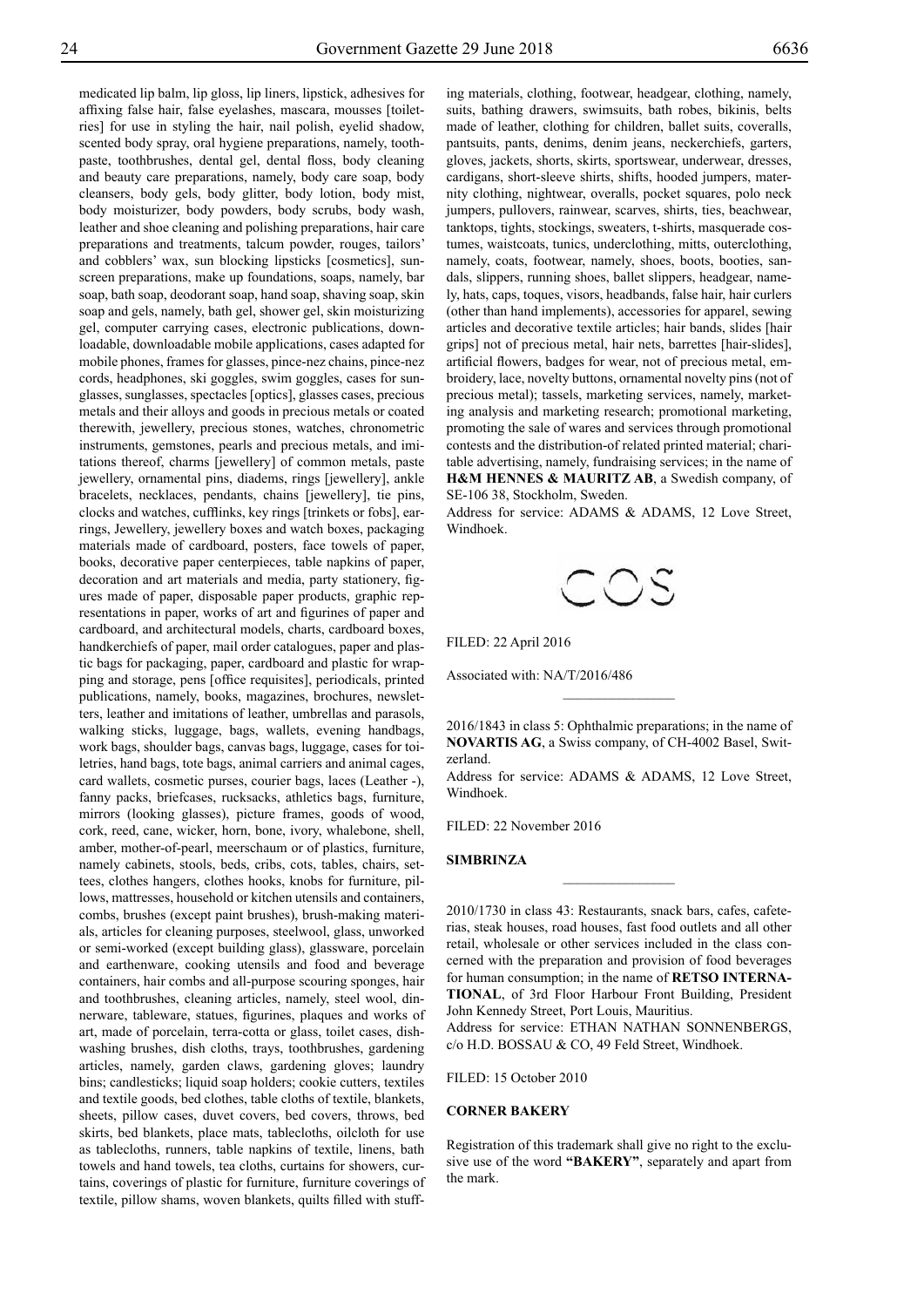Associated with: NA/T/2010/1731

2014/577 in class 14: Clocks; Parts and fittings for watches; Wristwatches; Electronic clocks and watches; Bracelets {jewelry}; Watchbrands; Control clocks master clocks; Watches that communicate data to personal digital assistants, smart phones, tablet PCs, PDA, and personal computers through internet websites and other computer and electronic communication networks; Watchbands that communicate data to personal digital assistants, smart phones, tablet PCs, PDA, and personal computers through internet websites and other computer and eletronic communication networks; Bracelets that communicate data to personal digital assistants, smart phones, tablet PCs, PDA, and personal computers through internet websites and other computer and electronic communication networks; in the name of **SAMSUNG ELECTRONICS CO**., of Korea, of 129, Samsung-ro, Yeongtong-gu, Suwon-si, Gyeonggi-do, Republic of Korea.

 $\mathcal{L}=\mathcal{L}^{\mathcal{L}}$ 

Address for service: H.D. BOSSAU & CO, 49 Feld Street, Windhoek.

Filed: 6 June 2014

#### **SAMSUNG GEAR BLINK**

Registration of this trade mark shall give no right to the exclusive use of the word(s) **"GEAR"** and **"BLINK"**, each separately and apart from mark.

Associated with: NA/T/2014/578 and Associated with: NA/T/1997/464  $\mathcal{L}=\mathcal{L}^{\mathcal{L}}$ 

2014/578 in class 9: Mobile telephones; Digital cameras; Portable media player; Portable computers; Wireless headsets for mobile phones, smart phones and tablet computers; Rechargeable batteries; Battery chargers; Leather cases for mobile phones, smart phones and tablet computers; Flip covers for mobile phones, smart phone and tablet computers; Tablet computers; Television receivers; Audio electronic components, namely surround sound system; Digital set-top boxes; DVD players; light emitting diode displays; Monitors; 3D eye glasses; Computers; Printers for compu computers; Semioos; Wearable computer peripherals; Wearable peripherals for mobile devices; Wearable computers; Wearable mobile phones; Smartphones in the shape of a watch; Mobil devices in the s ape of watchband; in the name of **SAMSUNG ELECTRON-ICS CO**. **LTD**, Republic of Korea, of 129, Samsung-ro, Yeongtong-gu, Suwon-si, Gyeonggi-do, Republic of Korea. Address for service: H.D. BOSSAU & CO, 49 Feld, Street, Windhoek.

Filed: 6 June 2014

#### **SAMSUNG GEAR BLINK**

Registration of this trade mark shall give no right to the exclusive use of the word(s) **"GEAR"** and **"BLINK"**, each separately and apart from mark.

Associated with: NA/T/2014/577

2010/340 in class 36: Insurance; financial affairs; monetary affairs; real estate affairs; in the name of **MOMENTUM GROUP LIMITED**, a South African company, of 268 West Avenue, Centurion 0157, Gauteng, Republic of South Africa.

 $\mathcal{L}=\mathcal{L}^{\mathcal{L}}$ 

Address for service: H.D. BOSSAU & CO, 49 Feld Street, Windhoek.

 $\frac{1}{2}$ 

Filed: 23 March 2010

# **FOUNDER**

2017/125 in class 35: Advertising, marketing and promotional services, market research services; business information services; business administration services; retail and wholesale services including telephonic, computerised and electronic retailing and merchandising services; collection and dissemination of business, commercial, statistical and/or marketing information; database management services; data capturing and processing services; in the name of **SMOLLAN HOLD-INGS (PTY) LIMITED**, Incorporated in South Africa, of Hathorn House, 27 Hathorn Avenue, Maryvale, 2192, Republic of South Africa.

Address for service: ENSafrica Namibia (Incorporated as LorentzAngula Inc), 3rd Floor, Unit 4, Ausspann Plaza, Dr Agostinho Neto Road, Windhoek.

Filed: 19 January 2017

**SMOLLAN**

Associated with: NA/T/2017/126

2017/126 in class 42: Scientific and technological services; design and development of computer hardware and software; information technology and technology services; information technology consultancy, advisory and information services; information technology services namely software development, programming and implementation, data processing; computer programming; research services, services ancillary and related to all of the aforegoing, all in class 42; in the name of **SMOLLAN HOLDINGS (PTY) LIMITED**, Incorporated in South Africa, of Hathorn House, 27 Hathorn Avenue, Maryvale, 2192, Republic of South Africa.

 $\frac{1}{2}$ 

Address for service: ENSAFRICA NAMIBIA (Incorporated as LorentzAngula Inc.), 3rd Floor, Unit 4, Ausspann Plaza, Dr Agostinho Neto Road, Windhoek.

FILED: 19 January 2017

**SMOLLAN**

Associated with: NA/T/2017/125

2016/1990 in class 5: Pharmaceutical and veterinary preparations; dietetic food and substances adapted for medical or veterinary use, dietary supplements for humans and animals; medicinal and chemical substances and preparations for pharmaceutical purposes; in the name of **HERMAN MARITZ**, a Namibian Resident, of 6 Hugel Street, Windhoek, Namibia. Address for service: ENSAFRICA NAMIBIA (incorporated as LorentzAngula Inc.), 3rd Floor, Unit 4, Ausspann Plaza Dr Agostinho Neto Road, Windhoek.

 $\frac{1}{2}$ 

 $\frac{1}{2}$ 

FILED: 12 December 2016

**ZITA**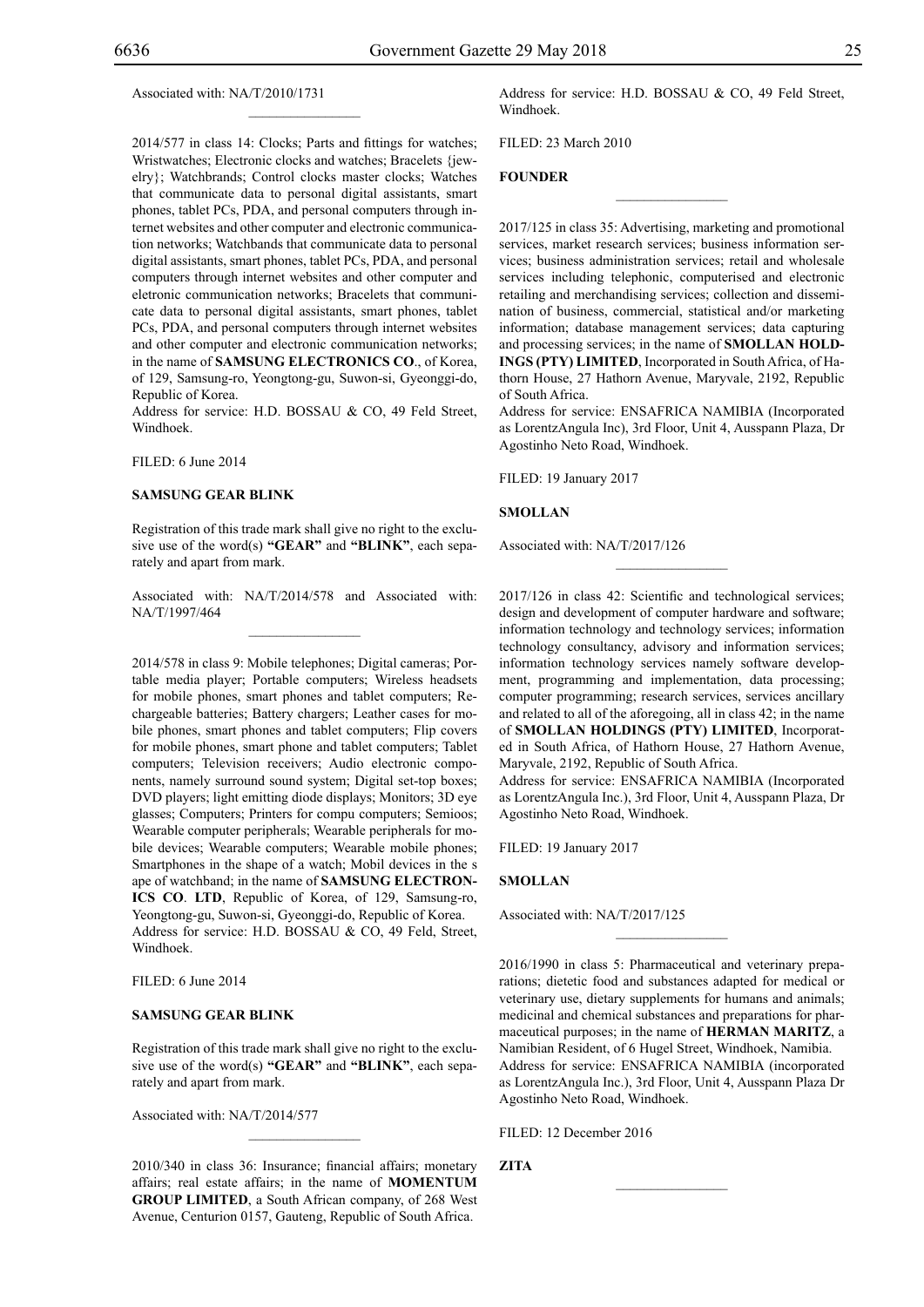2015/1831 in class 31: Agricultural, horticultural and forestry products and grains not included in other classes; live animals; fresh fruits and vegetables; seeds, natural plants and flowers; animal food, including animal supplements, pet food, edible chews for animals, and additives and ingredients for the aforegoing; malt.; in the name of **PROMEAL (PTY) LTD**, a South African company, of 133 Neil Hare Avenue, Atlantis, 7349, Republic of South Africa.

Address for service: ROLAND INTELLECTUAL PROPER-TY CONSULTANTS, 3 Maritz Street, Windhoek.

FILED: 1 September 2015

# **PEAK PROTECTION**

Registration of this trade mark shall give no right to the exclusive use of the word **"PROTECTION"** separately and apart from the mark.

 $\frac{1}{2}$ 

2015/1834 in class 31: Agricultural, horticultural and forestry products and grains not included in other classes; live animals; fresh fruits and vegetables; seeds, natural plants and flowers; animal food, including animal supplements, pet food, edible chews for animals, and additives and ingredients for the aforegoing; malt.; in the name of **PROMEAL (PTY) LTD**, a South African company, of 133 Neil Hare Avenue, Atlantis, 7349, Republic of South Africa.

Address for service: ROLAND INTELLECTUAL PROPER-TY CONSULTANTS, 3 Maritz Street, Windhoek.

FILED: 1 September 2015

# **PROMEAL**

Registration of this trade mark shall give no right to the exclusive use of the word **"MEAL"** separately and apart from the mark.

Applicant admits that the registration of this trade mark shall not debar other persons from the bona fide use in the ordi nary course of trade of the word **"PROFESSIONAL"** in its ordinary signification and apart from the mark.

 $\frac{1}{2}$ 

2014/720 in class 35: To render classified advertising and marketing on television; in the name of **TELEVISION SSIFIED ADVERTISEMENTS EDITION** a Namibian company, of 1382 Duncan Street, Pioneerspark, Windhoek, Namibia. Address for service: Jason Immanuel Mathews, P.O. Box 25200, Windhoek.



Filed: 10 July 2014

Registration of this trademark shall give no right to the exclusive use of the phrase **"CLASSIFIED ADVERTISEMENTS EDITION"** and the acronym **"TV"** separately and apart from the mark.

The colours **"BLUE", "WHITE"** and **"BLACK"** appearing on the representation of the trademark is the distinctive features of the mark.

2018/1029 in class 3: Bleaching preparations and other substances for laundry use; cleaning, polishing, scouring and abrasive preparations; soaps; perfumery, essential oils, cosmetics, hair lotions; dentifrices; in the name of **KAILIN MANUFACTURING AND TRADING CC**, a Namibian company, of Dragon City, Oshikango Town, Namibia. Address for service: KAILIN MANUFACTURING AND TRADING CC, P.O. Box 86011, Eros, Windhoek.



Filed: 5 April 2018

2018/1030 in class 3: Bleaching preparations and other substances for laundry use; cleaning, polishing, scouring and abrasive prep rations; soaps; perfumery, essential oils, cosmetics, lotions; dentifrices in the name of **KAILIN MANU-FACTURING AND TRADING CC**, a Namibian company, of Dragon City, Oshikango Town, Namibia.

 $\frac{1}{2}$ 

Address for service: KAILIN MANUFACTURING AND Trading CC, P.O. Box 86011, Eros, Windhoek.



Filed: 5 April 20182

2018/1028 in class 3: Bleaching preparations and other substances for laundry use; cleaning, polishing, scouring and abrasive preparations; soap; perfumery, essential oils, cosmetics, hair lotions; dentitrfrices; in the name of **KAILIN MAN-UFACTURING AND TRADING CC**, a Namibian company, of Dragon City, Oshikango Town, Namibia.

 $\overline{\phantom{a}}$  , where  $\overline{\phantom{a}}$ 

Address for service: KAILIN MANUFACTURING AND Trading CC, P.O. Box 86011, Eros, Windhoek.

# $i$ siv $\in$

Filed: 5 April 2018

2017/4574 in class 9: Cellhone parts and cellphones; in the name of **BOMTEL IMPORT AND EXPORT CC**, a Namibian Close Corporation, of Erf 91 New Castle Street Northern Industrial, Windhoek, Namibia.

 $\overline{\phantom{a}}$  , where  $\overline{\phantom{a}}$ 

Address for service: BOMTEL IMPORT AND EXPORT CC, P.O. Box 25141, Windhoek.



FILED: 13 December 2017

Applicant admits that registration of this trade mark shall not debar other persons from the bonafide descriptive use of the word **"TELECOMMUNICATION"** in the ordinary course of trade.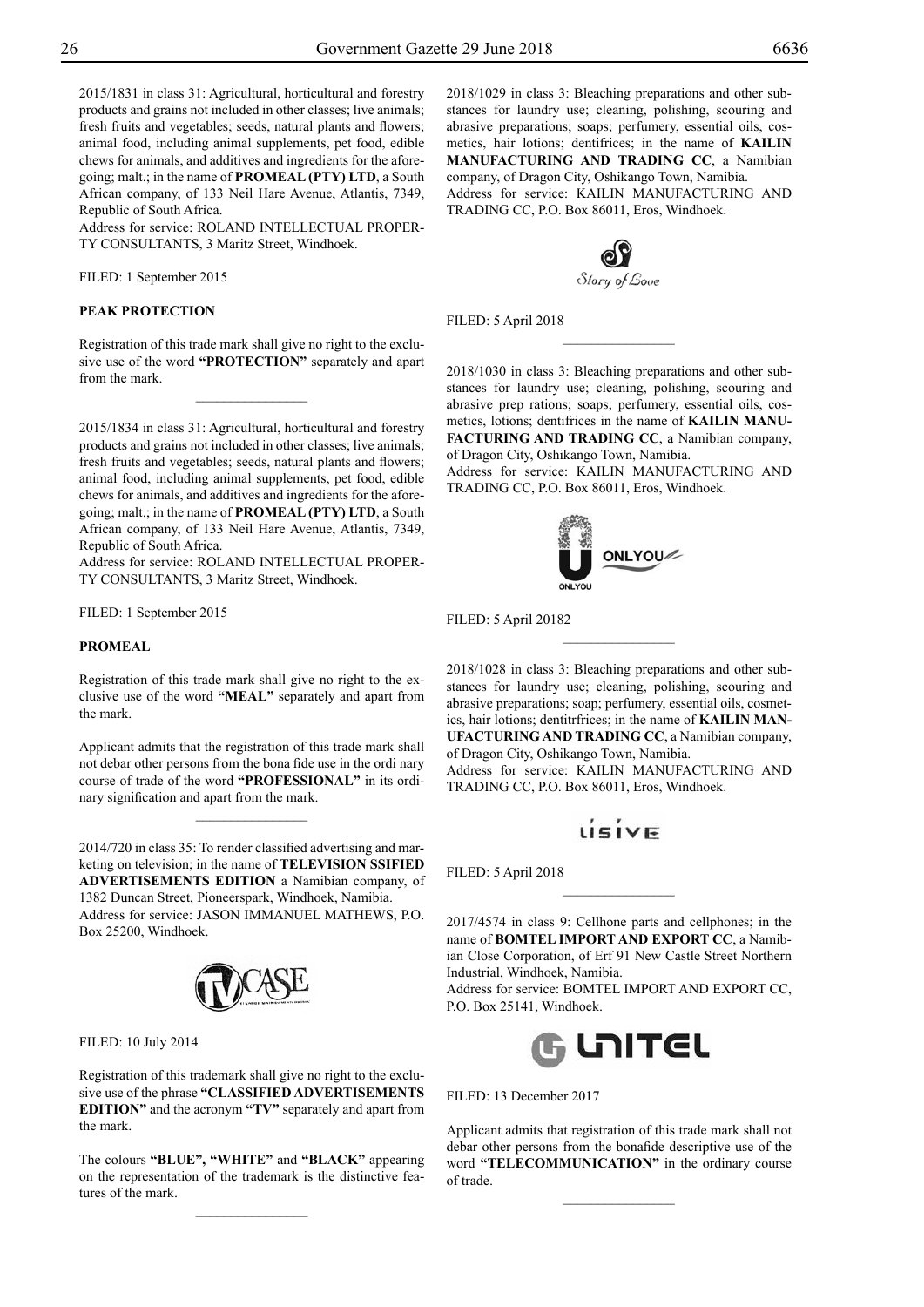2017/611 in class 20: Divans; sofas; armchairs; beds; ottomans; tables; chairs; chaises longues; furniture; mirrors; picture frames; in the name of **NXR TRADING (PTY) LTD** (Reg. No. 2014/0674) a Namibian company registered in accordance with the laws of the Republic of Namibia, of 9 Bevil Rudd Street, Olympia, Windhoek, Namibia.

Address for service: NXR TRADING (PTY) LTD, P.O. Box 80196, Windhoek.

Filed: 21 February 2017

**Alana**

2017/612 in class 20: Divans; sofas; armchairs; beds; ottomans; tables; chairs; chaises longues; furniture; mirrors; picture frames; in the name of **NXR TRADING (PTY) LTD** (Reg. No. 2014/0674) a Namibian company registered in accordance with the laws of the Republic of Namibia, of 9 Bevil Rudd Street, Olympia, Windhoek, Namibia.

 $\mathcal{L}=\mathcal{L}^{\mathcal{L}}$ 

Address for service: NXR TRADING (PTY) LTD, P.O. Box 80196, Windhoek.

FILED: 21 February 2017

#### **Alberto**

2017/713 in class 20: Divans; sofas; armchairs; beds; ottomans; tables; chairs; chaises longues; furniture; mirrors; picture frames; in the name of **HDH TEXTILES AND MANUFACTURERS (PTY) LTD** (Reg. No. 2014/0689), a Namibian company registered in accordance with the laws of the Republic of Namibia, of 9 Bevil Rudd Street, Olympia, Windhoek, Namibia.

Address for service: HDH TEXTILES AND MANUFAC-TURERS (PTY) LTD, P.O. Box 80196, Windhoek.

Filed: 24 February 2017

**Aubrey**

2017/624 in class 20: Divans; sofas; armchairs; beds; ottomans; tables; chairs; chaises longues; furniture; mirrors; picture frames; in the name of **RAFFLES INVESTMENTS (PTY) LTD** (Reg. No. 2014/0700) a Namibian company registered in accordance with the laws of the Republic of Namibia, of 9 Bevil Rudd Street, Olympia, Windhoek, Namibia. Address for service: RAFFLES INVESTMENTS (PTY) LTD, P.O. Box 80196, Windhoek.

Filed: 21 February 2017

# **Camille**

2017/261 in class 3: Perfumery; essential oils; cosmetics make-up; eye make-up, eyeliners; blushers; lipsticks; hair lotions; soaps; in the name of **NAMIB BRAND INVEST-MENTS (PTY) LTD** (Reg. No. 2014/0689), a Namibian company registered in accordance with the laws of the Republic of Namibia, of 9 Bevil Rudd Street, Olympia, Windhoek, Namibia.

 $\mathcal{L}=\mathcal{L}^{\mathcal{L}}$ 

Address for service: NAMIB BRAND INVESTMENTS (PTY) LTD, P.O. Box 80196, Windhoek.

Filed: 24 January 2017

# **Chloe**

2017/880 in class 9: Computer hardware; computer software; computer peripherals; electronic data processing equipment; computer networking and data communications equipment; computer components and parts; electronic memory devices; electronic control apparatus; programmed-data-carrying electronic circuits; wires for communication; electrodes; telephones; aerials; batteries; micro processors; keyboards; video, films; in the name of **NAMIB BRAND INVESTMENTS (PTY) LTD** (Reg. No. 2014/0723), a Namibian company registered in accordance with the laws of the Republic of Namibia, of 9 Bevil Rudd Street, Olympia, Windhoek, Namibia. Address for service: NAMIB BRAND INVESTMENTS (PTY) LTD, P.O. Box 80196, Windhoek.

 $\overline{\phantom{a}}$  , where  $\overline{\phantom{a}}$ 

FILED: 3 March 2017

**COCOA**

2017/749 in class 9: Computer hardware; computer software; computer peripherals; electronic data processing equipment; computer networking and data communications equipment; computer components and parts, electronic memory devices; electronic control apparatus; programmed-data-carrying electronic; wires for communication; electrodes; telephones; aerials; batteries; micro processors; keyboards; video films; in the name of **NAMIB BRAND INVESTMENTS (PTY) LTD**  (Reg. No. 2014/0723), a Namibian company registered in accordance with the laws of the Republic of Namibia, of 9 Bevil Rudd Street, Olympia, Windhoek.

 $\frac{1}{2}$ 

Address for service: NAMIB BRAND INVESTMENTS (PTY) LTD, P.O. Box 80196, Windhoek.

FILED: 24 February 2017

# **ECHNATON**

2017/616 in class 20: Divans; sofas; armchairs; beds; ottomans; tables; chairs; chaises longues; furniture; mirrors; picture rames; in the ame of **NXR TRADING (PTY) LTD** (Reg. No. 2014/0674) a Namibian company registered in accorda - with the laws of the Republic of Namibia, of 9 Bevil Rudd Street, Olympia, Windhoek, Namibia.

Address for service: NXR TRADING (PTY) LTD, P.O. Box 80196, Windhoek.

Filed: 21 February 2017

**Ellen**

2017/668 in class 20: Divans; sofas; armchairs; beds; ottomans; tables; chairs; chaises longues; furniture; mirrors; picture frames; in the name of **RUCULA FASHION (PTY) LTD** (Reg. No. 2014/0675), a Namibian company registered in accordance with the laws of the Republic of Namibian, of 9 Bevil Rudd Street, Olympia, Windhoek, Namibia.

 $\frac{1}{2}$ 

Address for service: RUCULA FASHION (PTY) LTD, P.O. Box 80196, Windhoek.

FILED: 21 February 2017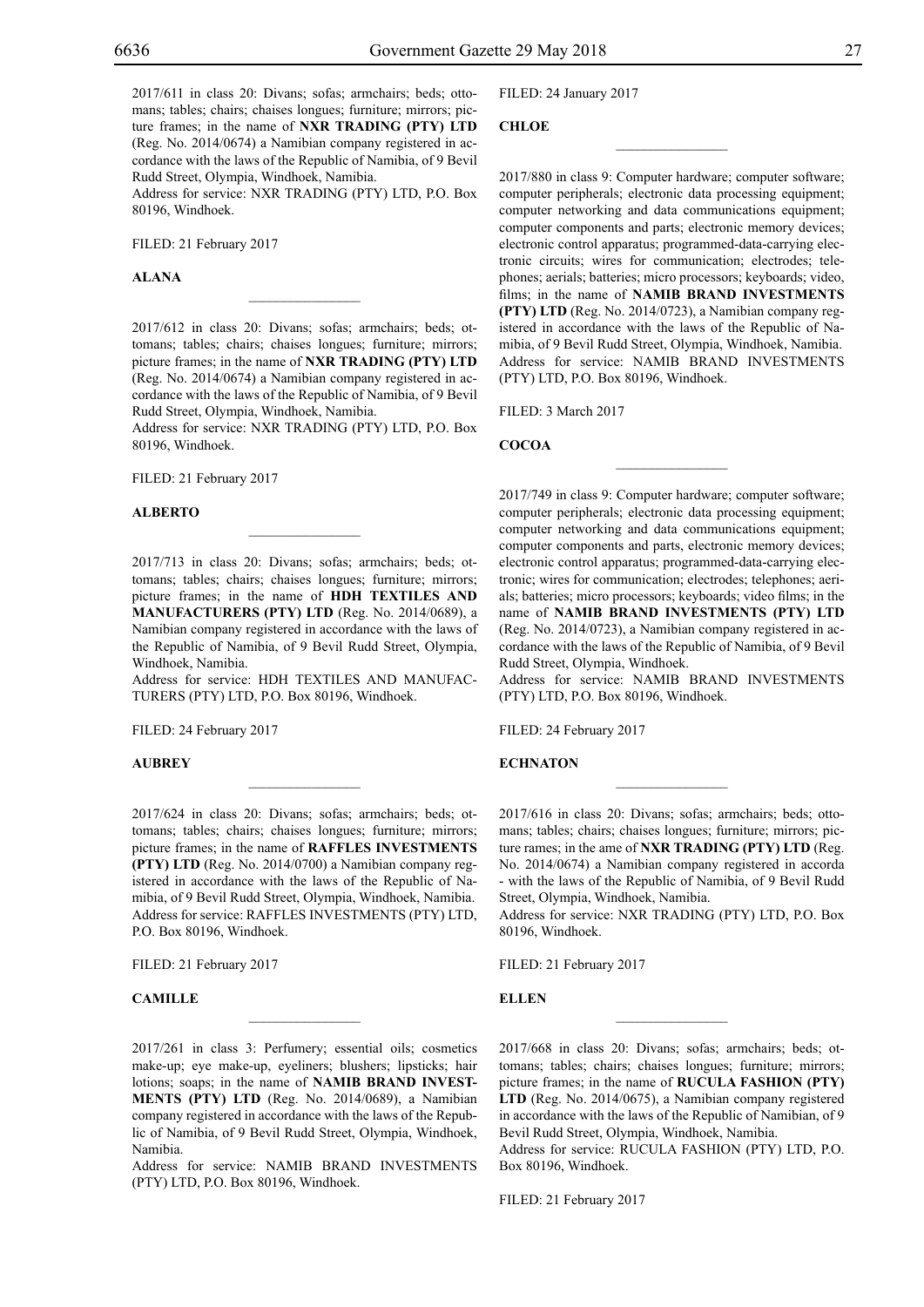# **Griffin**

2017/710 in class 20: Divans; sofas; armchairs; beds; ottomans; tables; chairs; chaises longues; furniture; mirrors; picture frames; in the name of **GRIGORIUS INVESTMENTS (PTY) LTD** (Reg. No. 2014/0722), a Namibian company registered in accordance with the laws of the Republic of Namibia, of 9 Bevil Rudd Street, Olympia, Windhoek, Namibia. Address for service: GRIGORIUS INVESTMENTS (PTY) LTD, P.O. Box 80196, Windhoek.

 $\overline{\phantom{a}}$  , where  $\overline{\phantom{a}}$ 

FILED: 24 February 2017

#### **Kyla**

2017/646 in class 20: Divans; sofas; armchairs; beds; ottomans; tables; chairs; chaises longues; furniture; mirrors; picture frames; in the name of **RAFFLES INVESTMENTS (PTY) LTD** (Reg. No. 2014/0700) a Namibian company registered in accordance with the laws of the Republic of Namibia, of 9 Bevil Rudd Street, Olympia, Windhoek, Namibia. Address for service: RAFFLES INVESTMENTS (PTY) LTD, P.O. Box 80196, Windhoek.

 $\frac{1}{2}$ 

Filed: 21 February 2017

#### **Marina**

2017/731 in class 3: Perfumery; essential oils; cosmetics; make-up; eye make-up; eyeliners; blushers; lipsticks; hair lotions; soaps; in the name of **HDH TEXTILES AND MANUFACTURERS (PTY) LTD** (Reg. No. 2014/0689), a Namibian company registered in accordance with the laws of the Republic of Namibia, of 9 Bevil Rudd Street, Olympia, Windhoek, Namibia.

Address for service: HDH TEXTILES AND MANUFAC-TURERS (PTY) LTD, P.O. Box 80196, Windhoek.

Filed: 24 February2017

#### **Meredith**

2017/750 in class 3: Perfumery; essential oils; cosmetics; make-up; eye make-up; eyeliners; blushers; lipsticks; hair lotions; soaps; in the name of **NAMIB BRAND INVEST-MENTS (PTY) LTD** (Reg. No. 2014/0723), a Namibian company registered in accordance with the laws of the Republic of Namibia, of 9 Bevil Rudd Street, Olympia, Windhoek, Namibia.

Address for service: NAMIB BRAND INVESTMENTS (PTY) LTD, P.O. Box 80196, Windhoek.

FILED: 24 February 2017

#### **Oliver Conrad**

2017/755 in class 3: Perfumery; essential oils; cosmetics; make-up; eye make-up; eyeliners; blushers; lipsticks; hair lotions; so , in the name of **NEW DIGITAL FRONTIERS (PTY) LTD** (Reg. No. 2014/0898), a Namibian company registered in accordance with the laws of the Republic of Namibia, of 9 Bevil Rudd Street, Olympia, Windhoek, Namibia.

 $\overline{\phantom{a}}$  , where  $\overline{\phantom{a}}$ 

Address for service: NEW DIGITAL FRONTIERS (PTY) LTD, P.O. Box 80196, Windhoek.

 $\frac{1}{2}$ 

Filed: 24 February 2017

# **Owen**

2017/910 in class 9: Computer hardware; computer software; computer peripherals; electronic data processing equipment; computer networking and data communications equipment; computer components and parts; electronic memory devices; electronic control apparatus; programmed-data-carrying electronic circuits; wires for communication; electrodes; telephones; aerials; batteries; micro processsors; keyboards; video films; in the name of **NAMIB BRAND INVESTMENTS (PTY) LTD**AReg. No. 2014/0723), a Namibian company registered in accordance with the laws of the Republic of Namibia, of 9 Bevil Rudd Street, Olympia, Windhoek, Namibia. Address for service: NAMIB BRAND INVESTMENTS (PTY) LTD, P.O. Box 80196, Windhoek.

FILED: 3 March 201

#### **POWERBOOK**

2017/912 in class 9: Computer hardware; computer software; computer peripherals electronic data processing equipment; computer networking and data communications equipment; computer components and parts; electronic memory devices; electronic control apparatus; programmed-data-carrying electronic circuits; wires for communication; electrodes; telephones; aerials; batteries; micro processsors; keyboards; video films; in the name of **NAMIB BRAND INVESTMENTS (PTY) LTD** (Reg. No. 2014/0723), a Namibian company registered in accordance with the laws of the Republic of Namibia, of 9 Bevil Rudd Street, Olympia, Windhoek, Namibia. Address for service: NAMIB BRAND INVESTMENTS (PTY) LTD, P.O. Box 80196, Windhoek.

 $\frac{1}{2}$ 

FILED: 3 March 2017

#### **QUICKTIME**

2017/768 in class 18: Leather; trunks and suitcases; travelling cases; handbags; purses; wallets; umbrellas; parasols; walking sticks; whips; harness; saddlery; in the name of **RAFFLES INVESTMENTS (PTY) LTD** (Reg. No. 2014/0700), a Namibian company registered in accordance with the laws of the Republic of Namibia, of 9 Bevil Rudd Street, Olympia, Windhoek, Namibia.

 $\frac{1}{2}$ 

Address for service: RAFFLES INVESTMENTS (PTY) LTD, P.O. Box 80196, Windhoek.

FILED: 24 February 2017

**Raquel**

2017/740 in class 20: Divans; sofas; armchairs; beds; ottomans; tables; chairs, chaises longues; furniture; mirrors; picture frames; in the name of **HDH TEXTILES AND MANUFACTURERS (PTY) LTD**. (Reg. No. 2014/0689), a Namibian company registered in accordance with the laws of the Republic of Namibia, of 9 Bevil Rudd Street, Olympia, Windhoek, Namibia.

 $\frac{1}{2}$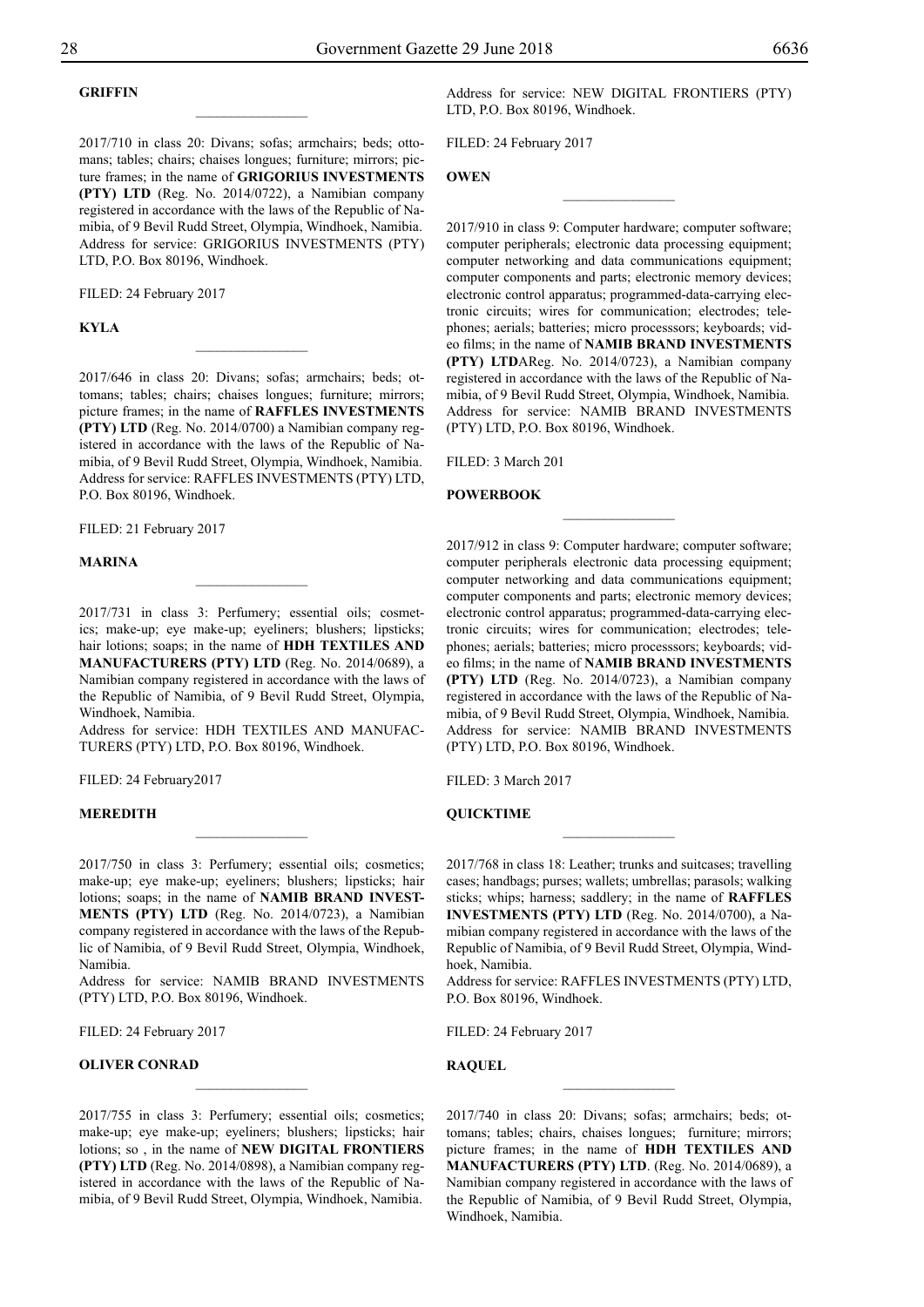Address for service: HDH TEXTILES AND MANUFAC-TURERS (PTY) LTD, P.O. Box 80196, Windhoek.

Filed: 24 February 2017

#### **Renee**

2017/769 in class 20: Divans; sofas; armchairs; beds; ottomans; tables; chairs; chaises longues; furniture; mirrors; picture frames; in the name of **RAFFLES INVESTMENTS (PTY) LTD** (Reg. No. 2014/0700), a Namibian company registered in accordance with the laws of the Republic of Namibia, of 9 Bevil Rudd Street, Olympia, Windhoek, Namibia. Address for service: RAFFLES INVESTMENTS (PTY) LTD, P.O. Box 80196, Windhoek.

 $\mathcal{L}=\mathcal{L}^{\text{max}}$ 

FILED: 24 February 2017

#### **Ricky**

2017/772 in class 20: Leather; trunks and suitcases; travelling cases; handbags; purses; wallets; umbrellas; parasols; walking sticks; whips; harness; saddlery; in the name of **RAFFLES INVESTMENTS (PTY) LTD** (Reg. No. 2014/0700), a Namibian company registered in accordance with the laws of the Republic of Namibia, of 9 Bevil Rudd Street, Olympia, Windhoek, Namibia.

 $\mathcal{L}=\mathcal{L}^{\text{max}}$ 

Address for service: RAFFLES INVESTMENTS (PTY) LTD, P.O. Box 80196, Windhoek.

 $\overline{\phantom{a}}$  , where  $\overline{\phantom{a}}$ 

FILED: 24 February 2017

# **Salvador**

2017/776 in class 3: Perfumery; essential oils; cosmetics; make-up; eye make-up; eyeliners; blushers; lipsticks; hair lotions; soaps; in the name of **RAFFLES INVESTMENTS (PTY) LTD**, (Reg. No. 2014/0700), a Namibian company registered in accordance with the laws of the Republic of Namibia, of 9 Bevil Rudd Street, Olympia, Windhoek, Namibia. Address for service: RAFFLES INVESTMENTS (PTY) LTD, P.O. Box 80196, Windhoek.

FILED: 24 February 2017

# **Tamara**

2017/754 in class 3: Perfumery; essential oils; cosmetics make-up; eye make-up; eyeliners; blushers; lipsticks; hair lotions; soaps; in the name of NAMIB BRAND INVEST-MENTS (PTY) TD (Reg. No. 2014/0723), a Namibian company registered in accordance with the laws of the Republic of Namibia, of 9 Bevil Rudd Street, Olympia, Windhoek, Namibia.

 $\mathcal{L}=\mathcal{L}^{\text{max}}$ 

Address for service: NAMIB BRAND INVESTMENTS(Pty) Ltd, P O. Box 80196, Windhoek.

 $\mathcal{L}=\mathcal{L}^{\text{max}}$ 

Filed: 24 February 2017

# **Theodore**

2017/938 in class 3: Perfumery; essential oils; cosmetics; make-up; eye make-up; eyeliners; blushers; lipsticks; hair lotions; soaps; in the name of **NAMIB BRAND INVEST-MENTS (PTY) LTD** (Reg. No. 2014/0723), a Namibian company registered in accordance with the laws of the Republic of Namibia, of 9 Bevil Rudd Street, Olympia, Windhoek, Namibia.

Address for service: NAMIB BRAND INVESTMENTS (PTY) LTD, P.O. Box 80196, Windhoek.

 $\overline{\phantom{a}}$  , where  $\overline{\phantom{a}}$ 

FILED: 6 March 2017

**TRIBAL**

2015/1247 in class 37: Services related to the manufacture, maintenance, repair, installation, fitting, selling, servicing, distributing, rebuilding, replacement, checking I inspection, charging, reconditioning, repairing, cleaning and testing of scientific, electric and electrical equipment, photo-electrical and mechanical apparatus and instruments concerned with or relating to automotive and other electrical power source and supply including but not limited to all types of batteries including electric batteries, storage batteries and lead acid batteries for all types of vehicles, motorcycles and all types of applications including but not limited to mining motive power, standby, surface traction, forklift, mine lighting and solar applications; all types of accumulators; battery boxes; battery chargers and battery jars, battery separators, dry cells testing equipment, battery testing equipment, conductors, cables, wires and fitting for batteries; all accessories, parts and fittings related to and used in respect of the aforegoing; and all other allied services to the battery business; in the name of **METIN-DUSTRIAL (PTY) LTD**, Trading through its division **FIRST NATIONAL BATTERY**, of Liverpool Road, Industrial Site, Benoni South, Gauteng, 1502, Republic of South Africa. Address for service: Fisher, Quarmby & Pfeifer, Corner of Robert Mugabe & Thorer Street, PO Box 37, Windhoek.



 $\frac{1}{2}$ 

Filed: 7 July 2015

Associated with: NA/T/2015/1246

2015/1246 in class 9: Scientific, electric, electrical equipment, photo-electrical and mechanical apparatus and instruments; all types of apparatus, instruments and equipment concerned with or relating to automotive and electrical power source and supply, including batteries, storage batteries; electric batteries for vehicles and motor cycles, lead acid batteries for all types of applications including mining motive power, standby, surface traction, forklift, mine lighting and solar applications; all types of accumulators; battery boxes; battery chargers, battery jars; battery separators, dry cells for batteries, electric and electronic testing equipment, battery testing equipment, conductors, cables, wires and fittings for batteries; parts, components, fittings and accessories related to and used in respect of all the aforesaid goods; in the name of **METINDUSTRIAL (PTY) LTD**, trading through its division **FIRST NATIONAL BATTERY**, of Liverpool Road, Industrial Site, Benoni South, Gauteng, 1502, Republic of South Africa.

Address for service: FISHER QUARMBY & PFEIFER, Corner of Robert Mugabe & Thorer Street, P.O. Box 37, Windhoek.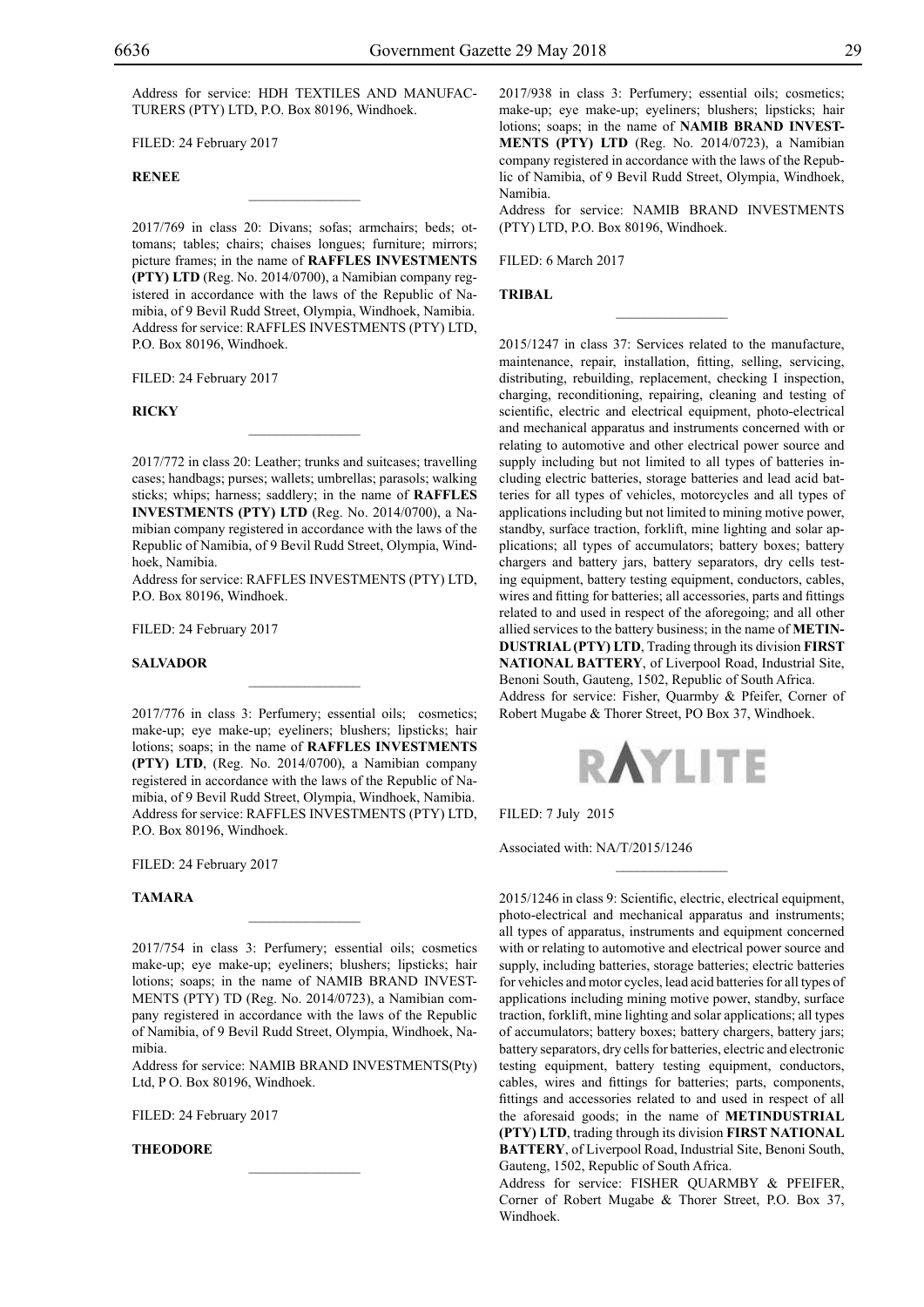

Filed: 7 July 2015

Associated with: NA/T/2015/1247 and Associated with: NA/T/2005/89  $\overline{\phantom{a}}$  , where  $\overline{\phantom{a}}$ 

2012/1147 in class 33: Alcoholic beverages (except beers), wine; mixtures of alcoholic and non-alcoholic beverages, all flavoured with Cola or all containing Cola; in the name of **WEL D'MER WINERY (PROPRIETARY) LIMITED**, a South African company, of Corner of Tennant & Lappan Streets, Stellenbosch, Western Cape, Republic of South Africa.

Address for service: H.D. BOSSAU & CO, 49 Feld Street, Windhoek.

Filed: 10 August 2012

# **COLATHEMBA**

2016/1057 in class 5: Pharmaceuticals and medicinal preparations; in the name of **EMCURE PHARMACEUTICALS LIMITED**, a company organized and existing under the laws of India, of Emcure House, T - 184, M.I.D.C., Bhosari, Pune-411026, India.

 $\frac{1}{2}$ 

Address for service: H.D. BOSSAU & CO, 49 Feld Street, Windhoek.

Filed: 28 July 2016

#### **A SOMEX**

2017/742 in class 25: Clothing; footwear; headgear; swimwear; sportswear; leisurewear; in the name of **NAMIB BRAND INVESMENTS (PTY) LTD** (Reg. No. 2014/0723), a Namibian company registered in accordance with the laws of the Republic of Namibia, of 9 Bevil Rudd Street, Olympia, Windhoek, Namibia.

Address for service: NAMIB BRAND INVESTMENTS (PTY) LTD, P.O. Box 80196, Windhoek.

FILED: 24 February 2017

# **ANDERSON**

Associated with: NA/T/2017/743

2017/743 in class 28: Games; playthings; gymnastics articles not included in other classes; in the name of **NAMIB BRAND INVESMENTS (PTY) LTD** (Reg. No. 2014/0723), a Namibian company registered in accordance with the laws of the Republic of Namibia, of 9 Bevil Rudd Street, Olympia, Windhoek, Namibia.

 $\frac{1}{2}$ 

Address for service: NAMIB BRAND INVESTMENTS (PTY) LTD, P.O. Box 80196, Windhoek.

FILED: 24 February 2017

# **ANDERSON**

Associated with: NA/T/2017/742

2017/653 in class 3: Perfumery; essential oils; cosmetics; make-up; eye make-up; eyeliners; blushers; lipsticks; hair lotion; soaps; in the name of **RUCULA FASHION (PTY) LTD** (Reg. No. 2014/0675), a Namibian company registered in accordance with the laws of the Republic of Namibian, of 9 Bevil Rudd Street, Olympia, Windhoek, Namibia.

 $\frac{1}{2}$ 

Address for Service: RUCULA FASHION (PTY) LTD, P.O. Box 80196, Windhoek.

FILED: 21 February 2017

# **Arturo**

Associated with: NA/T/2017/654

2017/654 in class 20: Divans; sofas; armchairs; beds; ottomans; tables; chairs; chaises longues; furniture; mirrors; picture frames; in the name of **RUCULA FASHION (PTY) LTD** (Reg. No. 2014/0675), a Namibian company registered in accordance with the laws of the Republic of Namibian, of 9 Bevil Rudd Street, Olympia, Windhoek, Namibia. Address for service: RUCULA FASHION (PTY) LTD, P.O. Box 80196, Windhoek.

 $\frac{1}{2}$ 

Filed: 21 February 2017

**Arturo**

Associated with: NA/T/2017/653

2017/655 in class 3: Perfumery; essential oils; cosmetics; make-up; eye make-up; eyeliners; blushers; lipsticks; hair lotions; soaps; in the name of **RUCULA FASHION (PTY) LTD** (Reg. No. 2014/0675), a Namibian company registered in accordance with the laws of the Republic of Namibian, of 9 Bevil Rudd Street, Olympia, Windhoek, Namibia.

 $\frac{1}{2}$ 

Address for service: RUCULA FASHION (PTY) LTD, P.O. Box 80196, Windhoek.

FILED: 21 February 2017

# **Braden**

Associated with: NA/T/2017/656

2017/656 in class 18: Leather; trunks and suitcases; travelling cases; handbags; purses; wallets; umbrellas; parasols; walking ticks; hips; harness; saddlery; in the name of **RUCULA FASHION (PTY) LTD** (Reg. No. 2014/0675), a Namibia company registered in accordance with the laws of the Republic of Namibian, of 9 Bevil Rudd Street, Olympia, Windhhoek, Namibia.

 $\frac{1}{2}$ 

Address for service: RUCULA FASHION (PTY) LTD, P.O. Box 80196, Windhoek.

Filed: 21 February 2017

**Braden**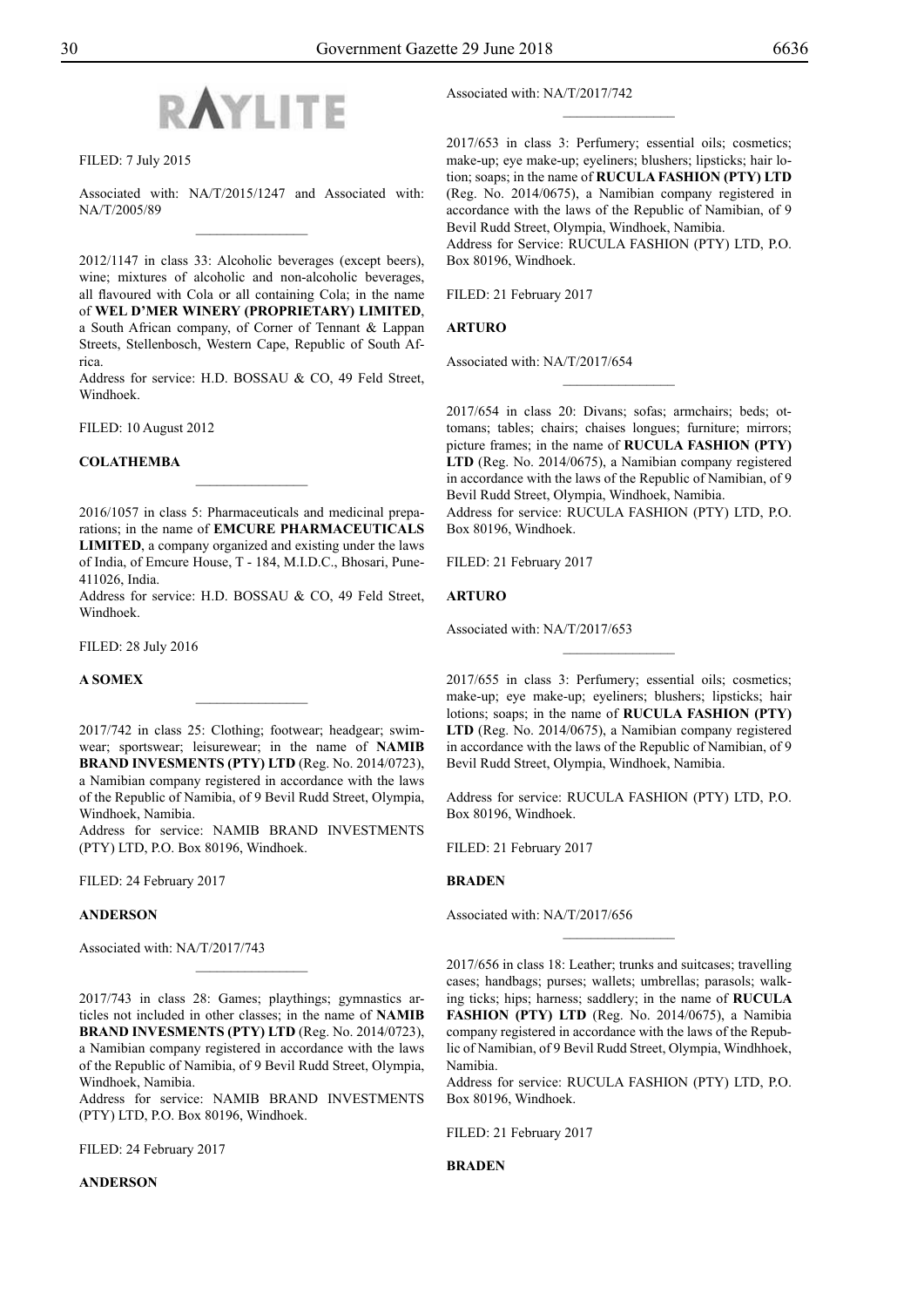Associated with: NA/T/2017/657 and Associated with: NA/T/2017/655  $\mathcal{L}=\mathcal{L}^{\text{max}}$ 

2017/657 in class 20: Divans; sofas; armchairs; beds; ottomans; tables; chairs; chaises longues; furniture; mirrors; picture frame; in the name of **RUCULA FASHION (PTY) LTD** (Reg. No. 2014/0675), a Namibian company registered in accordan e with the laws of the Republic of Namibian, of 9 Bevil Rudd Street, Olympia, Windhoek, Namibia.

Address for service: RUCULA FASHION (PTY) LTD, P.O. Box 80196, Windhoek.

FILED: 21 February 2017

#### **Braden**

Associated with: NA/T/2017/658 and Associated with: NA/T/2017/656  $\overline{\phantom{a}}$  , where  $\overline{\phantom{a}}$ 

2017/658 in class 25: Clothing; footwear; headgear; swimwear; sportswear; leisurewear; in the name of **RUCULA FASHION (PTY) LTD** (Reg. No. 2014/0675) a Namibian company registered in accordance with the laws of the Republic o amibia, of 9 Bevil Rudd Street, Olympia, Windhoek, Namibia.

Address for service: RUCULA FASHION (PTY) LTD, P .0. Box 80196, Windhoek.

FILED: 21 February 2017

#### **Braden**

Associated with: NA/T/2017/655

2017/659 in class 3: Perfumery; essential oils; cosmetics; make-up; eye make-up; eyeliners; blushers; lipsticks; hair lotions soaps; in the name of **RUCULA FASHION (PTY) LTD** (Reg. No. 2014/0675) a Namibian company registered in accordance with the laws of the Republic of Namibia, of 9 Bevil Rudd Street, Olympia, Windhoek, Namibia.

 $\overline{\phantom{a}}$  , where  $\overline{\phantom{a}}$ 

Address for service: RUCULA FASHION (PTY) LTD, P.O. Box 80196, Windhoek.

FILED: 21 February 2017

# **Brennan**

Associated with: NA/T/2017/660

2017/660 in class 18: Leather; trunks and suitcases; travelling cases; handbags; purses; wallets; umbrellas; parasols; walking sticks whips; harness; saddlery; in the name of **RUCULA FASHION (PTY) LTD** (Reg. No. 2014/0675) a Namibian mpany registered in accordance with the laws of the Republic of Namibia, of 9 Bevil Rudd Street, Olympia, Windhoek, Namibia.

 $\overline{\phantom{a}}$  , where  $\overline{\phantom{a}}$ 

Address for service: RUCULA FASHION (PTY) LTD, P.O. Box 80196, Windhoek.

Filed: 21 February 2017

**Brennan**

Associated with: NA/T/2017/661 and Associated with: NA/T/2017/659  $\frac{1}{2}$ 

2017/662 in lass 25: Clothing; footwear; headgear; swimwear; sportswear; leisurewear; in the name of **RUCULA FASHION (PTY) LTD** (Reg. No. 2014/0675) a Namibian company registered in accordance with the laws of the Republic of Namibia, of 9 Bevil Rudd Street, Olympia, Windhoek, Namibia. Address for service: RUCULA FASHION (PTY) LTD, P.O. Box 80196, Windhoek.

FILED: 21 February 2017

# **Brennan**

Associated with: NA/T/2017/659

2017/621 in class 3: Perfumery; essential oils; cosmetics; make-up; eye make-up; eyeliners; blushers; lipsticks; hair lotions; soaps; in the name of **RAFFLES INVESTMENTS (PTY) LTD** (Reg. No. 2014/0700) a Namibian company registered in accordance with the laws of the Republic of Namibia, of 9 Bevil Rudd Street, Olympia, Windhoek, Namibia. Address for service: RAFFLES INVESTMENTS (PTY) LTD, P.O. Box 80196, Windhoek.

 $\frac{1}{2}$ 

Filed: 21 February 2017

#### **Callie**

Associated with: NA/T/2017/622

2017/622 in class 18: Leather; trunks and suitcases; travelling cases; handbags; purses; wallets; umbrellas; parasols; walking sticks; whips; harness; saddlery; in the name of **RAFFLES INVESTMENTS (PTY) LTD** (Reg. No. 2014/0700) a Namibian company registered in accordance with the laws of the Republic of Namibia, of 9 Bevil Rudd Street, Olympia, Windhoek, Namibia.

 $\frac{1}{2}$ 

Address for service: RAFFLES INVESTMENTS (PTY) LTD, P.O. Box 80196, Windhoek.

FILED: 21 February 2017

# **Callie**

Associated with: NA/T/2017/623 and Associated with: NA/T/2017/621  $\overline{\phantom{a}}$  , where  $\overline{\phantom{a}}$ 

20177/623 in class 20: Divans; sofas; armchairs; beds; ottomans; tables; chairs; chaises longues; furniture; mirrors; picture frames; in the name of **RAFFLES INVESTMENTS (PTY) LTD** (Reg. No. 2014/0700) a Namibian company registered in accordance with the laws of the Republic of Namibia, of 9 Bevil Rudd Street, Olympia, Windhoek, Namibia. Address for service: RAFFLES INVESTMENTS (PTY) LTD, P.O. Box 80196, Windhoek.

 $\frac{1}{2}$ 

Filed: 21 February 2017

**Callie**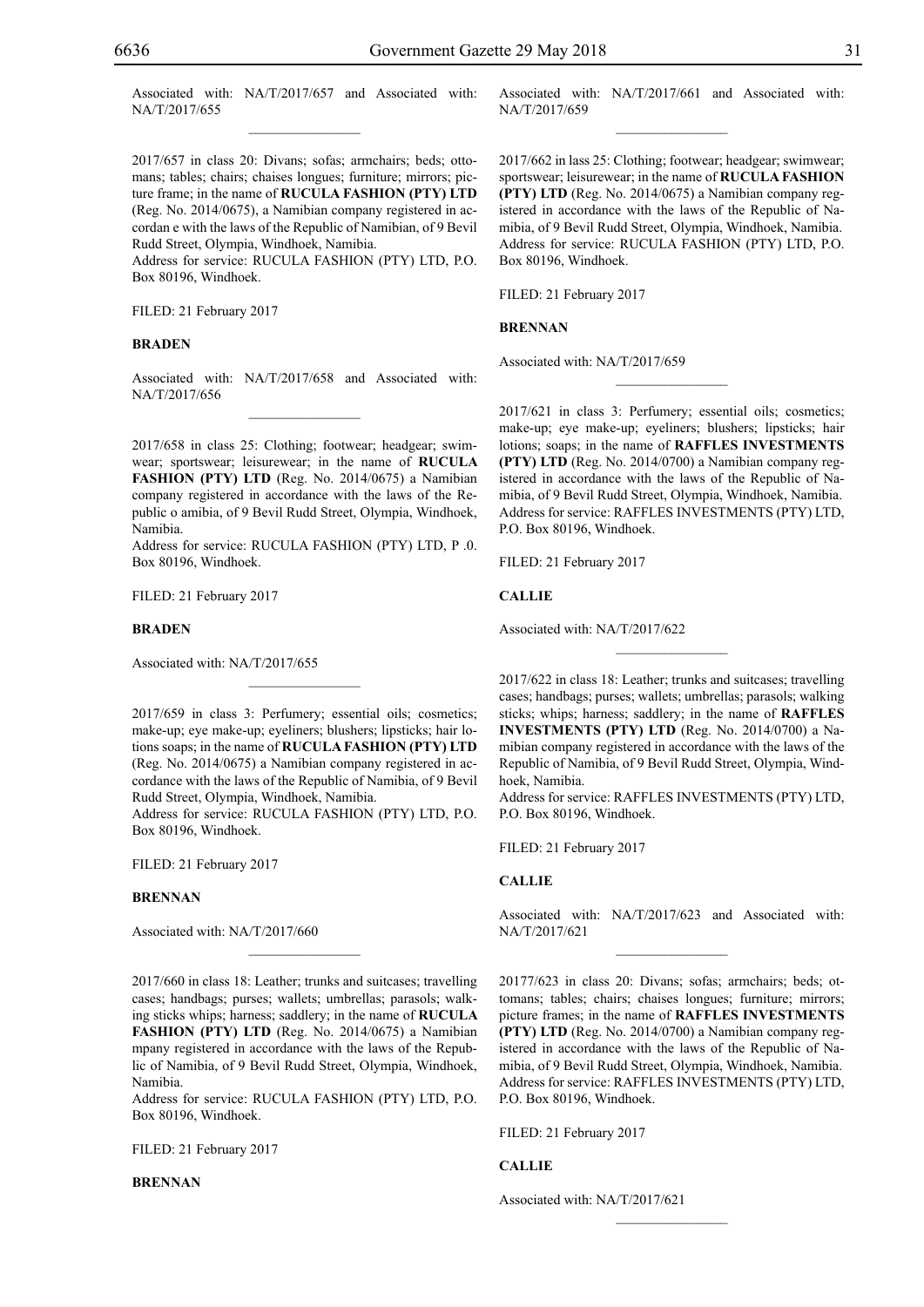2017/625 in class 3: Perfumery; essential oils; cosmetics; make-up; eye make-up; eyeliners; blushers; lipsticks; hair lotions; soaps, in the name of **RAFFLES INVESTMENTS (PTY) LTD** (Reg. No. 2014/0700) a Namibian company registered in accordance with the laws of the Republic of Namibia, of 9 Bevil Rudd Street, Olympia, Windhoek, Namibia. Address for service: RAFFLES INVESTMENTS (PTY) LTD, P.O. Box 80196, Windhoek.

FILED: 21 February 2017

#### **Carson**

Associated with: NA/T/2017/626

2017/626 in class 18: Leather; trunks and suitcases; travelling cases; handbags; purses; wallets; umbrellas; parasols; walking sticks; whips; harness; saddlery; in the name of **RAFFLES INVESTMENTS (PTY) LTD** (Reg. No. 2014/0700) a Namibian company registered in accordance with the laws of the Republic of Namibia, of 9 Bevil Rudd Street, Olympia, Windhoek, Namibia.

 $\overline{\phantom{a}}$  , where  $\overline{\phantom{a}}$ 

Address for service: NXR TRADING (PTY) LTD, P.O. Box 80196, Windhoek.

FILED: 21 February 2017

#### **Carson**

Associated with: NA/T/2017/625

2017/614 in class 18: Leather; trunks and suitcases; travelling cases; handbags; purses; wallets; umbrellas; parasols; walking sticks; whips; harness; saddlery; in the name of **NXR TRAD-ING (PTY) LTD** (Reg. No. 2014/0674) a Namibian company registered in accordance with the laws of the Republic of Namibia, of 9 Bevil Rudd Street, Olympia, Windhoek, Namibia. Address for service: NXR TRADING (PTY) LTD, P.O. Box 80196, Windhoek.

FILED: 21 February 2017

#### **Clarissa**

Associated with: NA/T/2017/615 and Associated with: NA/T/2017/613  $\frac{1}{2}$ 

2017/615 in class 20: Divans; sofas; armchairs; beds; ottomans; tables; chairs; chaises longues; furniture; mirrors; picture mes; in the name of **NXR TRADING (PTY) LTD** (Reg. No. 2014/0674) a Namibian company registered in accordance with the laws of the Republic of Namibia, of 9 Bevil Rudd Street, Olympia, Windhoek, Namibia.

Address for service: NXR TRADING (PTY) LTD, P.O. Box 80196, Windhoek.

 $\frac{1}{2}$ 

Filed: 21 February 2017

# **Clarissa**

Associated with: NA/T/2017/613

2017/711 in class 18: Leather; trunks and suitcases; travelling cases; handbags; purses; wallets; umbrellas; parasols; walking s ks; hips; harness; saddlery; in the name of **HDH TEX-TILES AND MANUFACTURERS (PTY) LTD** (Reg. No. 2014/0689), a Namibian company registered in accordance with the laws of the Republic of Namibia, of 9 Bevil Rudd Street, Olympia, Windhoek, Namibia.

Address for service: HDH TEXTILES AND MANUFAC-TURERS (PTY) LTD, P.O. Box 80196, Windhoek.

Filed: 24 February 2017

**Celeste**

Associated with: NA/T/2017/712

2017/72 in class 20: Divans; sofas; armchairs; beds; ottomans; tables; chairs; chaises longues; furniture; mirrors; picture frames; the name of **HDH TEXTILES AND MANUFAC-TURERS (PTY) LTD** (Reg. No. 2014/0689), a Namibian company registered in accordance with the laws of the Republic of Namibia, of 9 Bevil Rudd Street, Olympia, Windhoek, Namibia.

 $\frac{1}{2}$ 

Address for service: HDH TEXTILES AND MANUFAC-TURERS (PTY) LTD, P.O. Box 80196, Windhoek.

FILED: 24 February 2017

#### **Celeste**

Associated with: NA/T/2017/711

2017/627 in class 18: Leather; trunks and suitcases; travelling cases; handbags; purses; wallets; umbrellas; parasols; walking sticks; whips; harness; saddlery; in the name of **RAFFLES INVESTMENTS (PTY) LTD** (Reg. No. 2014/0700) a Namibian company registered in accordance with the laws of the Republic of Namibia, of 9 Bevil Rudd Street, Olympia, Windhoek, Namibia.

 $\frac{1}{2}$ 

Address for service: RAFFLES INVESTMENTS (PTY) LTD, P.O. Box 80196, Windhoek.

Filed: 21 February 2017

# **Damon**

Associated with: NA/T/2017/628

2017/628 in class 20: Divans; sofas; armchairs; beds; ottomans; tables; chairs; chaises longues; furniture; mirrors; picture frames; in the name of **RAFFLES INVESTMENTS (PTY) LTD** (Reg. No. 2014/0700), a Namibian company registered in accordance with the laws of the Republic of Namibia, of 9 Bevil Rudd Street, Olympia, Windhoek, Namibia. Address for service: RAFFLES INVESTMENTS (PTY) LTD, P.O. Box 80196, Windhoek.

 $\frac{1}{2}$ 

 $\frac{1}{2}$ 

Filed: 21 February 2017

#### **Damon**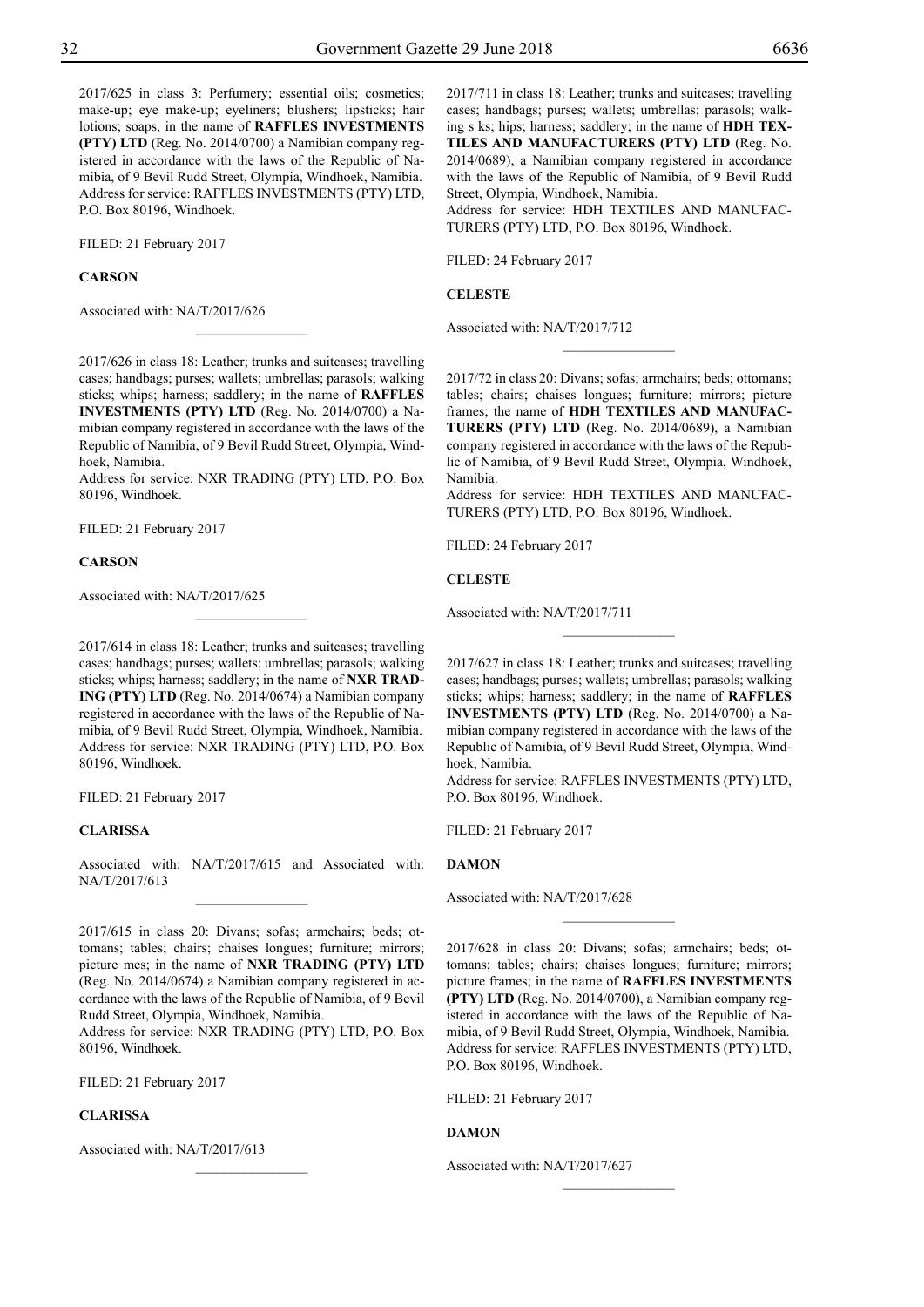2017/714 in class 3: Perfumery; essential oils; cosmetics; make-up; eye make-up; eyeliners; blushers; lipsticks; hair lotions; aps; i the name of **HDH TEXTILES AND MANU-FACTURERS (PTY) LTD** (Reg. No. 2014/0689), a Namibian company registered in accordance with the laws of the Republic of Namibia, of 9 Bevil Rudd Street, Olympia, Windhoek, Namibia.

Address for service: HDH TEXTILES AND MANUFAC-TURERS (PTY) LTD, P.O. Box 80196, Windhoek.

Filed: 24 February 2017

# **Deandre**

Associated with: NA/T/2017/715

2017/715 in class 18: Leather; trunks and suitcases; travelling cases; handbags; purses; wallets; umbrellas; parasols; walking sticks; whips; harness; saddlery; in the name of **HDH TEX-TILES AND MANUFACTURERS (PTY) LTD** (Reg. No. 2014/0689), a Namibian company registered in accordance with the laws of the Republic of Namibia, of 9 Bevil Rudd Street, Olympia, Windhoek, Namibia.

 $\mathcal{L}=\mathcal{L}^{\mathcal{L}}$ 

Address for service: HDH TEXTILES AND MANUFAC-TURERS (PTY) LTD, P.O. Box 80196, Windhoek.

FILED: 24 February 2017

#### **Deandre**

Associated with: NA/T/2017/716 and Associated with: NA/T/2017/714  $\mathcal{L}=\mathcal{L}^{\mathcal{L}}$ 

2017/716 in class 20: Leather; trunks and suitcases; travelling cases; handbags; purses; wallets; umbrellas; parasols; walking sticks; whips; harness; saddlery; in the name of **HDH TEX-TILES AND MANUFACTURERS (PTY) LTD** (Reg. No. 2014/0689), a Namibian company registered in accordance with the laws of the Republic of Namibia, of 9 Bevil Rudd Street, Olympia, Windhoek, Namibia.

Address for service: HDH TEXTILES AND MANUFAC-TURERS (PTY) LTD, P.O. Box 80196, Windhoek.

FILED: 24 February 2017

# **Deandre**

Associated with: NA/T/2017/715 and Associated with: NA/T/2017/717  $\overline{\phantom{a}}$  , where  $\overline{\phantom{a}}$ 

2017/717 in class 25: Clothing; footwear; headgear; swimwear; sportswear; leisurewear; in the name of **HDH TEX-TILES AND MANUFACTURERS (PTY) LTD** (Reg. No. 2014/0689), a Namibian company registered in accordance with the laws of the Republic of Namibia, of 9 Bevil Rudd Street, Olympia, Windhoek, Namibia.

Address for service: HDH TEXTILES AND MANUFAC-TURERS (PTY) LTD, P.O. Box 80196, Windhoek.

 $\mathcal{L}=\mathcal{L}^{\mathcal{L}}$ 

Filed: 24 February 2017

#### **Deandre**

Associated with: NA/T/2017/714

2017/718 in class 3: Perfumery; essential oils; cosmetics; make-up; eye make-up; eyeliners; blushers; lipsticks; hair lotions; soaps; in the name of **HDH TEXTILES AND MANUFACTURERS (PTY) LTD** (Reg. No. 2014/0689), a Namibian company registered in accordance with the laws of the Republic of Namibia, of 9 Bevil Rudd Street, Olympia, Windhoek, Namibia.

Address for service: HDH TEXTILES AND MANUFAC-TURERS (PTY) LTD, P.O. Box 80196, Windhoek.

Filed: 24 February 2017

**Delaney**

Associated with: NA/T/2017/719

2017/719 in class 18: Leather; trunks and suitcases; travelling cases; handbags; purses; wallets; umbrellas; parasols; walking sticks; hips; harness; saddlery; in the name of **HDH TEX-TILES AND MANUFACTURERS (PTY) LTD** (Reg. No. 2014/0689), a Namibian company registered in accordance with the laws of the Republic of Namibia, of 9 Bevil Rudd Street, Olympia, Windhoek, Namibia.

 $\frac{1}{2}$ 

Address for service: HDH TEXTILES AND MANUFAC-TURERS (PTY) LTD, P.O. Box 80196, Windhoek.

FILED: 24 February 2017

#### **Delaney**

Associated with: NA/T/2017/719 and Associated with: NA/T/2017/718  $\frac{1}{2}$ 

2017/720 in class 20: Divans; sofas; armchairs; beds; ottomans; tables; chairs; chaises longues; furniture; mirrors; picture ame ; in the name of **HDH TEXTILES AND MAN-UFACTURERS (PTY) LTD** (Reg. No. 2014/0689), a Namibian company registered in accordance with the laws of the Republic of Namibia, of 9 Bevil Rudd Street, Olympia, Windhoek, Namibia.

Address for service: HDH TEXTILES AND MANUFAC-TURERS (PTY) LTD, P.O. Box 80196, Windhoek.

FILED: 24 February 2017

# **Delaney**

Associated with: NA/T/2017/721 and Associated with: NA/T/2017/719  $\overline{\phantom{a}}$  , where  $\overline{\phantom{a}}$ 

2017/721 in class 25: Clothing; footwear; headgear; swimwear; sportswear; leisurewear; in the name of **HDH TEX-TILES AND MANUFACTURERS (PTY) LTD** (Reg. No. 2014/0689), a Namibian company registered in accordance with the laws of the Republic of Namibia, of 9 Bevil Rudd Street, Olympia, Windhoek, Namibia.

Address for service: HDH TEXTILES AND MANUFAC-TURERS (PTY) LTD, P.O. Box 80196, Windhoek.

 $\frac{1}{2}$ 

Filed: 24 February 2017

#### **Delaney**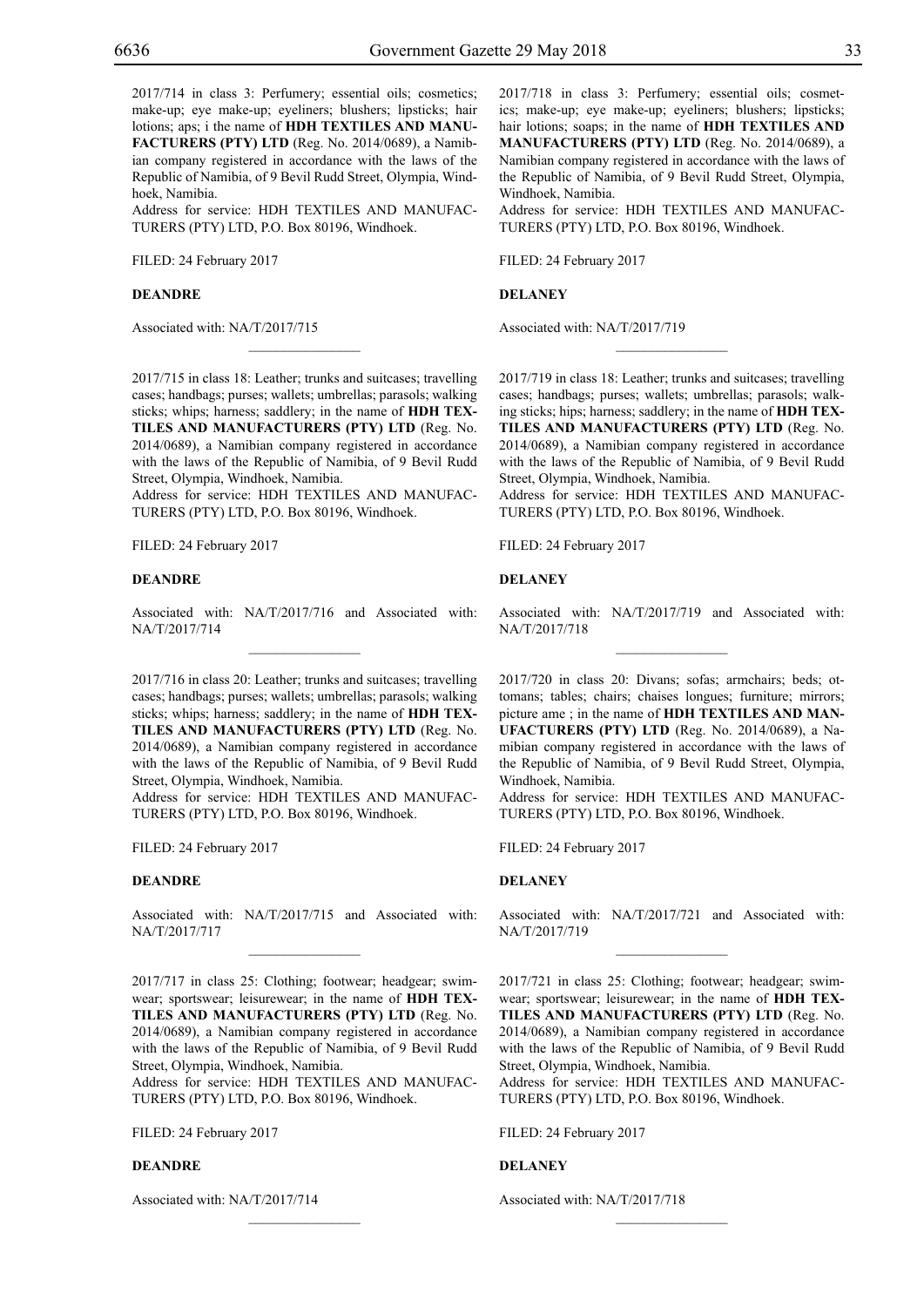2017/708 in class 18: Perfumery; essential oils; cosmetics; make-up; eye make-up; eyeliners; blushers; lipsticks; hair lotions; soaps; in the name of **GREEN PROPERTY IN-VESTMENTS NUMBER TWENTY (PTY) LTD** (Reg. No. 2014/0629), Namibian registered in accordance with the laws of the Republic of Namibia, of 9 Bevil Rudd Street, Olympia, Windhoek, Namibia.

Address for service: GREEN PROPERTY INVESTMENTS NUMBER TWENTY (PTY) LTD, P.O. Box 80196, Windhoek.

FILED: 24 February 2017

#### **Donovan**

Associated with: NA/T/2017/709

2017/709 in class 20: Divans; sofas; armchairs; beds; ottomans; tables; chairs; chaises longues; furniture; mirrors; picture frames;. in the name of **GREEN PROPERTY IN-VESTMENTS NUMBER TWENTY (PTY) LTD** (Reg. No. 2014/0629), a Namibian company registered in accordance with the laws of the Republic of Namibia, of 9 Bevil Rudd Street, Olympia, Windhoek, Namibia.

 $\frac{1}{2}$ 

Address for service: GREEN PROPERTY INVESTMENTS NUMBER TWENTY (PTY) LTD, P.O. Box 80196, Windhoek.

FILED: 24 February 2017

#### **Donovan**

Associated with: NA/T/2017/708

2017/617 in class 3: Perfumery; essential oils; cosmetics; make-up; eye make-up; eyeliners; blushers; lipsticks; hair lotions; soaps; in the name of **NXR TRADING (PTY) LTD** (Reg. No. 2014/0674) a Namibian company registered in accordance with the laws of the Republic of Namibia, of 9 Bevil Rudd Street, Olympia, Windhoek, Namibia.

 $\frac{1}{2}$ 

Address for service: NXR TRADING (PTY) LTD, P.O. Box 80196, Windhoek.

FILED: 21 February 2017

# **Elias**

Associated with: NA/T/2017/618

2017/618 in class 18: Leather; trunks and suitcases; travelling cases; handbags; purses; wallets; umbrellas; parasols; walking sticks; whips; harness; saddlery; in the name of **NXR TRAD-ING (PTY) LTD** (Reg. No. 2014/0674) a Namibian company registered in accordance with the laws of the Republic of Namibia, of 9 Bevil Rudd Street, Olympia, Windhoek, Namibia. Address for service: NXR TRADING (PTY) LTD, P.O. Box 80196, Windhoek.

 $\frac{1}{2}$ 

Filed: 21 February 2017

# **Elias**

Associated with: NA/T/2017/619 and Associated with: NA/T/2017/617  $\frac{1}{2}$ 

20 7/619 in class 20: Divans; sofas; armchairs; beds; ottomans; tables; chairs; chaises longues; furniture; mirrors; pict es fr es; in the name of **NXR TRADING (PTY) LTD** (Reg. No. 2014/0674) a Namibian company registered in accor ance with the laws of the Republic of Namibia, of 9 Bevil Rudd Street, Olympia, Windhoek, Namibia.

Address for service: NXR TRADING (PTY) LTD, P.O. Box 80196, Windhoek.

Filed: 21 February 2017

#### **Elias**

Associated with: NA/T/2017/620 and Associated with: NA/T/2017/618  $\frac{1}{2}$ 

2017/620 class 25: Clothing; footwear; headgear; swimwear; sportswear; leisurewear; in the name of **NXR TRADING (PTY) LTD** (Reg. No. 2014/0674) a Namibian company registered in accordance with the laws of the Republic of Namibia, of 9 Bevil Rudd Street, Olympia, Windhoek, Namibia. Address for service: NXR TRADING (PTY) LTD, P.O. Box 80196, Windhoek.

Filed: 21 February 2017

#### **Elias**

Associated with: NA/T/2017/617

2017/722 in class 3: Perfumery; essential oils; cosmetics; make-up; eye make-up; eyeliners; blushers; lipsticks; hair lotion; soaps; in the name of **HDH TEXTILES AND MANU-FACTURERS (PTY) LTD** (Reg. No. 2014/0689), a Namibian company registered in accordance with the laws of the Republic of Namibia, of 9 Bevil Rudd Street, Olympia, Windhoek, Namibia.

 $\overline{\phantom{a}}$  , where  $\overline{\phantom{a}}$ 

Address for service: HDH TEXTILES AND MANUFAC-TURES (PTY) LTD, P.O. Box 80196, Windhoek.

FILED: 24 February 2017

# **Felecia**

Associated with: NA/T/2017/723

2017/723 in class 18: Leather; trunks and suitcases; travelling cases; handbags; purses; wallets; umbrellas; parasols; walking sticks; whips; harness; saddlery; in the name of **HDH TEX-TILES AND MANUFACTURERS (PTY) LTD** (Reg. No. 2014/0689), a Namibian company registered in accordance with the laws of the Republic of Namibia, of 9 Bevil Rudd Street, Olympia, Windhoek, Namibia.

 $\frac{1}{2}$ 

Address for service: HDH TEXTILES AND MANUFAC-TURERS (PTY) LTD, P.O. Box 80196, Windhoek.

FILED: 24 February 2017

# **Felecia**

Associated with: NA/T/2017/724 and Associated with: NA/T/2017/722  $\frac{1}{2}$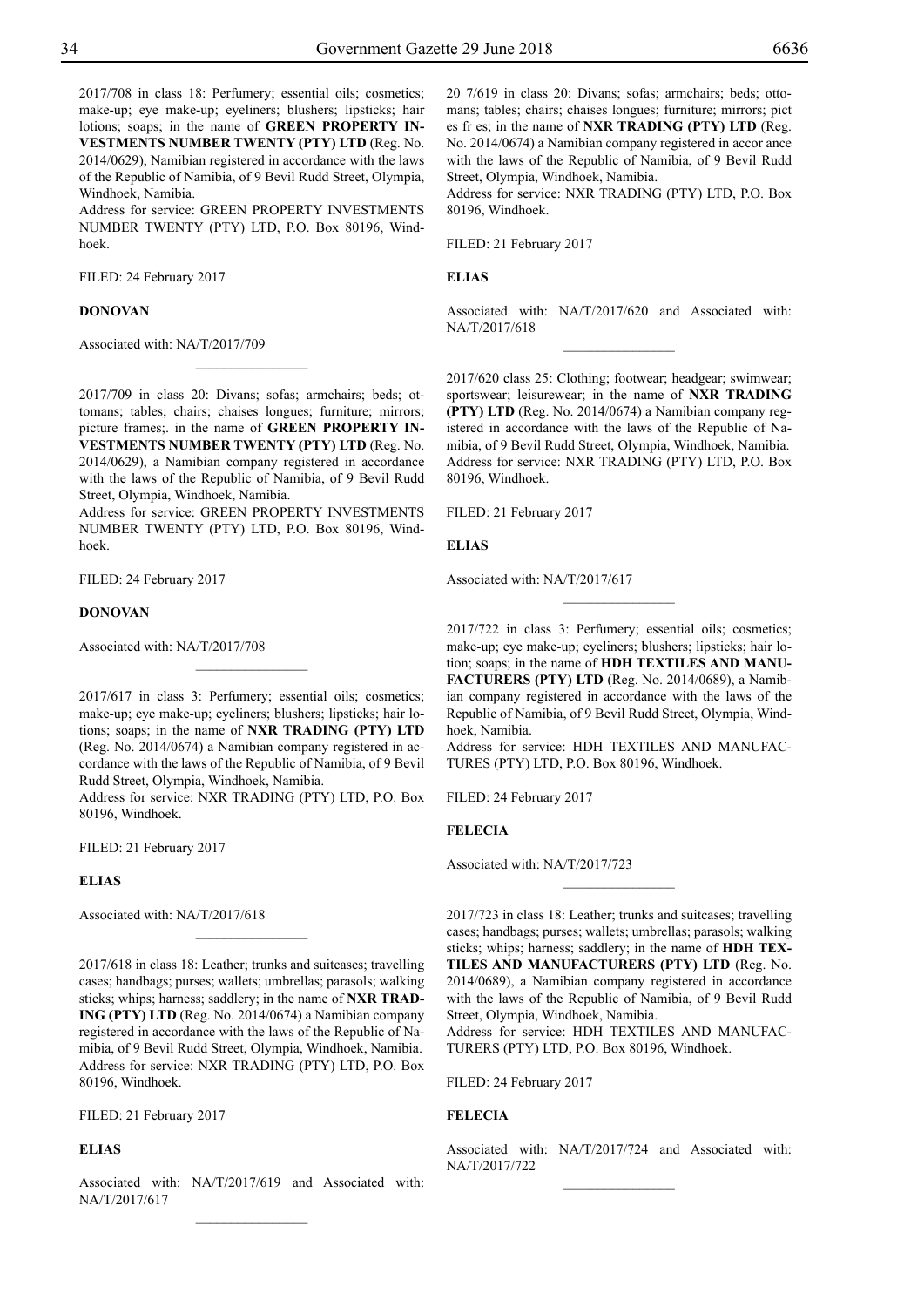2017/724 in class 20: Divans; sofas; armchairs; beds; ottomans; tables; chairs; chaises longues; furniture; mirrors; picture frames; in the name of **HDH TEXTILES AND MANUFACTURERS (PTY) LTD** (Reg. No. 2014/0689), a Namibian company registered in accordance with the laws of the Republic of Namibia, of 9 Bevil Rudd Street, Olympia, Windhoek, Namibia.

Address for service: HDH TEXTILES AND MANUFAC-TURERS (PTY) LTD, P.O. Box 80196, Windhoek.

Filed: 24 February 2017

# **Felecia**

Associated with: NA/T/2017/725 and Associated with: NA/T/2017/723  $\mathcal{L}=\mathcal{L}^{\mathcal{L}}$ 

2017/725 in class 25: Clothing; footwear; headgear; swimwear; sportswear; leisurewear; in the name of **HDH TEX-TILES AND MANUFACTURERS (PTY) LTD** (Reg. No. 2014/0689), a Namibian company registered in accordance with the laws of the Republic of Namibia, of 9 Bevil Rudd Street, Olympia, Windhoek, Namibia.

Address for service: HDH TEXTILES AND MANUFAC-TURERS (PTY) LTD, P.O. Box 80196, Windhoek.

FILED: 24 February 2017

#### **Felecia**

Associated with: NA/T/2017/722

2017/630 in class 3: Perfumery; essential oils; cosmetics; make-up; eye make-up; eyeliners; blushers; lipsticks; hair lotions; soaps; in the name of **RAFFLES INVESTMENTS (PTY) LTD** (Reg. No. 2014/0700) a Namibian company registered in accordance with the laws of the Republic of Namibia, of 9 Bevil Rudd Street, Olympia, Windhoek, Namibia. Address for service: RAFFLES INVESTMENTS (PTY) LTD, P.O. Box 80196, Windhoek.

 $\mathcal{L}=\mathcal{L}^{\mathcal{L}}$ 

FILED: 21 February 2017

#### **Gina**

Associated with: NA/T/2017/631

2017/631 in class 20: Divans; sofas; armchairs; beds; ottomans; tables; chairs; chaises longues; furniture; mirrors; picture frames; in the name of **RAFFLES INVESTMENTS (PTY) LTD** (Reg. No. 2014/0700), a Namibian company registered in accordance with the laws of the Republic of Namibia, of 9 Bevil Rudd Street, Olympia, Windhoek, Namibia. Address for service: RAFFLES INVESTMENTS (PTY) LTD, P.O. Box 80196, Windhoek.

 $\mathcal{L}=\mathcal{L}^{\mathcal{L}}$ 

 $\mathcal{L}=\mathcal{L}^{\mathcal{L}}$ 

FILED: 21 February 2017

# **Gina**

Associated with: NA/T/2017/630

2017/726 in class 3: Perfumery; essential oils; cosmetics; make-up; eye make-up; eyeliners; blushers; lipsticks; hair lotions; soaps; in the name of **HDH TEXTILES AND MANUFACTURERS (PTY) LTD** (Reg. No. 2014/0689), a Namibian company registered in accordance with the laws of the Republic of Namibia, of 9 Bevil Rudd Street, Olympia, Windhoek, Namibia.

Address for service: HDH TEXTILES AND MANUFAC-TURERS (PTY) LTD, P.O. Box 80196, Windhoek.

Filed: 24 February 2017

**Gustavo**

Associated with: NA/T/2017/727

2017/727 in class 18: Leather; trunks and suitcases; travelling cases; handbags; purses; wallets; umbrellas; parasols; walking stick; whips; harness; saddlery; in the name of **HDH TEX-TILES AND MANUFACTURERS (PTY) LTD** (Reg. No. 2014/0689), a Namibian company registered in accordance with the laws of the Republic of Namibia, of 9 Bevil Rudd Street, Olympia, Windhoek, Namibia.

 $\frac{1}{2}$ 

Address for service: HDH TEXTILES AND MANUFAC-TURERS (PTY) LTD, P.O. Box 80196, Windhoek.

FILED: 24 February 2017

#### **Gustavo**

Associated with: NA/T/2017/728 and Associated with NA/T/2017/726  $\frac{1}{2}$ 

2017/728 in class 20: Divans; sofas; armchairs; beds; ottomans; tables; chairs; chaises longues; furniture; mirrors; picture frames; in the name of **HDH TEXTILES AND MANUFACTURERS (PTY) LTD** (Reg. No. 2014/0689), a Namibian company registered in accordance with the laws of the Republic of Namibia, of 9 Bevil Rudd Street, Olympia, Windhoek, Namibia.

Address for service: HDH TEXTILES AND MANUFAC-TURERS (PTY) LTD, P.O. Box 80196, Windhoek.

FILED: 24 February 2017

# **Gustavo**

Associated with: NA/T/2017/726

2017/729 in class 18: Leather; trunks and suitcases; travelling cases; handbags; purses; wallets; umbrellas; parasols; walking sticks; whips; harness; saddlery; in the name of **HDH TEX-TILES AND MANUFACTURERS (PTY) LTD** (Reg. No. 2014/0689), a Namibian company registered in accordance with the laws of the Republic of Namibia, of 9 Bevil Rudd Street, Olympia, Windhoek, Namibia.

 $\frac{1}{2}$ 

Address for service: HDH TEXTILES AND MANUFAC-TURERS (PTY) LTD, P.O. Box 80196, Windhoek.

 $\frac{1}{2}$ 

Filed: 24 February 2017

#### **Imani**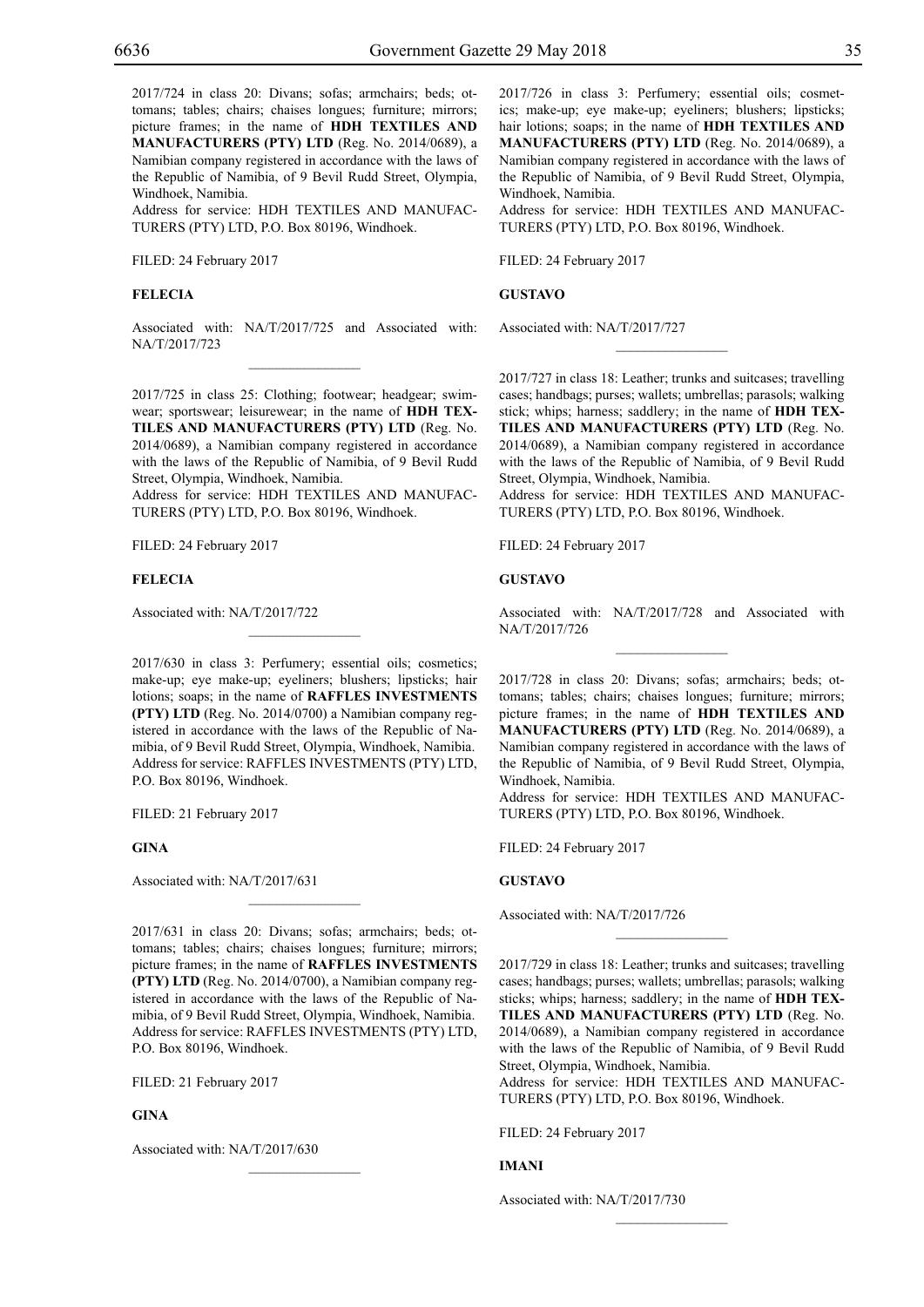2017/730 in class 20: Divans; sofas; armchairs; beds; ottomans; tablets; chairs; chaises longues; furniture; mirrors; picture frames; in the name of **HDH TEXTILES AND MANU-FACTURERS (PTY) LTD**, a Namibian company registered in accordance with the laws of the Republic of Namibia, of 9 Bevil Rudd Street, Olympia, Windhoek, Namibia. Address for service: HDH TEXTILES AND MANUFAC-TURES (PTY) LTD, P.O. Box 80196, Windhoek.

FILED: 24 February 2017

**Imani**

Associated with: NA/T/2017/729

2017/637 in class 3: Perfumery; essential oils; cosmetics; make-up; eye make-up; eyeliners; blushers; lipsticks; hair lotions; soaps; in the name of **RAFFLES INVESTMENTS (PTY) LTD** (Reg. No. 2014/0700), a Namibian company registered in accordance with the laws of the Republic of Namibia, of 9 Bevil Rudd Street, Olympia, Windhoek, Namibia. Address for service: RAFFLES INVESTMENTS (PTY) LTD, P.O. Box 80196, Windhoek.

Filed: 21 February 2017

**Lance**

Associated with: NA/T/2017/638

2017/632 in class 3: Perfumery; essential oils; cosmetics; make-up; eye make-up; eyeliners; blushers; lipsticks; hair lotions; soaps; in the name of **RAFFLES INVESTMENTS (PTY) LTD** (Reg. No. 2014/0700), a Namibian company registered in accordance with the laws of the Republic of Namibia, of 9 Bevil Rudd Street, Olympia, Windhoek, Namibia. Address for service: RAFFLES INVESTMENTS (PTY) LTD, P.O. Box 80196, Windhoek.

 $\overline{\phantom{a}}$  , where  $\overline{\phantom{a}}$ 

FILED: 21 February 2017

**Jamal**

Associated with: NA/T/2017/633

2017/633 in class 18: Leather; trunks and suitcases; travelling cases; handbags; purses; wallets; umbrellas; parasols; walking sticks; whips; harness; saddlery; in the name of **RAFFLES INVESTMENTS (PTY) LTD** (Reg. No. 2014/0700), a Namibian company registered in accordance with the laws of the Republic of Namibia, of 9 Bevil Rudd Street, Olympia, Windhoek, Namibia.

 $\overline{\phantom{a}}$  , where  $\overline{\phantom{a}}$ 

Address for service: RAFFLES INVESTMENTS (PTY) LTD, P.O. Box 80196, Windhoek.

FILED: 21 February 2017

#### **Jamal**

Associated with: NA/T/2017/632 and Associated with NA/T/2017/634  $\frac{1}{2}$ 

2017/634 n class 20: Divans; sofas; armchairs; beds; ottomans; tables; chairs; chaises longues; furniture; mirrors; picture frames; in the name of **RAFFLES INVESTMENTS (PTY) LTD** (Reg. No. 2014/0700), a Namibian company registered in accordance with the laws of the Republic of Namibia, of 9 Bevil Rudd Street, Olympia, Windhoek, Namibia.

Address for service: RAFFLES INVESTMENTS (PTY) LTD, P.O. Box 80196, Windhoek.

 $\frac{1}{2}$ 

Filed: 21 February 2017

# **Jamal**

Associated with: NA/T/2017/632

2017/638 in class 18: Leather; trunks and suitcases; travelling cases; handbags; purses; wallets; umbrellas; parasols; walking sticks; whips; harness; saddlery; in the name of **RAFFLES INVESTMENTS (PTY) LTD** (Reg. No. 2014/0700) a Namibian company registered in accordance with the laws of the Republic of Namibia, of 9 Bevil Rudd Street, Olympia, Windhoek, Namibia.

 $\overline{\phantom{a}}$  , where  $\overline{\phantom{a}}$ 

Address for service: RAFFLES INVESTMENTS (PTY) LTD, P.O. Box 80196, Windhoek.

FILED: 21 February 2017

#### **Lance**

Associated with: NA/T/2017/639 and Associated with NA/T/2017/637  $\frac{1}{2}$ 

2017/639 in class 20: Divans; sofas; armchairs; beds; ottomans; tables; chairs; chaises longues; furniture; mirrors; picture frames; in the name of **RAFFLES INVESTMENTS (PTY) LTD** (Reg. No. 2014/0700) a Namibian company registered in accordance with the laws of the Republic of Namibia, of 9 Bevil Rudd Street, Olympia, Windhoek, Namibia. Address for service: RAFFLES INVESTMENTS (PTY) LTD, P.O. Box 80196, Windhoek.

FILED: 21 February 2017

# **Lance**

Associated with: NA/T/2017/637

2017/640 in class 18: Leather; trunks and suitcases; travelling cases; handbags; purses; wallets; umbrellas; parasols; walking sticks; whips; harness; saddlery; in the name of **RAFFLES INVESTMENTS (PTY) LTD** (Reg. No. 2014/0700), a Namibian company registered in accordance with the laws of the Republic of Namibia, of 9 Bevil Rudd Street, Olympia, Windhoek, Namibia.

 $\frac{1}{2}$ 

Address for service: RAFFLES INVESTMENTS (PTY) LTD, P.O. Box 80196, Windhoek.

 $\frac{1}{2}$ 

Filed: 21 February 2017

#### **Linda**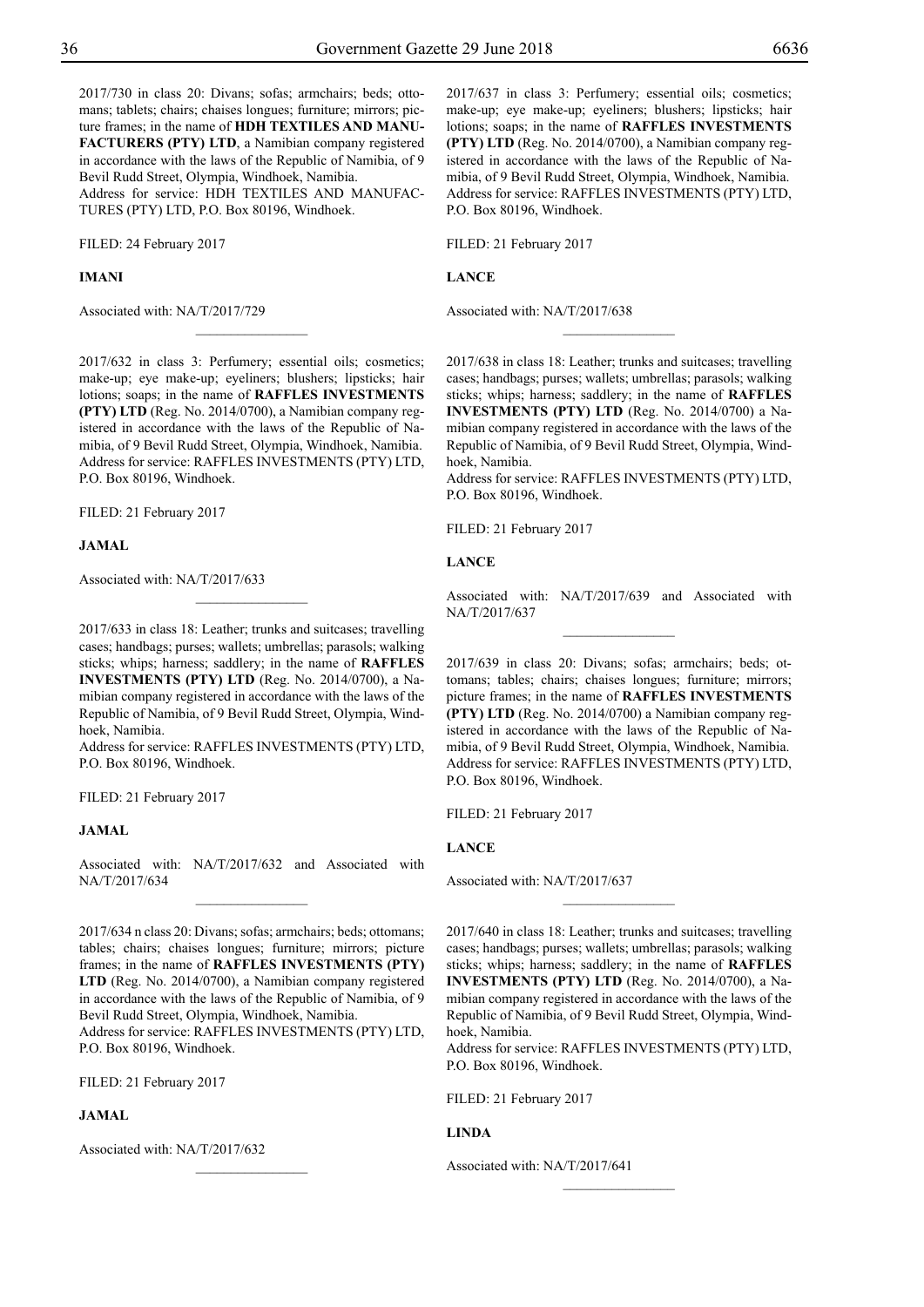2017/641 in class 20: Divans; sofas; armchairs; beds; ottomans; tables; chairs; chaises longues; furniture; mirrors; picture frames; in the name of **RAFFLES INVESTMENTS (PTY) LTD** (Reg. No. 2014/0700), a Namibian company registered in accordance with the laws of the Republic of Namibia, of 9 Bevil Rudd Street, Olympia, Windhoek, Namibia. Address for service: RAFFLES INVESTMENTS (PTY) LTD, P.O. Box 80196, Windhoek.

FILED: 21 February 2017

**Linda**

Associated with: NA/T/2017/640

2017/647 in class 3: Perfumery; essential oils; cosmetics; make-up; eye make-up; eyeliners; blushers; lipsticks; hair lotions; soaps; in the name of **RAFFLES INVESTMENTS (PTY) LTD** (Reg. No. 2014/0700), a Namibian company registered in accordance with the laws of the Republic of Namibia, of 9 Bevil Rudd Street, Olympia, Windhoek, Namibia. Address for service: RAFFLES INVESTMENTS (PTY) LTD, P.O. Box 80196, Windhoek.

 $\overline{\phantom{a}}$  , where  $\overline{\phantom{a}}$ 

Filed: 21 February 2017

#### **Miriam**

Associated with: NA/T/2017/648

2017/648 in class 18: Leather; trunks and suitcases; travelling cases; handbags; purses; wallets; umbrellas; parasols; walking sticks; whips; harness; saddlery; in the name of **RAFFLES INVESTMENTS (PTY) LTD** (Reg. No. 2014/0700), a Namibian company registered in accordance with the laws of the Republic of Namibia, of 9 Bevil Rudd Street, Olympia, Windhoek, Namibia.

 $\overline{\phantom{a}}$  , where  $\overline{\phantom{a}}$ 

Address for service: RAFFLES INVESTMENTS (PTY) LTD, P.O. Box 80196, Windhoek.

FILED: 21 February 2017

#### **Miriam**

Associated with: NA/T/2017/647 and Associated with NA/T/2017/649  $\mathcal{L}=\mathcal{L}^{\text{max}}$ 

2017/649 in class 20: Divans; sofas; armchairs; beds; ottomans; tables; chairs; chaises longues; furniture; picture frames; in the name of **RAFFLES INVESTMENTS (PTY) LTD** (Reg. No. 2014/0700), a Namibian company registered in accordance with the laws of the Republic of Namibia, of 9 Bevil Rudd Street, Olympia, Windhoek, Namibia.

Address for Service: Raffles Investments (Pty) LTD, P.O. Box 80196, Windhoek.

Filed: 21 February 2017

# **Miriam**

Associated with: NA/T/2017/650 and Associated with NA/T/2017/648  $\mathcal{L}=\mathcal{L}^{\text{max}}$ 

2017/650 in class 25: Clothing; footwear; headgear; swimwear; sportswear; leisurewear; in the name of **RAFFLES IN-VESTMENT (PTY) LTD** (Reg. No. 2014/0700), a Namibian company registered in accordance with the laws of the Republic of Namibia, of 9 Bevil Rudd Street, Olympia, Windhoek, Namibia.

Address for service: RAFFLES INVESTMENTS (PTY) LTD, P.O. Box 80196, Windhoek.

Filed: 21 February 2017

#### **Miriam**

Associated with: NA/T/2017/647

2017/644 in class 3: Perfumery; essential oils; cosmetics; make-up; eye make-up; eyeliners; blushers; lipsticks; hair lotions; soaps; in the name of **RAFFLES INVESTMENTS (PTY) LTD** (Reg. No. 2014/0700), a Namibian company registered in accordance with the laws of the Republic of Namibia, of 9 Bevil Rudd Street, Olympia, Windhoek, Namibia. Address for service: RAFFLES INVESTMENTS (PTY) LTD, P.O. Box 80196, Windhoek.

 $\overline{\phantom{a}}$  , we can also the set of  $\overline{\phantom{a}}$ 

FILED: 21 February 2017

# **Marisol**

Associated with: NA/T/2017/645

2017/645 in class 20: Divans; sofas; armchairs; beds; ottomans; tables; chairs; chaises longues; furniture; mirrors; picture frames; in the name of **RAFFLES INVESTMENTS (PTY) LTD** (Reg. No. 2014/0700), a Namibian company registered in accordance with the laws of the Republic of Namibia, of 9 Bevil Rudd Street, Olympia, Windhoek, Namibia. Address for service: RAFFLES INVESTMENTS (PTY) LTD, P.O. Box 80196, Windhoek.

 $\overline{\phantom{a}}$  , we can also the set of  $\overline{\phantom{a}}$ 

FILED: 21 February 2017

#### **Marisol**

Associated with: NA/T/2017/644

2017/651 in class 18: Leather; trunks and suitcases; travelling cases; handbags; purses; wallets; umbrellas; parasols; walking sticks; whips; harness; saddlery; in the name of **RAFFLES INVESTMENTS (PTY) LTD** (Reg. No. 2014/0700), a Namibian company registered in accordance with the laws of the Republic of Namibia, of 9 Bevil Rudd Street, Olympia, Windhoek, Namibia.

Address for service: RAFFLES INVESTMENTS (PTY) LTD, P.O. Box 80196, Windhoek.

FILED: 21 February 2017

#### **Payton**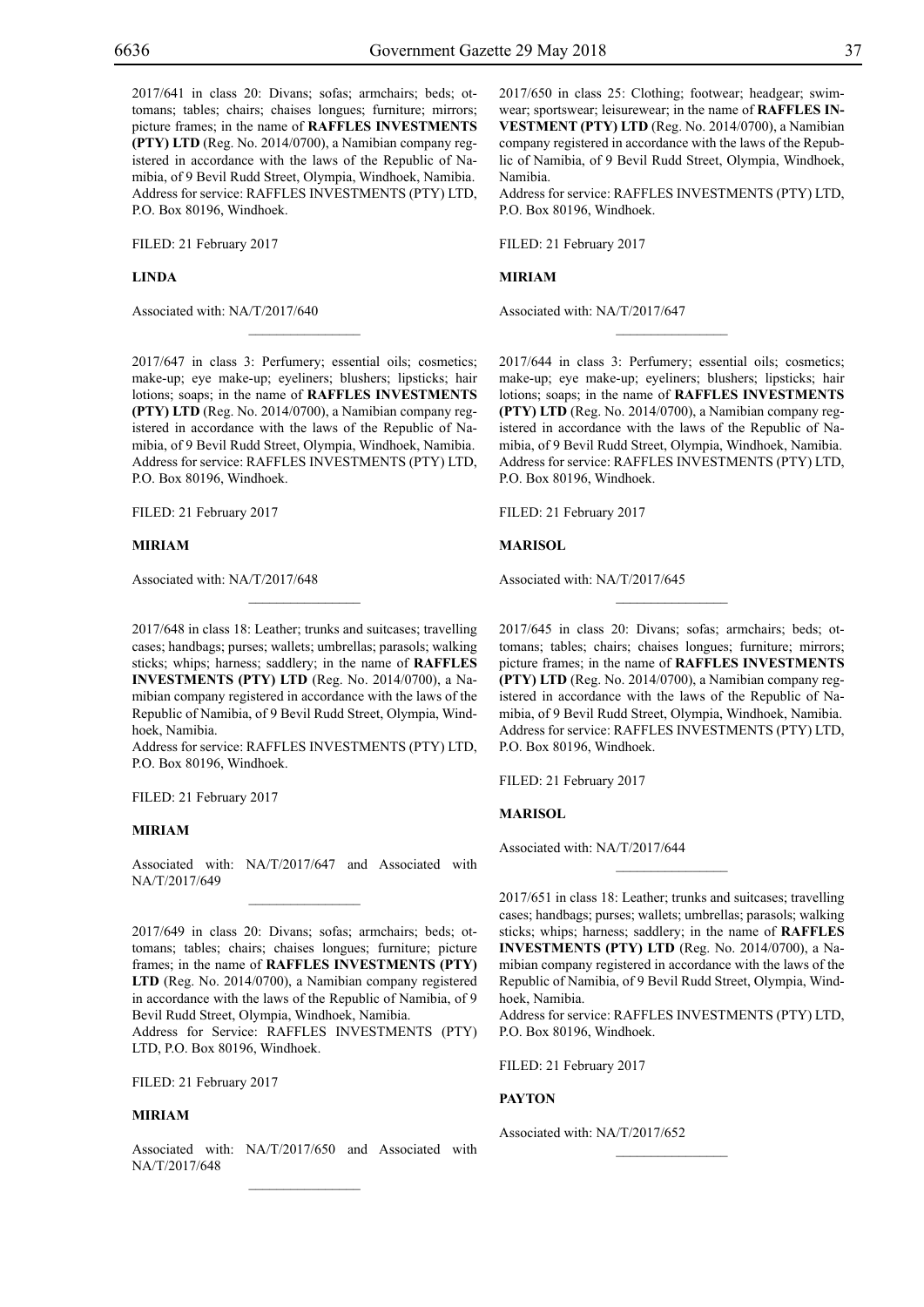2017/652 in class 25: Clothing; footwear; headgear; swimwear; sportswear; leisurewear; in the name of **RAFFLES INVESTMENTS (PTY) LTD** (Reg. No. 2014/0700), a Namibian company registered in accordance with the laws of the Republic of Namibia, of 9 Bevil Rudd Street, Olympia, Windhoek, Namibia.

Address for service: RAFFLES INVESTMENTS (PTY) LTD, P.O. Box 80196, Windhoek.

FILED: 21 February 2017

#### **Payton**

Associated with: NA/T/2017/651

2017/733 in class 3: Perfumery; essential oils; cosmetics; make-up; eye make-up; eyeliners; blushers; lipsticks; hair lotions; soaps; in the name of **HDH TEXTILES AND MANUFACTURERS (PTY) LTD** (Reg. No. 2014/0689), a Namibian company registered in accordance with the laws of the Republic of Namibia, of 9 Bevil Rudd Street, Olympia, Windhoek, Namibia.

 $\overline{\phantom{a}}$  , where  $\overline{\phantom{a}}$ 

Address for service: HDH TEXTILES AND MANUFAC-TURERS (PTY) LTD, P.O. Box 80196, Windhoek.

FILED: 24 February 2017

#### **Quentin**

Associated with: NA/T/2017/734

2017/734 in class 18: Leather; trunks and suitcases; travelling cases; handbags; purses; wallets; umbrellas; parasols; walking sticks; whips; harness; saddlery; in the name of **HDH TEX-TILES AND MANUFACTURERS (PTY) LTD** (Reg. No. 2014/0689), N mibian company registered in accordance with the laws of the Republic of Namibia, of 9 Bevil Rudd Street, Olympia, Windhoek, Namibia.

Address for service: HDH TEXTILES AND MANUFAC-TURERS (PTY) LTD, P.O. Box 30196, Windhoek.

FILED: 24 February 2017

#### **Quentin**

Associated with: NA/T/2017/735 and Associated with NA/T/2017/733  $\frac{1}{2}$ 

2017/735 in class 20: Divans; sofas; armchairs; beds; ottomans; tables; chairs; chaises longues; furniture; mirrors; picture frames; in the name of **HDH TEXTILES AND MANUFACTURERS (PTY) LTD** (Reg. No. 2014/0689), a Namibian company registered in accordance with the laws of the Republic of Namibia, of 9 Bevil Rudd Street, Olympia, Windhoek, Namibia.

Address for service: HDH TEXTILES AND MANUFAC-TURERS (PTY) LTD, P.O. Box 80196, Windhoek.

 $\frac{1}{2}$ 

Filed: 24 February 2017

# **Quentin**

Associated with: NA/T/2017/733

2017/736 in class 3: Perfumery; essential oils; cosmetics; make-up; eye make-up; eyeliners; blushers; lipsticks; hair lotions; soaps; in the name of **HDH TEXTILES AND MANUFACTURERS (PTY) LTD** (Reg. No. 2014/0689), a Namibian company registered in accordance with the laws of the Republic of Namibia, of 9 Bevil Rudd Street, Olympia, Windhoek, Namibia.

Address for service: HDH TEXTILES AND MANUFAC-TURERS (PTY) LTD, P.O. Box 80196, Windhoek.

Filed: 24 February 2017

# **Quinton**

Associated with: NA/T/2017/737

2017/737 in class 18: Leather; trunks and suitcases; travelling cases; handbags; purses; wallets; umbrellas; parasols; walking sticks whips; harness; saddlery; in the name of **HDH TEX-TILES AND MANUFACTURERS (PTY) LTD** (Reg. No. 2014/0689), a Namibian company registered in accordance with the laws of the Republic of Namibia, of 9 Bevil Rudd Street, Olympia, Windhoek, Namibia.

 $\frac{1}{2}$ 

Address for service: HDH TEXTILES AND MANUFAC-TURERS (PTY) LTD, P.O. Box 80196, Windhoek.

FILED: 24 February 2017

#### **Quinton**

Associated with: NA/T/2017/736 and Associated with NA/T/2017/738  $\frac{1}{2}$ 

2017/738 in class 20: Divans; sofas; armchairs; beds; ottomans; tables; chairs; chaises longues; furniture; mirrors; picture frames; in the name of **HDH TEXTILES AND MANUFACTURERS (PTY) LTD** (Reg. No. 2014/0689), a Namibian company registered in accordance with the laws of the Republic of Namibia, of 9 Bevil Rudd Street, Olympia, Windhoek, Namibia.

Address for service: HDH TEXTILES AND MANUFAC-TURERS (PTY) LTD, P.O. Box 80196, Windhoek.

FILED: 24 February 2017

# **Quinton**

Associated with: NA/T/2017/739 and Associated with NA/T/2017/737  $\overline{\phantom{a}}$  , where  $\overline{\phantom{a}}$ 

2017/739 in class 25: Clothing; footwear; headgear; swimwear; sportswear; leisurewear; in the name of HDH TEXTILES AND MA F TURERS (PTY) LTD (Reg. No. 2014/0689), a Namibian company registered in accordance with the laws of the Republic of Namibia, of 9 Bevil Rudd Street, Olympia, Windhoek, Namibia.

Address for service: HDH TEXTILES AND MANUFAC-TURERS (PTY) LTD, P. O. Box 80196, Windhoek.

 $\frac{1}{2}$ 

Filed: 24 February 2017

# **Quinton**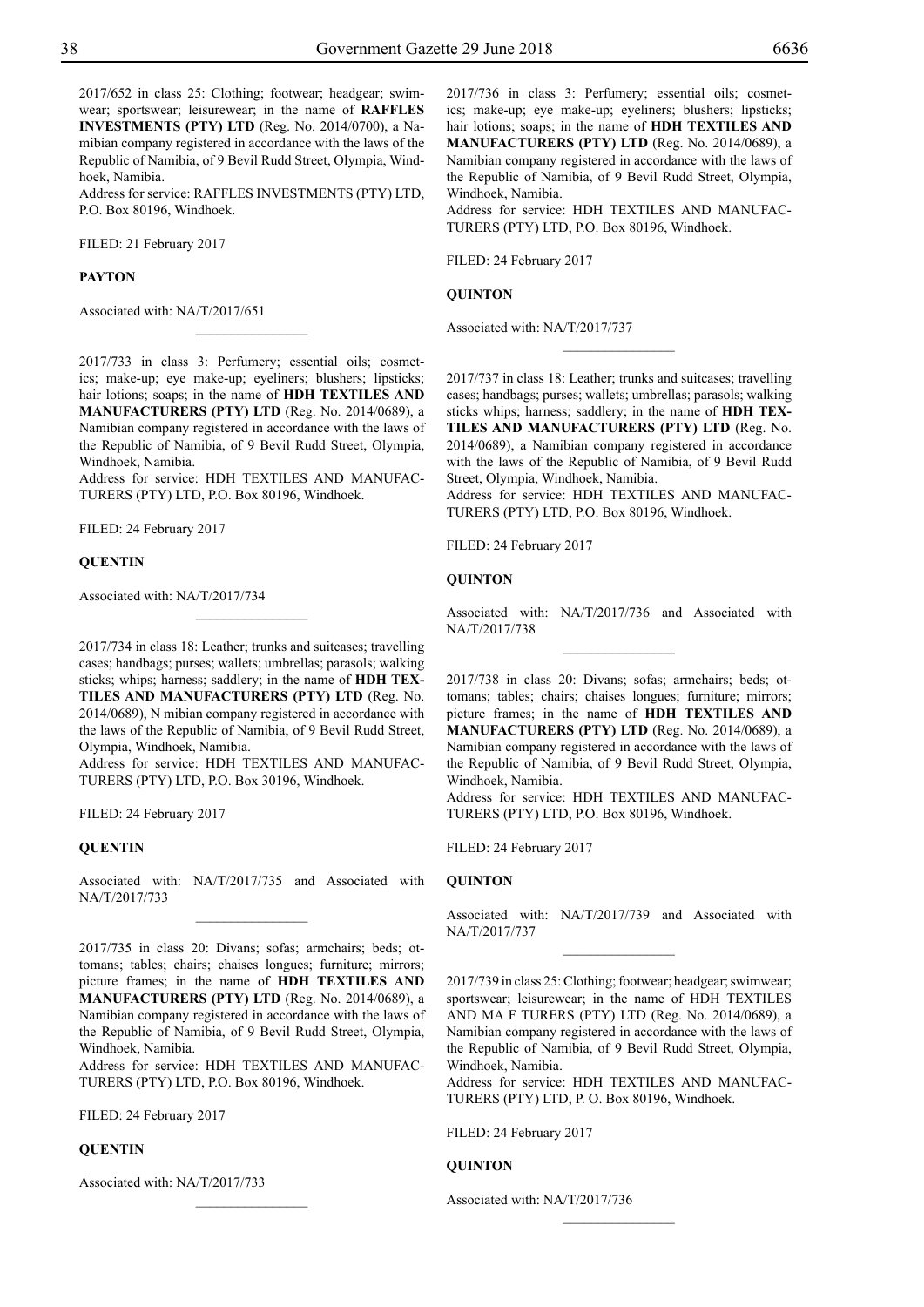2017/605 in class 9: Computer hardware; computer software; computer peripherals; electronic data processing equipment; computer networking and data communications equipment; computer components and parts; electronic memory devices; electronic control apparatus; programmed-data-carrying electronic circuits; wires for communication; electrodes; telephones; aerials; batteries; micro processors; keyboards; video films; in the name of **NAMIB BRAND INVESTMENTS (PTY) LTD** (Reg. No. 2014/0723) a Namibian company registered in accordance with the laws of the Republic of Namibia, of 9 Bevil Rudd Street, Olympia, Windhoek, Namibia. Address for service: NAMIB BRAND INVESTMENTS (PTY) LTD, P.O. Box 80196, Windhoek.

FILED: 21 February 2017

### **SHERLOCK**

Associated with: NA/T/2017/606

2017/606 in class 16: Paper; cardboard; printed publications; printed matter; computer printers (Inking ribbons for -); bookbing materials; books; adhesives for stationery or household purposes; artists' paint brushes; music sheets; music scores; periodical magazines; photographs; stationery and educational supplies; typewriters; Instructional and teaching material (except apparatus); plastic materials for packaging; printing blocks; in the name of **NAMIB BRAND INVESTMENTS (PTY) LTD** (Reg. No. 2014/0723) a Namibian company registered in accordance with the laws of the Republic of Namibia, of 9 Bevil Rudd Street, Olympia, Windhoek, Namibia. Address for service: NAMIB BRAND INVESTMENTS (PTY) LTD, P.O. Box 80196, Windhoek.

 $\overline{\phantom{a}}$  , where  $\overline{\phantom{a}}$ 

Filed: 21 February 2017

#### **SHERLOCK**

Associated with: NA/T/2017/605 and Associated with NA/T/2017/607

2017/607 in class 25: Clothing; footwear; headgear; swimwear; sportswear; leisurewear; in the name of **NAMIB BRAND INVESTMENTS (PTY) LTD** (Reg. No. 2014/0723) a Namibian company registered in accordance with the laws of the Republic of Namibia, of 9 Bevil Rudd Street, Olympia, Windhoek, Namibia.

Address for service: NAMIB BRAND INVESTMENTS  $(PTY)$  LTD, P.O. Box 80196, Windhoek.

Filed: 21 February 2017

#### **SHERLOCK**

Associated with: NA/T/2017/608 and Associated with: NA/T/2017/606

2017/608 in class 38: Telecommunication services; communication services for the electronic transmission of voices; transmission of data; electronic transmission of images; photographs, graphic images and illustrations over a global computer network; transmission of data, audio, video and multimedia files; simulcasting broadcast television over global communication networks, the Internet and wireless networks; provision of telecommunication access to video and audio content provided via an online video-on-demand service; satellite communication services; telecommunications gateways services; in the name of **NAMIB BRAND INVESTMENTS (PTY) LTD** (Reg. No. 2014/0723) a Namibian company registered in accordance with the laws of the Republic of Namibia, of 9 Bevil Rudd Street, Olympia, Windhoek, Namibia. Address for service: NAMIB BRAND INVESTMENTS (PTY) LTD, P.O. Box 80196, Windhoek.

Filed: 21 February 2017

#### **SHERLOCK**

Associated with: NA/T/2017/607 and Associated with: NA/T/2017/609  $\frac{1}{2}$ 

2017/609 in class 41: Teaching; education; training; entertainment services; production of television programs; film distribute , production of shows; production of films; provision of non-downloadable films and television programs via a video-on-demand service; arranging, conducting and organization of workshops; conducting of seminars and congresses; arranging of exhibitions for cultural purposes; organizing and arranging for entertainment purposes; organizing and presenting displays of entertainment [relating to style and fashion]; organization of [fashion] shows for entertainment purposes; in the name of **NAMIB BRAND INVESTMENTS (PTY) LTD** (Reg. No. 2014/0723) a Namibian company registered in accordance with the laws of the Republic of Namibia, of 9 Bevil Rudd Street, Olympia, Windhoek, Namibia.

Address for service: NAMIB BRAND INVESTMENTS (PTY) LTD, P.O. Box 80196, Windhoek.

Filed: 21 February 2017

#### **SHERLOCK**

Associated with: NA/T/2017/608 and Associated with NA/T/2017/610

2017/610 in class 42: Technical design and planning of telecommunications equipment; technical research services; computer software; technical support services; technical consultancy relating to the application and use of computer software; technical assessments relating to design; graphic design services; fashion design; creating and maintaining web sites; in the name of **NAMIB BRAND INVESTMENTS (PTY) LTD** (Reg. No.2014/0723) a Namibian company registered in accordance with the laws of the Republic of Namibia, of 9 Bevil Rudd Street, Olympia, Windhoek, Namibia. Address for service: NAMIB BRAND INVESTMENTS

(PTY) LTD, P.O. Box 80196, Windhoek.

FILED: 21 February 2017

#### **SHERLOCK**

Associated with: NA/T/2017/605

2017/706 in class 3: Perfumery; essential oils; cosmetics; make-up; eye make-up; eyeliners; blushers; lipsticks; hair lotions; soaps, in the name of **GREEN PROPERTY IN-VESTMENTS NUMBER TWENTY (PTY) LTD** (Reg. No.

 $\overline{\phantom{a}}$  , we can also the set of  $\overline{\phantom{a}}$